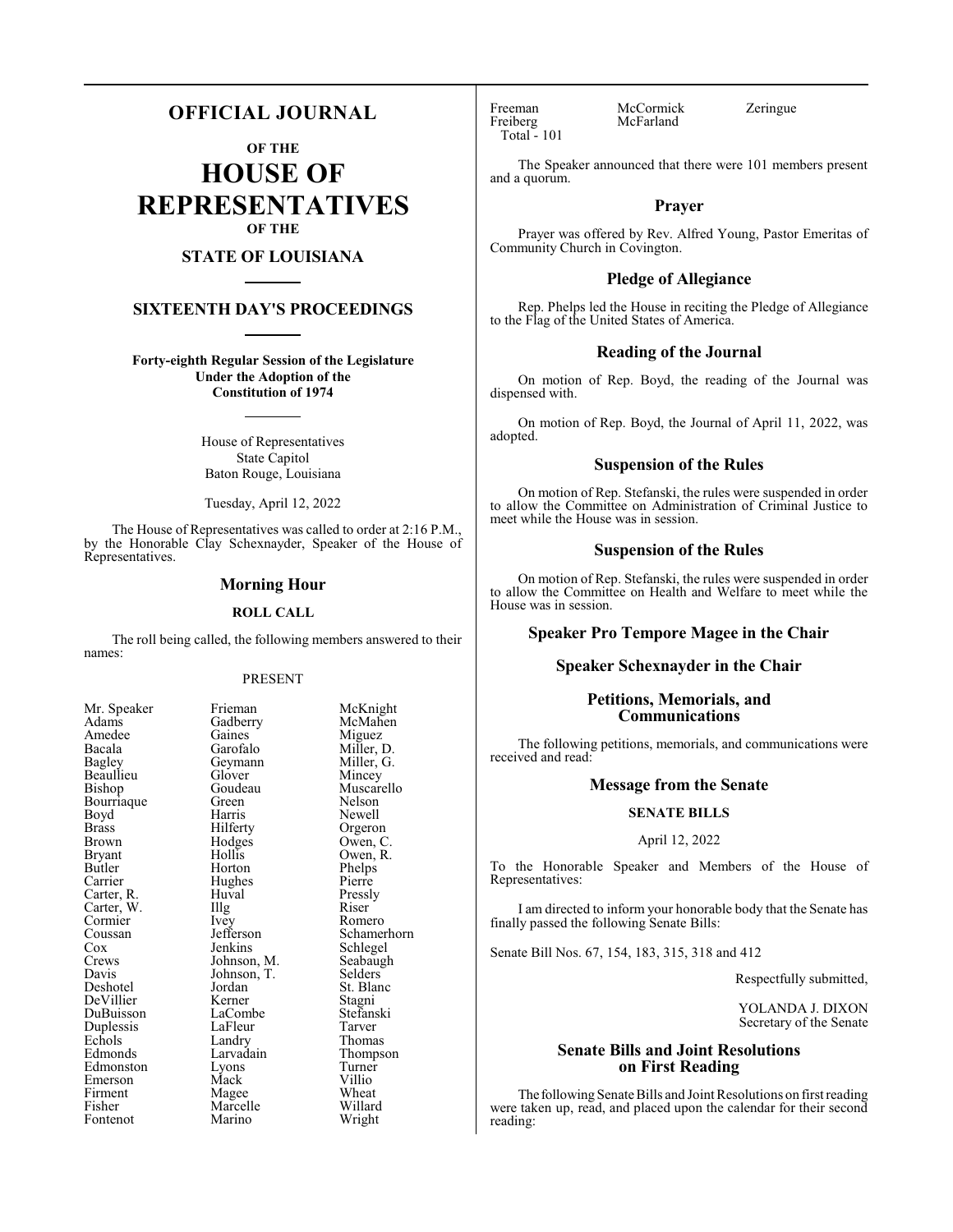# Page 2 HOUSE

16th Day's Proceedings - April 12, 2022

### **SENATE BILL NO. 67—** BY SENATOR FRED MILLS

AN ACT

To amend and reenact R.S. 49:951(9), 953, the introductory paragraph of 953.1(A)(1), 953.1(A)(5), and (C), 954(A) and  $(B)(\tilde{2})$ , 954.1(A), 955(B), (C), (E), and (F), 959(A), 960(B), 964(A)(1), (F), and (G), 964.1(C), 966(A), 967, the introductory paragraph of 968(B), 968(B)(24)(b), (C)(2) and (4), (D)(1)(a), and the introductory paragraph of  $(D)(1)(b)$ ,  $(D)(1)(b)(i)$ , and  $(c)$ and (3),  $(E)(1)(a)$ , the introductory paragraph of  $968(F)(1)$ ,  $(G)$ , (H), (J), and (K)(2), 969(A), 970(A), 971(A)(1) and (3) and (B), 974(B), (C), and (E), 978.1, 978.4(A)(2), 978.5(B) and (C), the introductory paragraph of 978.7, and 978.8(A) and (B), to enact R.S. 49:953.1(G), 963, and 964, and to recodify Chapter 13 of Title 49 of the Louisiana Revised Statutes of 1950 in its entirety, relative to the Administrative Procedure Act; to make technical updates to the Administrative Procedure Act; to provide for public hearings; to provide for publication of executive orders; to provide for judicial review; to direct the Louisiana State Law Institute to redesignate the current provisions of Chapter 13 of Title 49 of the Louisiana Revised Statutes of 1950 into a new format and number scheme, to be comprised of R.S. 49:950 through 978.3, without changing the text of the provisions except as provided herein; to make technical and conforming changes to reflect the format and number scheme provided herein; to direct the Louisiana State Law Institute to change references to segments of law in existing statutes and codes as necessary to reflect the redesignation of such segments as provided herein; and to provide for related matters.

Read by title.

Lies over under the rules.

# **SENATE BILL NO. 154—**

- BY SENATORS TALBOT, BERNARD, BOUDREAUX, BOUIE, CARTER,<br>CONNICK, CORTEZ, FESI, HARRIS, JACKSON, MIZELL, MORRIS,<br>PEACOCK, POPE, SMITH, STINE, WARD AND WOMACK AN ACT
- To enact R.S. 22:1028.4 relative to health insurance coverage of genetic testing for critically ill infants with no diagnosis; to require health insurance coverage of genetic testing for critically ill infants with no diagnosis; to provide for definitions; and to provide for related matters.

Read by title.

Lies over under the rules.

### **SENATE BILL NO. 183—** BY SENATOR FRED MILLS

AN ACT

To enact R.S. 37:23.2 and R.S. 49:1308, relative to certain boards, commissions, and agencies; to require boards, commissions, and agencies to publish on the internet certain information concerning permits and licenses; to provide for the information that must be published; to require reports; and to provide for related matters.

Read by title.

Lies over under the rules.

# **SENATE BILL NO. 315—**

BY SENATORS WOMACK, ABRAHAM, BERNARD, BOUIE, CATHEY,<br>CONNICK, CORTEZ, FESI, FOIL, JACKSON, LAMBERT, MCMATH,<br>FRED MILLS, ROBERT MILLS, MIZELL, MORRIS, PEACOCK, POPE,<br>SMITH, STINE, TALBOT, TARVER AND WHITE AN ACT

To amend and reenact R.S. 40:967(B)(4) and to enact R.S.  $14:2(B)(8)$  and R.S.  $40:967(F)$  and  $1024.1$ , relative to fentanyl; to provide for enhanced criminal penalties for certain acts involving fentanyl; to provide for the possession or sale of fentanyl testing equipment; and to provide for related matters.

Read by title.

Lies over under the rules.

### **SENATE BILL NO. 318—** BY SENATOR FOIL

AN ACT

To enact Chapter 62 of Title 51 of the Louisiana Revised Statues of 1950, to be comprised of R.S. 51:3221, relative to advertising; to provide for the advertisement, promotion, and conduction of live musical performances in a deceptive manner; to provide for injunctions; to provide for penalties; to provide for terms, conditions, and procedures; and to provide for related matters.

Read by title.

Lies over under the rules.

### **SENATE BILL NO. 412—** BY SENATOR TALBOT

AN ACT To amend and reenact R.S. 22:2361 through 2370, relative to the Insure Louisiana Incentive Program; to provide for purposes and public purpose; to provide for administration and funding; to provide for cooperative endeavor agreements; to provide for matching grants; to provide for rulemaking; and to provide for related matters.

Read by title.

Lies over under the rules.

# **Suspension of the Rules**

On motion of Rep. Duplessis, the rules were suspended in order to take up and consider Introduction of Resolutions, House and House Concurrent at this time.

# **Introduction of Resolutions, House and House Concurrent**

The following members introduced the following entitled House and House Concurrent Resolutions, which were read the first time by their titles and placed upon the calendar for their second reading:

# **HOUSE RESOLUTION NO. 59—**

BY REPRESENTATIVE DUPLESSI A RESOLUTION

To commend Jon Batiste on winning the Album of the Year and four other awards at the 64 th Annual Grammy Awards.

Read by title.

On motion of Rep. Duplessis, and under a suspension of the rules, the resolution was adopted.

# **HOUSE CONCURRENT RESOLUTION NO. 67—**

BY REPRESENTATIVES HARRIS, BUTLER, CARRIER, MIKE JOHNSON,<br>LARVADAIN, CHARLES OWEN, AND SCHAMERHORN AND<br>SENATORS BERNARD, LUNEAU, REESE, AND WOMACK A CONCURRENT RESOLUTION

To express the condolences of the legislature on the death of Harry Silver.

Read by title.

On motion of Rep. Harris, and under a suspension of the rules, the resolution was adopted.

Ordered to the Senate.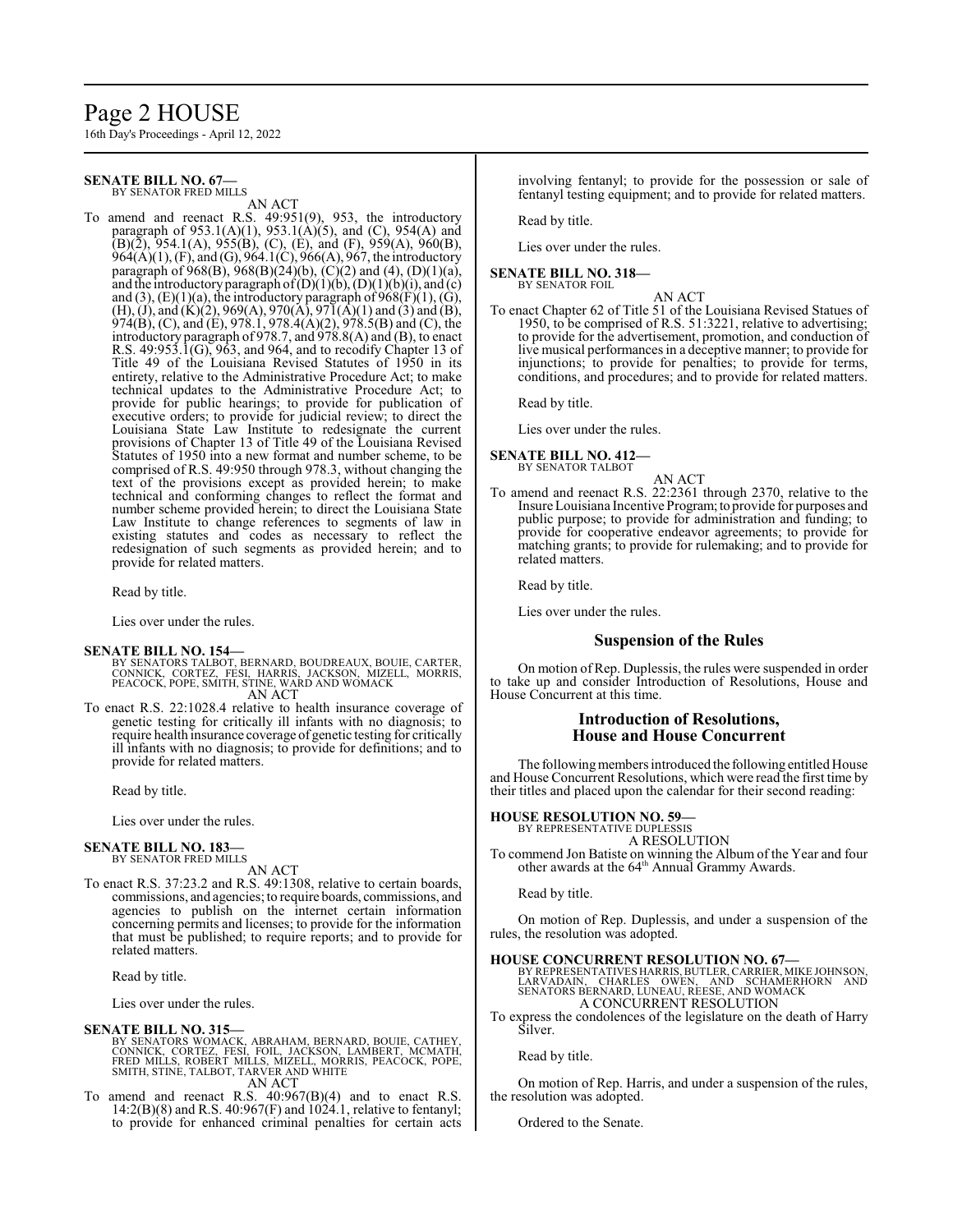# Page 3 HOUSE

16th Day's Proceedings - April 12, 2022

# **HOUSE CONCURRENT RESOLUTION NO. 68—**

BY REPRESENTATIVE EDMONDS A CONCURRENT RESOLUTION

To designate Wednesday, April 27, 2022, as LMA Municipal Day at the state capitol.

Read by title.

On motion of Rep. Edmonds, and under a suspension of the rules, the resolution was adopted.

Ordered to the Senate.

# **HOUSE CONCURRENT RESOLUTION NO. 69—** BY REPRESENTATIVE BRASS

A CONCURRENT RESOLUTION

To urge and request the State Board of Elementary and Secondary Education, the state Department of Education, the Louisiana Community and Technical College System, and the Louisiana Workforce Commission to collaborate to establish an industrybased credential offered through dual enrollment for the classroom instruction portion of commercial driver's license training.

Read by title.

Lies over under the rules.

# **House and House Concurrent Resolutions Lying Over**

The following House and House Concurrent Resolutions lying over were taken up and acted upon as follows:

# **HOUSE CONCURRENT RESOLUTION NO. 63—** BY REPRESENTATIVE FARNUM

A CONCURRENT RESOLUTION

To suspend until sixty days after final adjournment of the 2023 Regular Session of the Legislature of Louisiana that portion of R.S. 48:2084.5(A), relative to the exception that allows a private entity to impose tolls or user fees on any existing free road or system of roads, bridge, tunnel, or overpass, if the road or system of roads, bridge, tunnel, or overpass is improved or expanded.

Read by title.

Under the rules, the above resolution was referred to the Committee on Commerce.

# **HOUSE CONCURRENT RESOLUTION NO. 64—**

BY REPRESENTATIVE FREEMAN A CONCURRENT RESOLUTION

To urge and request the Department ofChildren and Family Services to conduct a study to evaluate the Alternatives to Abortion Initiative and to submit a written report of its findings and recommendations to the Legislature of Louisiana.

Read by title.

Under the rules, the above resolution was referred to the Committee on Health and Welfare.

# **HOUSE CONCURRENT RESOLUTION NO. 65—** BY REPRESENTATIVE ECHOLS

A CONCURRENT RESOLUTION

To urge and request the Louisiana Alzheimer's Coalition to submit its Alzheimer's state plan to the office of the governor, speaker of the House of Representatives, president of the Senate, chairman of the House Committee on Health and Welfare, and chairman of the Senate Committee on Health and Welfare no later than March 31, 2023.

Read by title.

Under the rules, the above resolution was referred to the Committee on Health and Welfare.

### **HOUSE CONCURRENT RESOLUTION NO. 66—** BY REPRESENTATIVE VILLIO

A CONCURRENT RESOLUTION To recognize and acknowledge the 2-8-2 Mikado steam locomotive

as the official state steam locomotive.

Read by title.

Under the rules, the above resolution was referred to the Committee on Judiciary.

# **Senate Concurrent Resolutions Lying Over**

The following Senate Concurrent Resolutions contained in the message were taken up and acted upon as follows:

### **SENATE CONCURRENT RESOLUTION NO. 26—** BY SENATOR FOIL

A CONCURRENT RESOLUTION

To commend the Louisiana Court Appointed Special Advocate (CASA) programs and volunteers for their work and designate April 12, 2022, as CASA Day at the state capitol.

Read by title.

On motion of Rep. Dustin Miller, and under a suspension of the rules, the resolution was concurred in.

# **Senate Bills and Joint Resolutions on Second Reading to be Referred**

The following Senate Bills and Joint Resolutions on second reading to be referred were taken up, read, and referred to committees, as follows:

**SENATE BILL NO. 32—** BY SENATORS FRED MILLS AND CLOUD AN ACT

To amend and reenact R.S. 22:1856(B) and 1856.1(A), the introductory paragraph of 1856.1(B), 1856.1(B)(2)(a), (3)(a), and  $(4)(a)$ ,  $(E)(5)$ , and  $(G)$ , and to enact R.S. 22:1856.1(H) and 1856.2, relative to pharmacy audits; to provide for the time limit for pharmacy audits; to provide for the prescriptions audited; to provide for compensation of auditors; to require an attestation prior to an audit; and to provide for related matters.

Read by title.

Under the rules, the above bill was referred to the Committee on Insurance.

# **SENATE BILL NO. 34—**

BY SENATOR FRED MILLS AND REPRESENTATIVES BUTLER, CHARLES OWEN AND BAGLEY AN ACT

To amend and reenact R.S. 37:1270.1(F), 1314(G), 1357.1(B), 1360(5), 1360.63(E), 1360.102(F), 2864(D), and 3356(E) and to enact R.S. 37:629, 1164(39)(c), 1270(D), 1340(7), 3015, 3303(E), and 3434 and R.S. 42:17.2, relative to meetings of statewide advisory committees of the Louisiana State Board of Medical Examiners; to authorize certain meetings to be conducted electronically; to provide for public notice and participation requirements; and to provide for related matters.

Read by title.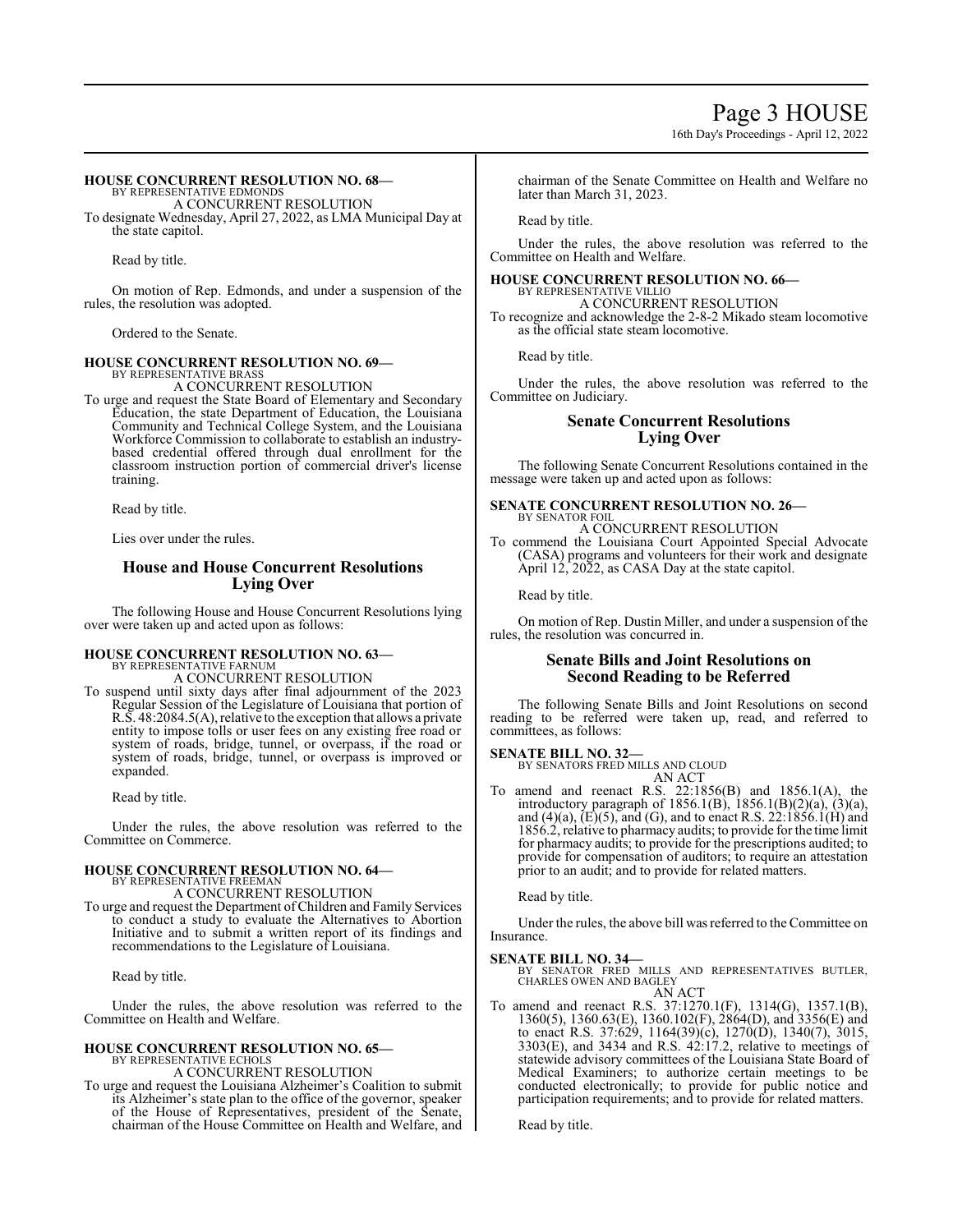# Page 4 HOUSE

16th Day's Proceedings - April 12, 2022

Under the rules, the above bill was referred to the Committee on House and Governmental Affairs.

### **SENATE BILL NO. 35—** BY SENATOR FRED MILLS

AN ACT

To enact R.S. 49:149.34, relative to the names of state buildings; to name the Carl W. Aron Building; to provide for an effective date; and to provide for related matters.

Read by title.

Under the rules, the above bill was referred to the Committee on House and Governmental Affairs.

# **SENATE BILL NO. 40—**

BY SENATORS MCMATH, BARROW, LUNEAU AND MIZELL AN ACT

To enact R.S. 46:286.2, relative to protections for foster children; to provide for special identification cards for children in foster care; to provide for an effective date; and to provide for related matters.

Read by title.

Under the rules, the above bill was referred to the Committee on Health and Welfare.

# **SENATE BILL NO. 59—**

BY SENATOR FRED MILLS AND REPRESENTATIVE BAGLEY AN ACT

To enact R.S. 46:460.76, relative to claim reviews conducted by Medicaid managed care organizations; to provide for prepayment reviews; to provide for definitions; and to provide for related matters.

Read by title.

Under the rules, the above bill was referred to the Committee on Health and Welfare.

### **SENATE BILL NO. 83—** BY SENATOR FRED MILLS

AN ACT

To enact R.S. 46:460.37, relative to Medicaid pharmacy reimbursement; to provide for the Council on Medicaid Pharmacy Reimbursement; to provide for council membership; to provide for meetings; to provide for the duties and powers of the council; and to provide for related matters.

Read by title.

Under the rules, the above bill was referred to the Committee on Health and Welfare.

# **SENATE BILL NO. 95—** BY SENATOR ALLAIN

AN ACT

To amend and reenact R.S. 47:337.36, 337.102(H) and (I)(1) and to enact R.S. 47:337.26(D)(1)(f) and 337.102(C)(10), relative to the Uniform Local Sales Tax Board; to create a multi-parish audit program; to provide for confidentiality of taxpayer information; to provide for the operations of the program; to provide relative to the funding of the board; to provide for reporting on the program to legislative committees; to provide for an effective date; and to provide for related matters.

Read by title.

Under the rules, the above bill was referred to theCommittee on Ways and Means.

# **SENATE BILL NO. 98—**

BY SENATORS HEWITT, BARROW, HENSGENS, LUNEAU AND MIZELL

AN ACT

To amend and reenact R.S. 46:2351 through 2354, to enact R.S. 46:2355, and to repeal R.S. 46:2356, relative to the Louisiana Commission for the Deaf; to provide for definitions; to provide for the Louisiana Commission for the Deaf; to provide for a governing board; to provide for commission employees; to provide for commission funds; to provide for an effective date; and to provide for related matters.

Read by title.

Under the rules, the above bill was referred to the Committee on Health and Welfare.

### **SENATE BILL NO. 118—** BY SENATOR TALBOT

AN ACT

To amend and reenact R.S. 22:1028.3(B)(2) and to enact R.S. 22:1028.3(D)(3) and (4), relative to the medical necessity for genetic testing of certain cancer mutations; to require medical necessity for genetic testing of certain cancer mutations is based on nationally recognized clinical practice guidelines; to provide definitions; and to provide for related matters.

Read by title.

Under the rules, the above bill was referred to the Committee on Insurance.

# **SENATE BILL NO. 133—** BY SENATOR MILLIGAN

AN ACT To amend and reenact R.S. 6:314(A) and 766.1(A), relative to banking; to provide for state banks; to provide for savings and loan associations; to provide for payable on death accounts; to

provide for affidavit requirements; to provide for requirements, procedures, and conditions; and to provide for related matters.

Read by title.

Under the rules, the above bill was referred to the Committee on Commerce.

# **SENATE BILL NO. 135—**

BY SENATOR BOUDREAUX

AN ACT To amend and reenact R.S. 44:4.1(B)(31) and R.S. 46:121(1) and (4),  $122(B)(1)$ ,  $123(B)(1)$  and  $(2)$ ,  $(D)(1)$ ,  $(E)$ ,  $(G)(1)$  and  $(2)$ , and  $(K)(2)$  through  $(4)$ , and to enact R.S.  $46:123(M)$ , and to repeal R.S.  $46:121(1)(c)$  and (6), relative to the Military Family Assistance Fund; to provide an exception relative to public records for Military Family Assistance Fund applications; to provide for definitions; to clarify the requirements for needbased Military Family Assistance Fund applications; to provide for remote operations; and to provide for related matters.

Read by title.

Under the rules, the above bill was referred to the Committee on Judiciary.

**SENATE BILL NO. 146—**

BY SENATOR TALBOT AN ACT

To amend and reenact R.S. 22:1054.1(A), relative to insurance coverage for cancer treatments; to prohibit denial of coverage in certain circumstances; and to provide for related matters.

Read by title.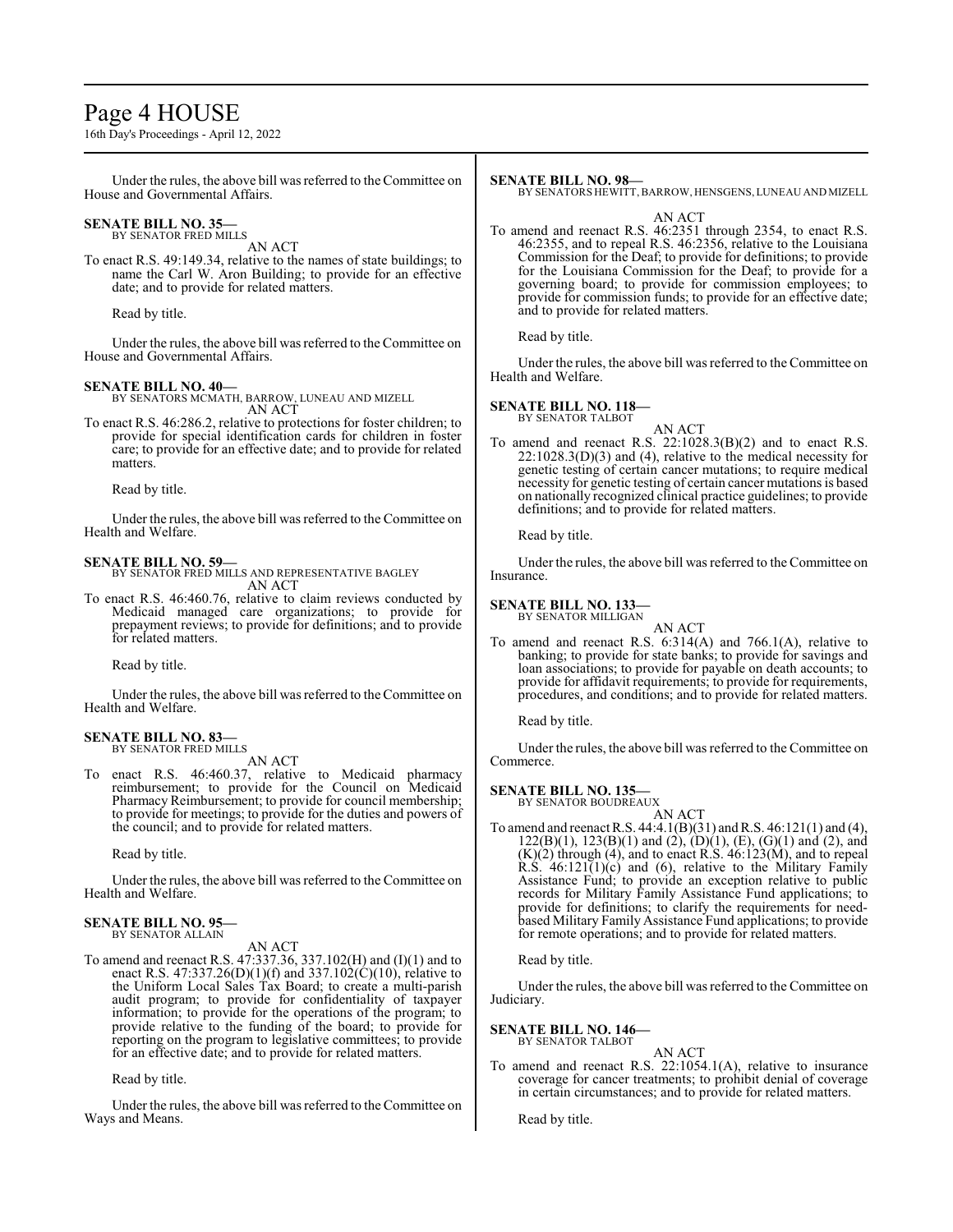16th Day's Proceedings - April 12, 2022

Under the rules, the above bill was referred to the Committee on Insurance.

- **SENATE BILL NO. 148—**<br>BY SENATORS MIZELL, ABRAHAM, BARROW, BERNARD, BOUIE, CARTER, CATHEY, CLOUD, CONNICK, CORTEZ, FESI, FIELDS, FOIL,<br>HENRY, HEWITT, JACKSON, LAMBERT, MCMATH, MILLIGAN, FRED<br>MILLS, ROBERT MILLS, MORRIS, P SMITH, STINE, TALBOT, WARD, WHITE AND WOMACK AN ACT
- To amend and reenact Code of Criminal Procedure Art. 983(H) and (I) and R.S. 14:46.2(A)(1), (C)(1) and (3)(b) and (f), and (D), to enact Code of Criminal Procedure Art.  $983(1)$  and  $997$ , and  $\hat{R}$ . S.  $14:46.2(C)(3)(k)$  and (l), relative to human trafficking; to provide relative to expungement of records of arrest and conviction for certain offenses related to human trafficking; to provide for immunity from prosecution for victims of human trafficking; and to provide for related matters.

Read by title.

Under the rules, the above bill was referred to the Committee on Administration of Criminal Justice.

### **SENATE BILL NO. 182—** BY SENATOR FIELDS

AN ACT

To amend and reenact R.S. 14:134(A)(3) and R.S. 40:2405(J)(2)(a) and to enact R.S. 14:134(A)(4), relative to mandatory P.O.S.T. certification revocation; to provide relative to malfeasance in office by public officers and employees; to provide for a revocation hearing to determine whether a peace officer's P.O.S.T. certification will be revoked; and to provide for related matters.

Read by title.

Under the rules, the above bill was referred to the Committee on Administration of Criminal Justice.

### **SENATE BILL NO. 209—** BY SENATOR STINE

AN ACT

To amend and reenact R.S.  $22:1969(A)(1)$ , relative to the commissioner of insurance; to authorize the commissioner to order certain penalties to persons engaging in an unfair method of competition or an unfair or deceptive act or practice; to increase the maximum penalties for violations; and to provide for related matters.

Read by title.

Under the rules, the above bill was referred to the Committee on Insurance.

### **SENATE BILL NO. 244—** BY SENATOR ALLAIN

AN ACT

To enact R.S. 47:337.14.1, relative to reporting requirements for certain local tax collectors; to require the legislative auditor and the Louisiana Uniform Local Sales Tax Board to develop uniform reporting schedules for collectors compensated on the basis of cost of collection; to provide for minimum reporting requirements; to provide for the due date of required reports; and to provide for related matters.

Read by title.

Under the rules, the above bill was referred to the Committee on Ways and Means.

### **SENATE BILL NO. 257—** BY SENATOR FRED MILLS

AN ACT

To enact R.S. 46:450.8, relative to Medicaid coverage for continuous glucose monitors; to require Medicaid coverage for continuous glucose monitors; to provide for the method of coverage; to provide for duties of the Louisiana Department of Health; and to provide for related matters.

Read by title.

Under the rules, the above bill was referred to the Committee on Health and Welfare.

# **SENATE BILL NO. 268—**

BY SENATORS MIZELL AND BARROW AN ACT

To amend and reenact R.S. 40:2156(B)(4) and to enact R.S. 40:2159.2, relative to opioid treatment programs for pregnant women; to establish requirements for treatment facilities licensed as behavioral health services providers that provide treatment for opioid use disorder to pregnant women; to prohibit certain actions against behavioral health services provider licenses prior to a specific date; to provide for definitions; to provide for an effective date; and to provide for related matters.

Read by title.

Under the rules, the above bill was referred to the Committee on Health and Welfare.

# **SENATE BILL NO. 279—** BY SENATOR FRED MILLS

AN ACT

To enact R.S. 49:149.35, relative to names of state buildings; to name the J. Burton Angelle Building; to provide for an effective date; and to provide for related matters.

Read by title.

Under the rules, the above bill was referred to the Committee on House and Governmental Affairs.

### **SENATE BILL NO. 328—** BY SENATOR FRED MILLS

AN ACT

To amend and reenact R.S. 37:1042(A), (B), the introductory paragraph of (C)(1), and (D), relative to the Louisiana State Board of Optometry Examiners; to provide for board membership; to provide for a nomination process; to provide for term limits; to provide for board members who are also members in an optometrist trade association; and to provide for related matters.

Read by title.

Under the rules, the above bill was referred to the Committee on Health and Welfare.

# **SENATE BILL NO. 366—** BY SENATOR HARRIS

AN ACT To amend and reenact R.S. 22:976.1(D) and to enact R.S. 22:976.1(E), relative to health insurance; to prohibit certain health insurance cost-sharing practices; to provide definitions; to provide for fairness in enrollee cost-sharing practices; and to provide for related matters.

Read by title.

Under the rules, the above bill was referred to the Committee on Insurance.

### **SENATE BILL NO. 396—** BY SENATOR MORRIS

AN ACT

To amend and reenact Code of Criminal Procedure Art. 331(A)(1), relative to bail; to provide relative to bail obligations after a conviction; to provide relative to the rights of the district attorney; to provide relative to the obligations owed at the time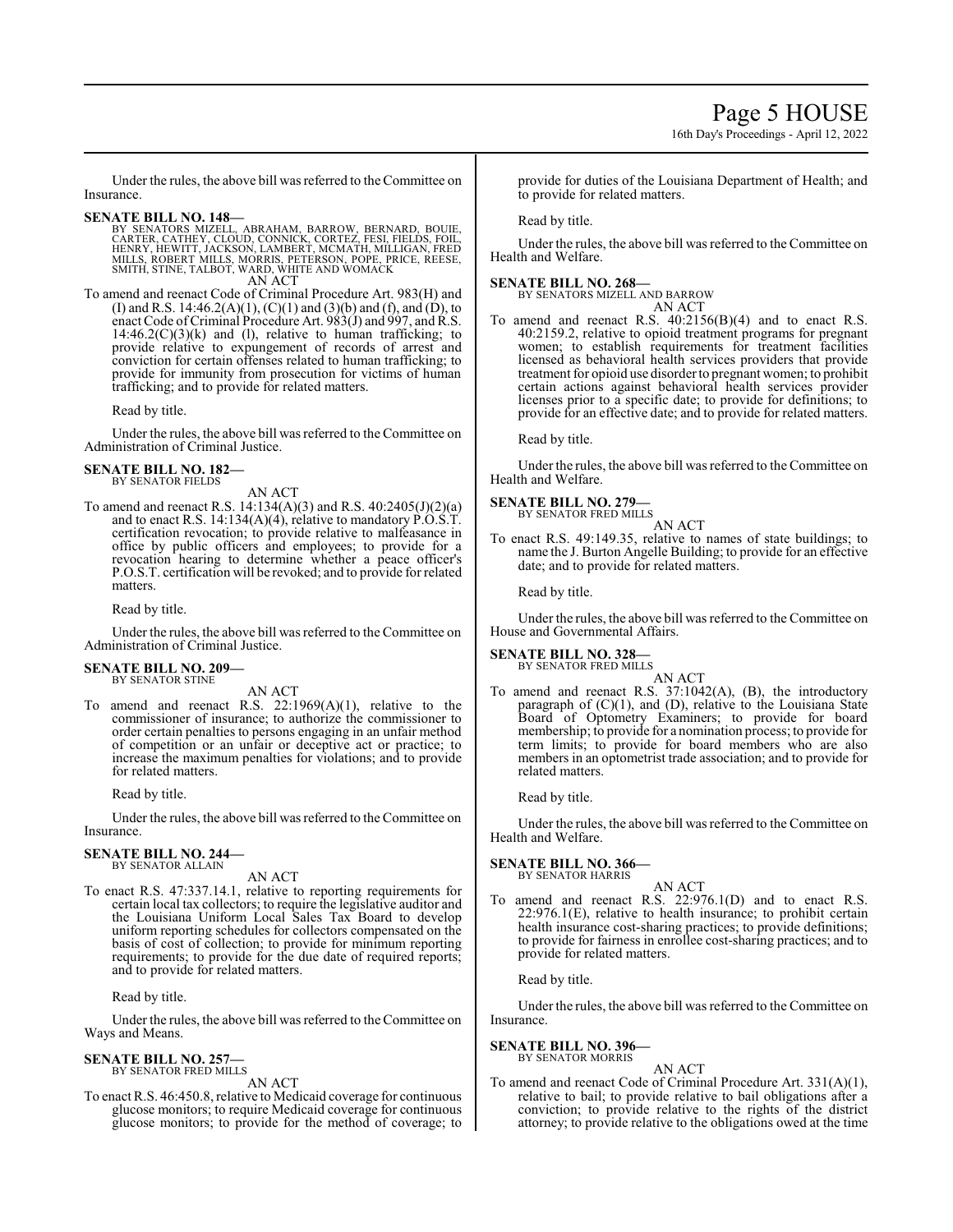# Page 6 HOUSE

16th Day's Proceedings - April 12, 2022

of conviction; to provide relative to a judgment of bond forfeiture; and to provide for related matters.

Read by title.

Under the rules, the above bill was referred to the Committee on Administration of Criminal Justice.

# **House Bills and Joint Resolutions on Second Reading Reported by Committee**

The following House Bills and Joint Resolutions on second reading reported by committee were taken up and acted upon as follows:

### **HOUSE BILL NO. 2—** BY REPRESENTATIVE BISHOP

AN ACT

To provide with respect to the capital outlay budget and the capital outlay program for state government, state institutions, and other public entities; to provide for the designation of projects and improvements; to provide for the financing thereof making appropriations from certain sources; and to provide for related matters.

Read by title.

Reported with amendments by the Committee on Ways and Means.

The committee amendments were read as follows:

# **HOUSE COMMITTEE AMENDMENTS**

Amendments proposed by House Committee on Ways and Means to Original House Bill No. 2 by Representative Bishop

# AMENDMENT NO. 1

On page 7, between lines 10 and 11, insert the following:

| " (468) | Exterior Waterproofing and Repairs,   |               |
|---------|---------------------------------------|---------------|
|         | Chief Justice Pascal F. Calogero, Jr. |               |
|         | Courthouse,                           |               |
|         | Planning and Construction             |               |
|         | (Orleans)                             |               |
|         | Payable from General Obligation Bonds |               |
|         | Priority 2                            | \$1,000,000   |
|         | Priority 5                            | \$10,000,000  |
|         | Total                                 | \$11,000,000" |
|         |                                       |               |

# AMENDMENT NO. 2

On page 12, delete lines 36 through 38 in their entirety and insert the following:

| "Priority 5 | 800,000      |
|-------------|--------------|
| Total       | \$1,200,000" |

# AMENDMENT NO. 3

On page 15, line 6, change "Priority 2" to "Priority 5"

# AMENDMENT NO. 4

On page 15, delete lines 12 and 13 in their entirety and insert the following:

"Priority 5 \$20,000,000"

# AMENDMENT NO. 5

On page 15, between lines 34 and 35, insert the following:

"(1323) Splash Park, Planning and Construction (Orleans) Payable from General Obligation Bonds Priority 1  $\frac{\$}{21,074}$ "

# AMENDMENT NO. 6

On page 15, delete lines 42 through 44 in their entirety and insert the following:

"Priority 5 \$ 3,600,000"

AMENDMENT NO. 7

On page 16, between lines 20 and 21, insert the following:

"(337) Evaluation of Regional Freeway System Expansion (East Baton Rouge, West Baton Rouge) Payable from General Obligation Bonds Priority 1 \$ 85"

# AMENDMENT NO. 8

On page 17, line 29, change "Priority 5" to "Priority 1"

AMENDMENT NO. 9

On page 17, delete lines 30 through 34 in their entirety

# AMENDMENT NO. 10

On page 20, between lines 19 and 20 insert the following:

"(1149) LA 100: LA 97 - LA 91, Planning and Construction (Acadia) Payable from General Obligation Bonds Priority 2 <br>
Priority 5 <br>
S 4,230,000 Priority 5 <br>
Total  $\frac{$4,230,000}{$4,700,000}$  $4,700,000$ 

# AMENDMENT NO. 11

On page 21, between lines 43 and 44, insert the following:

"(1219) LA 3277: LA 757 - LA 104, Planning and Construction (St. Landry) Payable from General Obligation Bonds \$ 4,750,000 (1220) LA 758: US 190 - LA 29, Planning and Construction (Evangeline, St. Landry) Payable from General Obligation Bonds<br>Priority 5  $$3,000,000"$ 

# AMENDMENT NO. 12

On page 22, line 14, change "Priority 2" to "Priority 5"

# AMENDMENT NO. 13

On page 22, delete lines 18 through 20 in their entirety and insert the following:

| "Priority 5 |  | \$9,600,000" |  |
|-------------|--|--------------|--|
|             |  |              |  |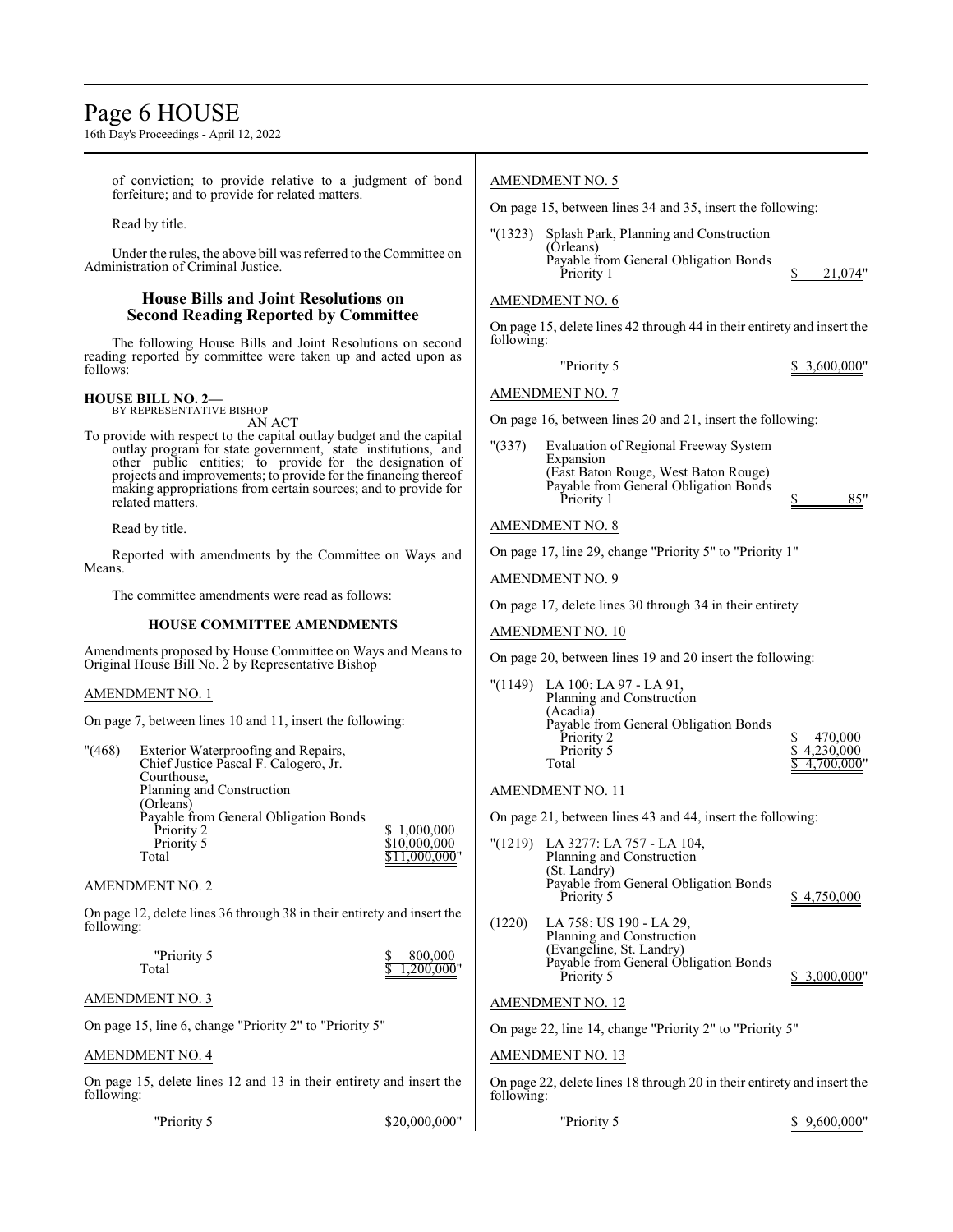Page 7 HOUSE 16th Day's Proceedings - April 12, 2022 "Priority 1 \$18,029,300  $$20,000,000$  $$38,029,300"$  $$1,606,000$  $$4,594,000"$ Payable from General Obligation Bonds Priority 1  $\begin{array}{ccc} 5 & 95,600 \\ \text{Priority 5} & \text{S} & 2,453,200 \end{array}$ Priority 5 <br>
Total  $\frac{$2,453,200}{$2,548,800}$  $2,548,800$ " AMENDMENT NO. 20 On page 26, delete lines 43 through 45 in their entirety and insert the following: "Priority 5 \$4,476,000" AMENDMENT NO. 21 On page 27, delete line 27 in its entirety and insert the following: "Priority 5 \$47,175,000 Provided, however, that \$475,000 of the Priority 5 appropriation shall be used to fund the construction or addition of a Vivarium on the Louisiana State University - Shreveport campus." AMENDMENT NO. 22 On page 27, line 29, after "Infrastructure" and before "and" insert a comma "," and insert "Renovations," AMENDMENT NO. 23 On page 27, at the end of line 41, delete "Repair" and insert "Repairs/Addition" AMENDMENT NO. 24 On page 27, delete lines 44 through 46 in their entirety and insert the following: "Priority 5 \$18,000,000 Payable from Fees and Self-Generated Revenues  $\frac{$10,000,000}{28,000,000}$ \$28,000,000" AMENDMENT NO. 25 On page 28, line 8, after "Sciences" and before "Planning" delete "Building," and insert "Renovations," AMENDMENT NO. 26

On page 28, delete lines 12 through 14 in their entirety and insert the following:

| "Priority 5                                                          | \$22,000,000" |
|----------------------------------------------------------------------|---------------|
| <b>AMENDMENT NO. 27</b>                                              |               |
| On page 28, delete line 19 in its entirety and insert the following: |               |

| "Priority 1 | \$1,000,000   |
|-------------|---------------|
| Priority 5  | \$11,900,000" |
|             |               |

# AMENDMENT NO. 28

On page 28, between lines 36 and 37, insert the following:

"(1522) Health Science Center Facility Renovations - Dental School Simulation Facility (Orleans) Payable from General Obligation Bonds Priority 1  $\qquad$   $\qquad$   $\qquad$  54,607"

# AMENDMENT NO. 14

On page 22, delete lines 27 through 29 in their entirety and insert the following:

| THUITH T<br>Priority 5 |  |
|------------------------|--|
| Total                  |  |

# AMENDMENT NO. 15

On page 23, delete lines 22 and 23 in their entirety and insert the following:

| "Priority 1 | \$55,500,000  |
|-------------|---------------|
| Priority 5  | \$28,000,000" |

# AMENDMENT NO. 16

On page 25, between lines 11 and 12, insert the following:

# "**08/402 LOUISIANA STATE PENITENTIARY**

- (177) Main Prison Shower and Cellblock Plumbing Upgrade, Planning and Construction (West Feliciana) Payable from General Obligation Bonds<br>Priority 1
- (178) Electrical Distribution System Upgrade, Planning and Construction (West Feliciana) Payable from General Obligation Bonds

# AMENDMENT NO. 17

On page 25, between lines 24 and 25, insert the following:

# "**08/406 LOUISIANA CORRECTIONAL INSTITUTE FOR WOMEN**

(317) Louisiana Correctional Institute for Women/Jetson Center for Youth Site: Repair, Equipment and Replacement Planning and Construction (East Baton Rouge) Payable from General Obligation Bonds 215,000

# **08/416 RAYBURN CORRECTIONAL CENTER**

(160) Security Perimeter Fence, Planning and Construction (Washington) Payable from General Obligation Bonds Priority 1  $\frac{$2,095,000}{$2,095,000"$ 

AMENDMENT NO. 18

On page 25, delete lines 25 through 40 in their entirety

# AMENDMENT NO. 19

On page 26, between lines 15 and 16, insert the following:

"(242) Fire Alarm System Replacement for Ten Buildings, Planning and Construction (East Feliciana)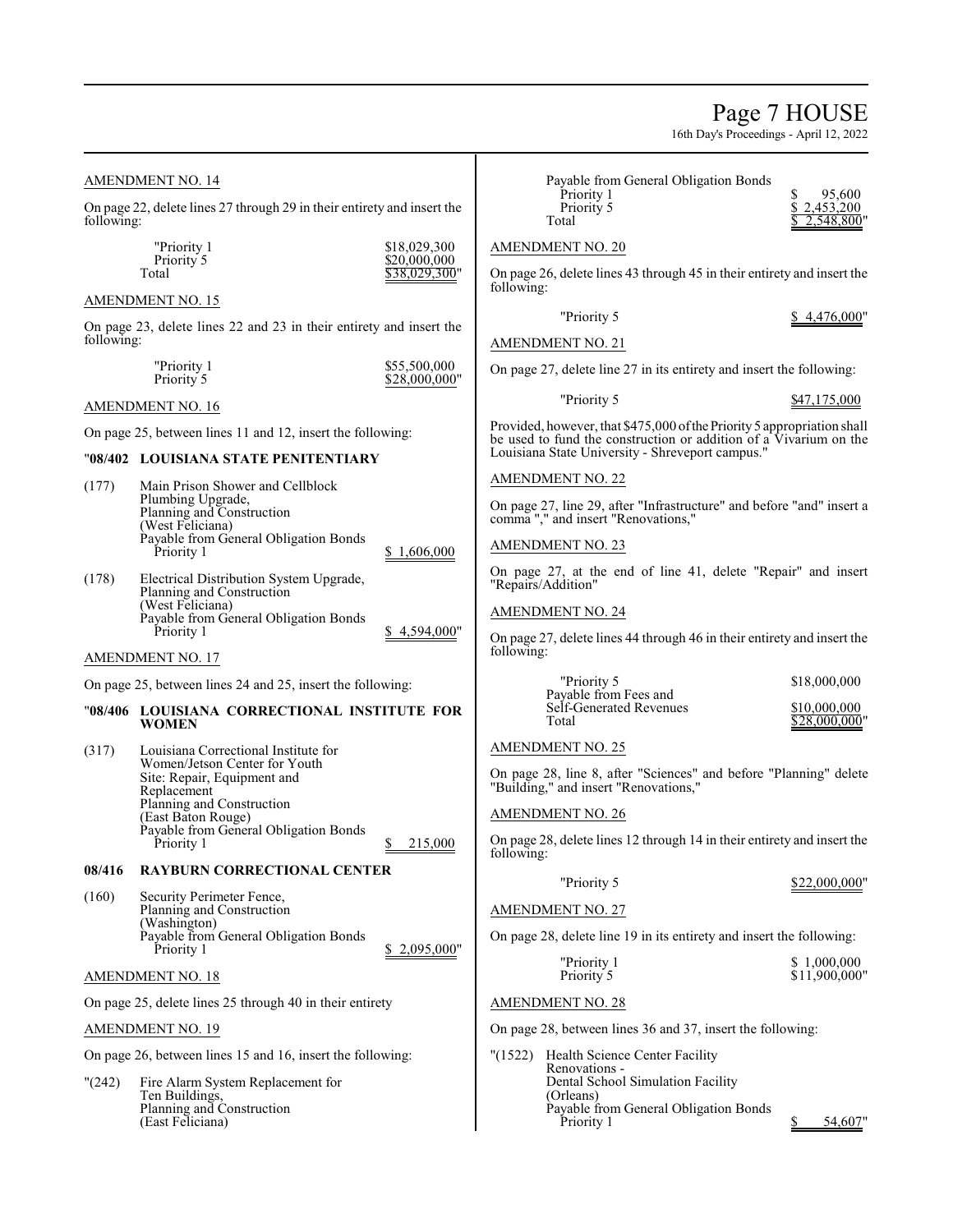# Page 8 HOUSE

|         | AMENDMENT NO. 29                                                                                                                                    |                 |                         | <b>AMENDMENT NO. 34</b>                                                                                                                                                                                                                                  |                                              |
|---------|-----------------------------------------------------------------------------------------------------------------------------------------------------|-----------------|-------------------------|----------------------------------------------------------------------------------------------------------------------------------------------------------------------------------------------------------------------------------------------------------|----------------------------------------------|
|         | On page 29, between lines 11 and 12, insert the following:                                                                                          |                 |                         | On page 30, delete line 31 in its entirety and insert the following:                                                                                                                                                                                     |                                              |
| "(1523) | Medical School B-Building HVAC<br>Replacement,<br>Planning and Construction<br>(Caddo)<br>Payable from General Obligation Bonds<br>Priority 1       | \$4,770,932     |                         | "Priority 1<br>Priority 5<br>Total<br><b>AMENDMENT NO. 35</b>                                                                                                                                                                                            | \$1,000,000<br>\$31,000,600<br>\$32,000,600" |
| (1534)  | Stonewall Animal Research and<br>Training Facility,<br>Planning and Construction<br>(DeSoto)<br>Payable from General Obligation Bonds<br>Priority 5 | \$ 5,000,000"   | (1331)                  | On page 30, after line 48, insert the following:<br>"19/617 SOUTHERN UNIVERSITY - NEW ORLEANS<br>ADA Compliant Restrooms and Public<br>Accommodations in the Cafeteria,<br>University Center, Health & Physical<br>Education, Library and Administration |                                              |
|         | <b>AMENDMENT NO. 30</b><br>On page 29, between lines 16 and 17, insert the following:                                                               |                 |                         | Building,<br>Planning and Construction<br>(Orleans)                                                                                                                                                                                                      |                                              |
|         | "19/605 LSU EUNICE                                                                                                                                  |                 |                         | Payable from General Obligation Bonds<br>Priority 1<br>Priority 5                                                                                                                                                                                        | \$<br>499.961<br>\$1,150,000                 |
| (132)   | Manuel Hall Exterior Wall and<br>Roof Repair,<br>Planning and Construction<br>(Acadia)<br>Payable from General Obligation Bonds<br>Priority 1       | \$2,714,179     | (1444)                  | Total<br>Campus Exterior Lighting Upgrades,<br>Planning and Construction<br>(Orleans)<br>Payable from General Obligation Bonds<br>Priority 2                                                                                                             | 1,649,961<br>1,000,000"                      |
| (134)   | Athletic Complex Facility,<br>Planning and Construction<br>(Acadia)<br>Payable from General Obligation Bonds                                        |                 |                         | <b>AMENDMENT NO. 36</b>                                                                                                                                                                                                                                  |                                              |
|         | Priority 5                                                                                                                                          | 9,750,000"      |                         | On page 31, between lines 28 and 29, insert the following:                                                                                                                                                                                               |                                              |
| "(22)   | AMENDMENT NO. 31<br>On page 29, between lines 30 and 31, insert the following:<br>Renewable and Natural Resources<br>Building Repairs,              |                 | "(13)                   | Stopher Hall Restroom ADA Upgrade,<br>Planning and Construction<br>(Lafourche)<br>Payable from General Obligation Bonds<br>Priority 1                                                                                                                    | \$1,058,995"                                 |
|         | Planning and Construction<br>(East Baton Rouge)<br>Payable from General Obligation Bonds<br>Priority 1                                              | \$1,000,000"    | $^{\prime\prime}$ (326) | <b>AMENDMENT NO. 37</b><br>On page 31, between lines 35 and 36, insert the following:<br>Reroof, Waterproof, Envelope Repairs                                                                                                                            |                                              |
|         | <b>AMENDMENT NO. 32</b>                                                                                                                             |                 |                         | for Various Buildings,<br>Planning and Construction                                                                                                                                                                                                      |                                              |
|         | On page 29, between lines 42 and 43, insert the following:<br>"19/609 PENNINGTON<br><b>BIOMEDICAL</b><br><b>CENTER</b>                              | <b>RESEARCH</b> |                         | (Lincoln)<br>Payable from General Obligation Bonds<br>Priority 2<br>Priority 5<br>Total                                                                                                                                                                  | \$1,000,000<br>\$7,500,000<br>8,500,000"     |
| (23)    | Pennington Biomedical Clinical<br><b>Research Building</b>                                                                                          |                 |                         | <b>AMENDMENT NO. 38</b>                                                                                                                                                                                                                                  |                                              |
|         | Imaging Center and High Tech Research<br>Instrumentation Equipment<br>(East Baton Rouge)                                                            |                 |                         | On page 32, between lines 8 and 9, insert the following:                                                                                                                                                                                                 |                                              |
|         | Payable from General Obligation Bonds<br>Priority 2                                                                                                 | 50,000"         | "(221)                  | Comprehensive ADA Assessment/<br>Remediation,<br>Planning and Construction                                                                                                                                                                               |                                              |
|         | AMENDMENT NO. 33                                                                                                                                    |                 |                         | (Lincoln)<br>Payable from General Obligation Bonds                                                                                                                                                                                                       |                                              |
|         | On page 30, between lines 17 and 18, insert the following:                                                                                          |                 |                         | Priority 1                                                                                                                                                                                                                                               | 28,762"                                      |
| "(346)  | Stewart Hall - Wall Mount HVAC Units<br>1st, 2nd and 3rd Floors,<br>Planning and Construction                                                       |                 |                         | <b>AMENDMENT NO. 39</b><br>On page 33, between lines 1 and 2, insert the following:                                                                                                                                                                      |                                              |
|         | (East Baton Rouge)<br>Payable from General Obligation Bonds<br>Priority 1                                                                           | \$1,799,955"    | "(278)                  | Renovation of Roy Hall,<br>Planning and Construction                                                                                                                                                                                                     |                                              |
|         |                                                                                                                                                     |                 |                         |                                                                                                                                                                                                                                                          |                                              |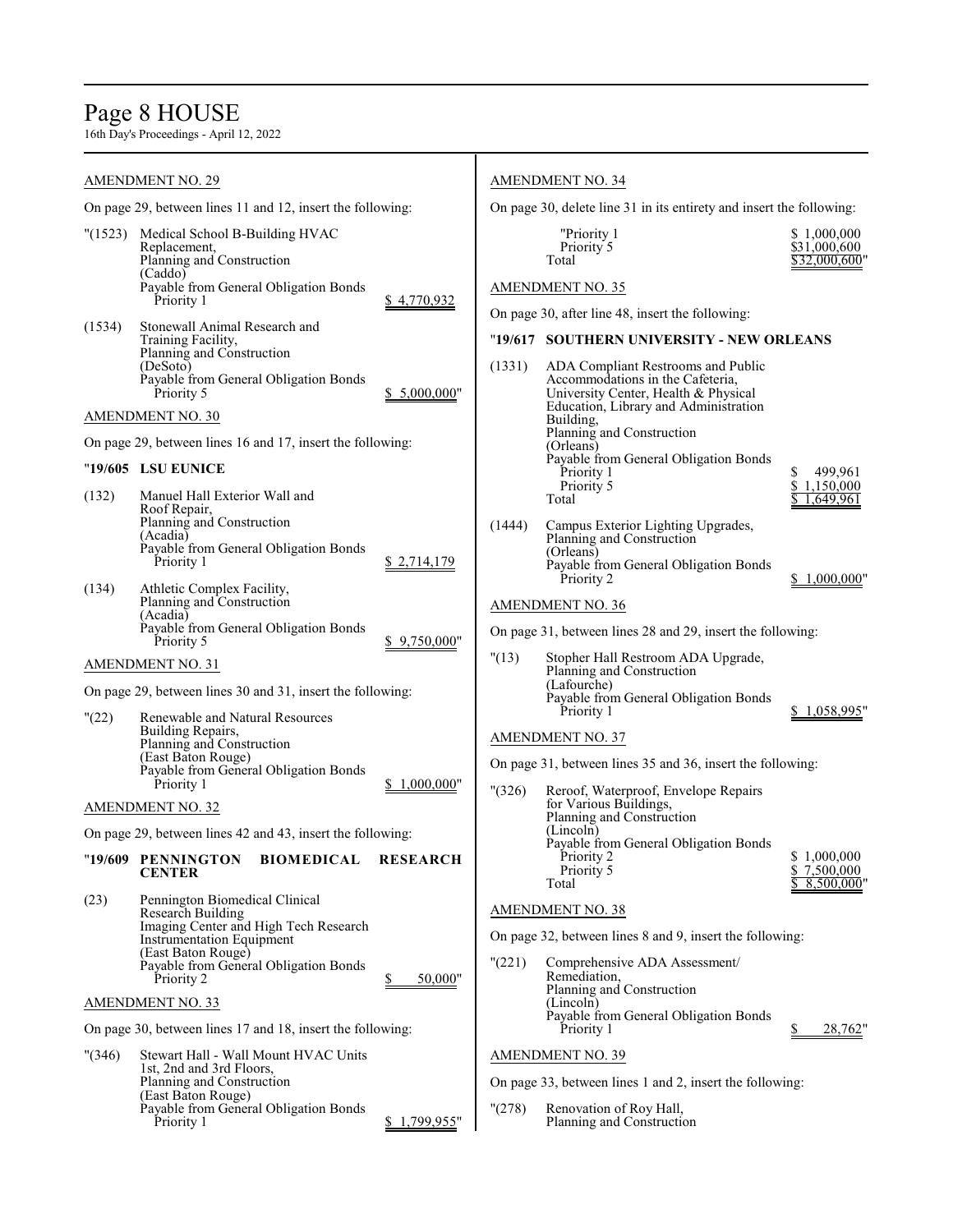# Page 9 HOUSE

|            | (Natchitoches)<br>Payable from General Obligation Bonds<br>Priority 2<br>Priority 5 | 500,000<br>S<br>\$<br>9,265,000 | (604)      | "36/P15 MORGAN CITY HARBOR AND TERMINAL<br><b>DISTRICT</b><br>Berwick Bay Dredge Material Beneficial |  |                               |
|------------|-------------------------------------------------------------------------------------|---------------------------------|------------|------------------------------------------------------------------------------------------------------|--|-------------------------------|
|            | Total                                                                               | 9,765,000"                      |            | Use Project,<br>Planning and Construction                                                            |  |                               |
|            | <b>AMENDMENT NO. 40</b>                                                             |                                 |            | (St. Mary)<br>Payable from General Obligation Bonds                                                  |  |                               |
| following: | On page 33, delete lines 6 and 7 in their entirety and insert the                   |                                 |            | Priority 5                                                                                           |  | \$ 3,745,000"                 |
|            | "Priority 1<br>Priority <sup>5</sup>                                                | \$4,907,680<br>\$32,195,000"    | following: | <b>AMENDMENT NO. 47</b><br>On page 38, delete lines 41 through 43 in their entirety and insert the   |  |                               |
|            | <b>AMENDMENT NO. 41</b>                                                             |                                 |            | "Priority 5                                                                                          |  | \$50,000,000"                 |
| following: | On page 33, delete lines 22 and 23 in their entirety and insert the                 |                                 |            | <b>AMENDMENT NO. 48</b>                                                                              |  |                               |
|            | "Priority 5<br>Total                                                                | \$9,220,000<br>\$10.000.000"    | following: | On page 38, delete lines 47 through 49 in their entirety and insert the                              |  |                               |
|            | <b>AMENDMENT NO. 42</b>                                                             |                                 |            | "Priority 5                                                                                          |  | \$30,500,000"                 |
|            | On page 33, delete lines 29 and 30 in their entirety and insert the                 |                                 |            | <b>AMENDMENT NO. 49</b>                                                                              |  |                               |
| following: |                                                                                     |                                 |            | On page 40, delete line 27 in its entirety and insert the following:                                 |  |                               |
|            | "Priority 5<br>Total                                                                | \$12,500,000<br>\$13.300.000"   |            | "Priority 1<br>Priority 5<br>Total                                                                   |  | 150,000<br>600,000<br>750,000 |
|            | AMENDMENT NO. 43                                                                    |                                 |            |                                                                                                      |  |                               |
| following: | On page 34, delete lines 9 and 10 in their entirety and insert the                  |                                 |            | AMENDMENT NO. 50                                                                                     |  |                               |
|            | "Priority 1                                                                         | \$5,749,968                     |            | On page 40, line 35, change "Priority 5" to "Priority 2"                                             |  |                               |
|            | Priority 5                                                                          | \$7,500,000"                    |            | <b>AMENDMENT NO. 51</b>                                                                              |  |                               |
|            | <b>AMENDMENT NO. 44</b>                                                             |                                 |            | On page 41, line 10, change "Priority 2" to "Priority 5"                                             |  |                               |
|            | On page 34, between lines 16 and 17, insert the following:                          |                                 |            | <b>AMENDMENT NO. 52</b>                                                                              |  |                               |
| "(1256)    | NIRC BSL-3 Lab and Animal Housing,<br>Planning and Construction                     |                                 |            | On page 41, between lines 28 and 29, insert the following:                                           |  |                               |
|            | (Iberia)<br>Payable from General Obligation Bonds                                   |                                 |            | "50/J11 CALDWELL PARISH                                                                              |  |                               |
|            | Priority 5                                                                          | \$10,600,000                    | (679)      | Swim Lake Road,<br>Planning and Reconstruction                                                       |  |                               |
| (1279)     | NIRC Iberia BioInnovation Accelerator<br>GMP CDMO,<br>Planning and Construction     |                                 |            | (Caldwell)<br>Payable from General Obligation Bonds<br>Priority 2                                    |  | 450,000<br>\$                 |
|            | (Iberia)<br>Payable from General Obligation Bonds<br>Priority 5                     | \$15,400,000"                   | (680)      | Wiles Road and Kountry Korner Road,<br>Planning and Reconstruction<br>(Caldwell)                     |  |                               |
|            | AMENDMENT NO. 45                                                                    |                                 |            | Payable from General Obligation Bonds<br>Priority 2                                                  |  | 500,000"                      |
|            | On page 35, between lines 15 and 16, insert the following:                          |                                 |            | <b>AMENDMENT NO. 53</b>                                                                              |  |                               |
|            | "19/673 NEW ORLEANS CENTER FOR THE CREATIVE                                         |                                 |            | On page 42, delete line 7 in its entirety and insert the following:                                  |  |                               |
|            | <b>ARTS</b>                                                                         |                                 |            | "Priority 1                                                                                          |  | 100,000                       |
| (1212)     | Roof Replacement,<br>Planning and Construction<br>(Orleans)                         |                                 |            | Priority 5<br>Total                                                                                  |  | \$<br>300,000<br>400,000      |
|            | Payable from General Obligation Bonds<br>Priority 1                                 | 453,206"                        | 50/J20     | <b>EVANGELINE PARISH</b>                                                                             |  |                               |
|            | <b>AMENDMENT NO. 46</b>                                                             |                                 | (546)      | Beaver Creek, LA Highway 106,<br>Planning and Construction                                           |  |                               |
|            | On page 38, between lines 15 and 16, insert the following:                          |                                 |            | (Evangeline)<br>Payable from General Obligation Bonds                                                |  |                               |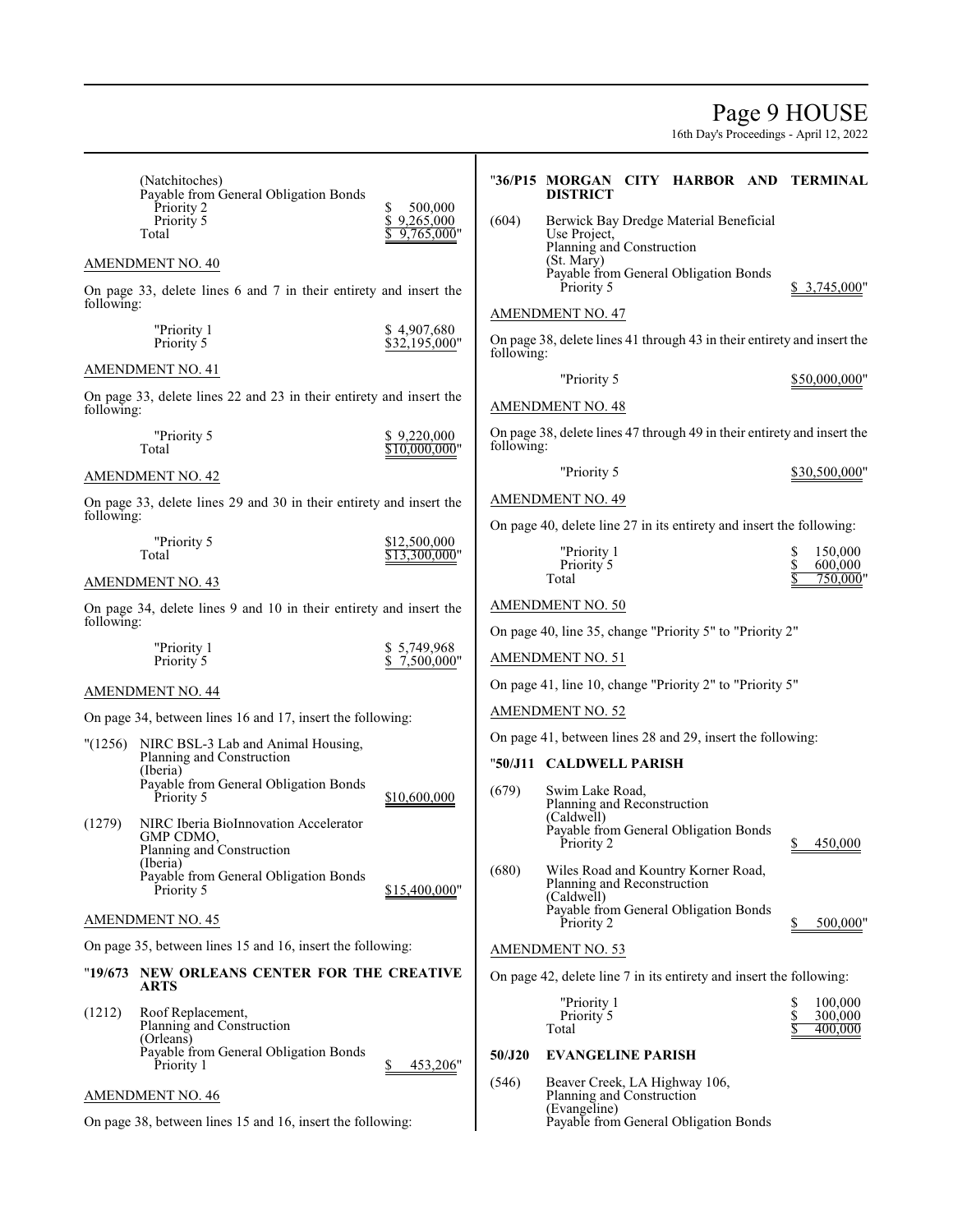# Page 10 HOUSE

|            | Priority 2                                                                                                                                                                                                       | \$<br>800,000                                  |            | <b>AMENDMENT NO. 58</b>                                                                                                                                                                                                                                                     |                                                              |
|------------|------------------------------------------------------------------------------------------------------------------------------------------------------------------------------------------------------------------|------------------------------------------------|------------|-----------------------------------------------------------------------------------------------------------------------------------------------------------------------------------------------------------------------------------------------------------------------------|--------------------------------------------------------------|
|            | Priority 5<br>Total                                                                                                                                                                                              | \$<br>7,200,000<br>8,000,000                   |            | On page 44, delete line 35 in its entirety and insert the following:                                                                                                                                                                                                        |                                                              |
| (547)      | St. Landry, LA 106,<br>Planning and Construction<br>(Evangeline)<br>Payable from General Obligation Bonds<br>Priority 2<br>Priority 5<br>Total                                                                   | 600,000<br>\$<br>\$<br>5,400,000<br>6,000,000" |            | "Priority 1<br>Priority 2<br>Priority 5<br>Total<br><b>AMENDMENT NO. 59</b><br>On page 44, delete lines 48 through 50 in their entirety and insert the                                                                                                                      | \$11,000,000<br>\$1,000,000<br>\$15,090,000<br>\$27,090,000" |
|            | <b>AMENDMENT NO. 54</b>                                                                                                                                                                                          |                                                | following: |                                                                                                                                                                                                                                                                             |                                                              |
|            | On page 42, between lines 13 and 14, insert the following:                                                                                                                                                       |                                                |            | "Priority 1<br>Priority 5<br>Total                                                                                                                                                                                                                                          | \$1,618,000<br>\$1,000,000<br>2,618,000                      |
| "(605)     | WPA Road Reconstruction for Economic<br>Development,<br>Planning and Construction<br>(Franklin)<br>Payable from General Obligation Bonds<br>Priority 2<br>Priority 5<br>Total                                    | \$<br>500,000<br>\$<br>1,920,000<br>2,420,000  | (114)      | East Bank Backup Generators East:<br>Sewer Lift Station Backup Generators<br>(Clearview at W. Napoleon, Cleary at<br>W. Napoleon, Houma at W. Napoleon<br>and Galleria Sewer Station),<br>Planning and Construction<br>(Jefferson)<br>Payable from General Obligation Bonds |                                                              |
| (606)      | Economic Development, Planning, and<br>Reconstruction of Dummy Line Road<br>(Franklin)<br>Payable from General Obligation Bonds<br>Priority 2<br>Priority 5<br>Total                                             | \$<br>380,000<br>\$<br>3,125,000<br>3,505,000  | (116)      | Priority 5<br>Bonnabel Canal Bank Stabilization<br>(West Side) -<br>Veterans Blvd. to West Esplanade,<br>Planning and Construction<br>(Jefferson)<br>Payable from General Obligation Bonds                                                                                  | \$1,000,000                                                  |
| (667)      | LD Knox Road Reconstruction,<br>Planning and Construction<br>(Franklin)<br>Payable from General Obligation Bonds<br>Priority 5                                                                                   | 1,555,000"                                     |            | Priority 2<br>Priority 5<br>Total<br>AMENDMENT NO. 60                                                                                                                                                                                                                       | 100,000<br>S<br>8,000,000<br>\$<br>8,100,000                 |
|            | <b>AMENDMENT NO. 55</b>                                                                                                                                                                                          |                                                |            | On page 45, between lines 7 and 8, insert the following:                                                                                                                                                                                                                    |                                                              |
| "(234)     | On page 42, between lines 19 and 20, insert the following:<br>LaSalle Street and Hanger Road<br>Extensions,<br>Planning and Construction<br>(Iberia)<br>Payable from General Obligation Bonds<br>Priority 2      | 400.000"                                       | "(126)     | Bonnabel Blvd. Drainage Improvements<br>(Metairie Rd. to Veterans Blvd.),<br>Planning and Construction<br>(Jefferson)<br>Payable from General Obligation Bonds<br>Priority 2<br>Priority 5<br>Total                                                                         | 500,000<br>\$19,300,000<br>\$19,800,000                      |
|            | <b>AMENDMENT NO. 56</b>                                                                                                                                                                                          |                                                | (129)      | Shrewsbury Road at Jefferson Highway<br>Culvert Replacement,<br>Planning and Construction                                                                                                                                                                                   |                                                              |
| following: | On page 42, delete lines 33 through 35 in their entirety and insert the                                                                                                                                          |                                                |            | (Jefferson)<br>Payable from General Obligation Bonds<br>Priority 2                                                                                                                                                                                                          | 450,000"                                                     |
|            | "Priority 5                                                                                                                                                                                                      | \$2,400,000"                                   |            | <b>AMENDMENT NO. 61</b>                                                                                                                                                                                                                                                     |                                                              |
|            | AMENDMENT NO. 57                                                                                                                                                                                                 |                                                |            | On page 45, delete lines 35 and 36 in their entirety and insert the                                                                                                                                                                                                         |                                                              |
|            | On page 43, between lines 14 and 15, insert the following:                                                                                                                                                       |                                                | following: |                                                                                                                                                                                                                                                                             |                                                              |
| "(81)      | Hickory Avenue (LA 3154)<br>Rehabilitation<br>(River Road to 10 <sup>th</sup> Street),<br>Planning and Construction<br>(Jefferson)<br>Payable from General Obligation Bonds<br>Priority 2<br>Priority 5<br>Total | \$<br>600,000<br>\$<br>6,270,000<br>6,870,000" | "(787)     | "Priority 2<br>Priority 5<br>Total<br><b>AMENDMENT NO. 62</b><br>On page 45, between lines 41 and 42, insert the following:<br>Performing Arts Center,<br>Planning and Construction                                                                                         | \$ 5,000,000<br>\$12,000,000<br>\$20,000,000'                |
|            |                                                                                                                                                                                                                  |                                                |            |                                                                                                                                                                                                                                                                             |                                                              |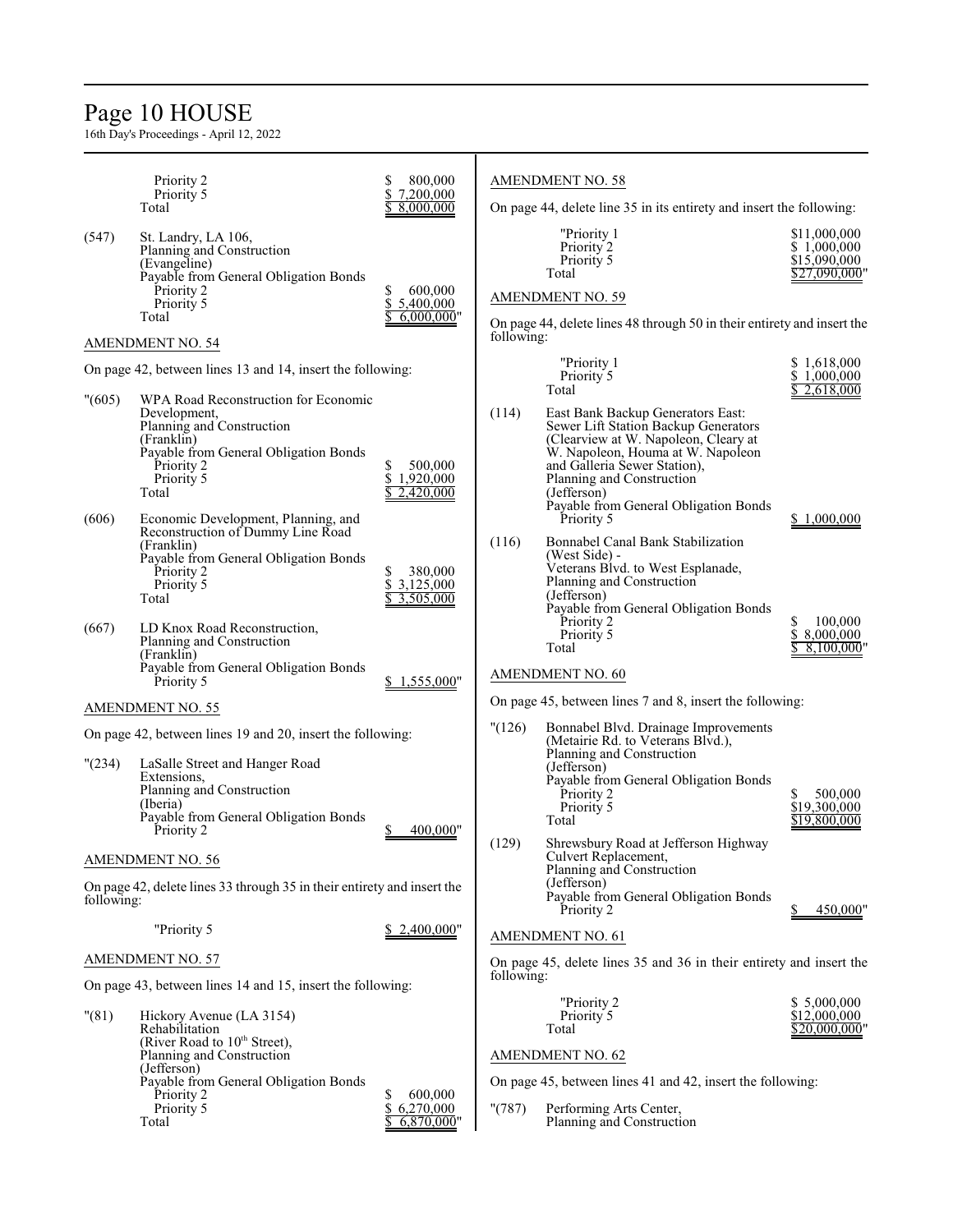# Page 11 HOUSE

|            | (Lafayette)<br>Payable from General Obligation Bonds                                                                                                                                             |                                          |            | <b>AMENDMENT NO. 69</b>                                                                                                                                                  |                                               |
|------------|--------------------------------------------------------------------------------------------------------------------------------------------------------------------------------------------------|------------------------------------------|------------|--------------------------------------------------------------------------------------------------------------------------------------------------------------------------|-----------------------------------------------|
|            | Priority 2<br>Priority 5                                                                                                                                                                         | 500,000<br>S<br>\$<br>1,000,000          |            | On page 48, delete line 48 in its entirety and insert the following:                                                                                                     |                                               |
|            | Total                                                                                                                                                                                            | .500.000"                                |            | "Priority 1<br>Priority 5                                                                                                                                                | 175,000<br>\$2,825,000                        |
|            | AMENDMENT NO. 63                                                                                                                                                                                 |                                          |            | Total                                                                                                                                                                    | $3,000,000$ "                                 |
|            | On page 46, delete line 5 in its entirety and insert the following:                                                                                                                              |                                          |            | <b>AMENDMENT NO. 70</b>                                                                                                                                                  |                                               |
|            | "Priority 2<br>Priority 5<br>Total                                                                                                                                                               | 500,000<br>\$<br>7.100.000<br>7,600,000" |            | On page 49, between lines 20 and 21, insert the following:                                                                                                               |                                               |
|            | AMENDMENT NO. 64                                                                                                                                                                                 |                                          | " (330)    | Courthouse Renovations,<br>Planning and Construction<br>(St. Landry)                                                                                                     |                                               |
|            | On page 46, between lines 17 and 18, insert the following:                                                                                                                                       |                                          |            | Payable from General Obligation Bonds<br>Priority 2                                                                                                                      | 320,000                                       |
| "(898)     | Juban Road North Extension between<br>US 190 (Florida Blvd.) and LA 1026<br>(Lockhart Road),<br>Planning and Construction<br>(Livingston)<br>Payable from General Obligation Bonds<br>Priority 5 | \$6,505,000"                             | (343)      | Parish Wide Drainage Project,<br>Planning and Construction<br>(St. Landry)<br>Payable from General Obligation Bonds<br>Priority 2<br>Priority 5<br>Total                 | \$<br>200,000<br>\$<br>800,000<br>.000.000"   |
|            | AMENDMENT NO. 65                                                                                                                                                                                 |                                          |            |                                                                                                                                                                          |                                               |
|            | On page 47, between lines 9 and 10, insert the following:                                                                                                                                        |                                          |            | <b>AMENDMENT NO. 71</b>                                                                                                                                                  |                                               |
| "(298)     | Cheniere Lake Area 1 Improvements,                                                                                                                                                               |                                          |            | On page 49, between lines 25 and 26, insert the following:                                                                                                               |                                               |
|            | Planning and Construction<br>(Ouachita)<br>Payable from General Obligation Bonds<br>Priority 2<br>AMENDMENT NO. 66                                                                               | 1,080,000"                               | "(1374)    | <b>State Government Roadway</b><br>Reconstruction<br>in the Town of Krotz Springs,<br>Planning and Construction<br>(St. Landry)<br>Payable from General Obligation Bonds |                                               |
|            |                                                                                                                                                                                                  |                                          |            | Priority 2                                                                                                                                                               | \$<br>265,000                                 |
|            | On page 47, delete lines 16 through 22 in their entirety                                                                                                                                         |                                          |            | Priority 5<br>Total                                                                                                                                                      | \$2,375,000<br>2,640,000'                     |
|            | AMENDMENT NO. 67                                                                                                                                                                                 |                                          |            | AMENDMENT NO. 72                                                                                                                                                         |                                               |
| following: | On page 47, delete lines 31 through 42 in their entirety and insert the                                                                                                                          |                                          | following: | On page 51, delete lines 6 and 7 in their entirety and insert the                                                                                                        |                                               |
| "(1354)    | Pointe Coupee Parish Government<br>Storage Facility,<br>Planning and Construction<br>(Pointe Coupee)<br>Payable from General Obligation Bonds<br>Priority 5                                      | 500,000"<br>\$                           |            | "Priority 1<br>Priority 5<br>AMENDMENT NO. 73                                                                                                                            | 650,000<br>S<br>3,240,000"                    |
|            | AMENDMENT NO. 68                                                                                                                                                                                 |                                          |            | On page 51, between lines 12 and 13, insert the following:                                                                                                               |                                               |
|            | On page 47, after line 49, insert the following:                                                                                                                                                 |                                          | " (437)    | Ben Thomas - Stone Road to Powell<br>Drive, Design,                                                                                                                      |                                               |
|            | "50/J40 RAPIDES PARISH                                                                                                                                                                           |                                          |            | Planning, and Construction<br>(St. Tammany)                                                                                                                              |                                               |
| (1547)     | Gunter Road/Barron Chapel Road Street<br>Improvements,<br>Planning and Construction<br>(Rapides)<br>Payable from General Obligation Bonds<br>Priority 2                                          | \$1,450,000                              |            | Payable from General Obligation Bonds<br>Priority 2<br>Priority 5<br>Total<br><b>AMENDMENT NO. 74</b>                                                                    | \$<br>500,000<br>\$3,200,000<br>$3,700,000$ " |
|            |                                                                                                                                                                                                  |                                          |            | On page 51, between lines 13 and 14, insert the following:                                                                                                               |                                               |
| (1548)     | Philadelphia Road Street Improvements,<br>Planning and Construction<br>(Rapides)<br>Payable from General Obligation Bonds<br>Priority 2<br>Priority 5<br>Total                                   | 500,000<br>\$<br>2,950,000<br>3,450,000" | " (462)    | North Hoover Road Improvements<br>Phase 2,<br>Planning and Construction<br>(St. Tammany)<br>Payable from General Obligation Bonds<br>Priority 2                          | \$<br>500,000                                 |
|            |                                                                                                                                                                                                  |                                          |            |                                                                                                                                                                          |                                               |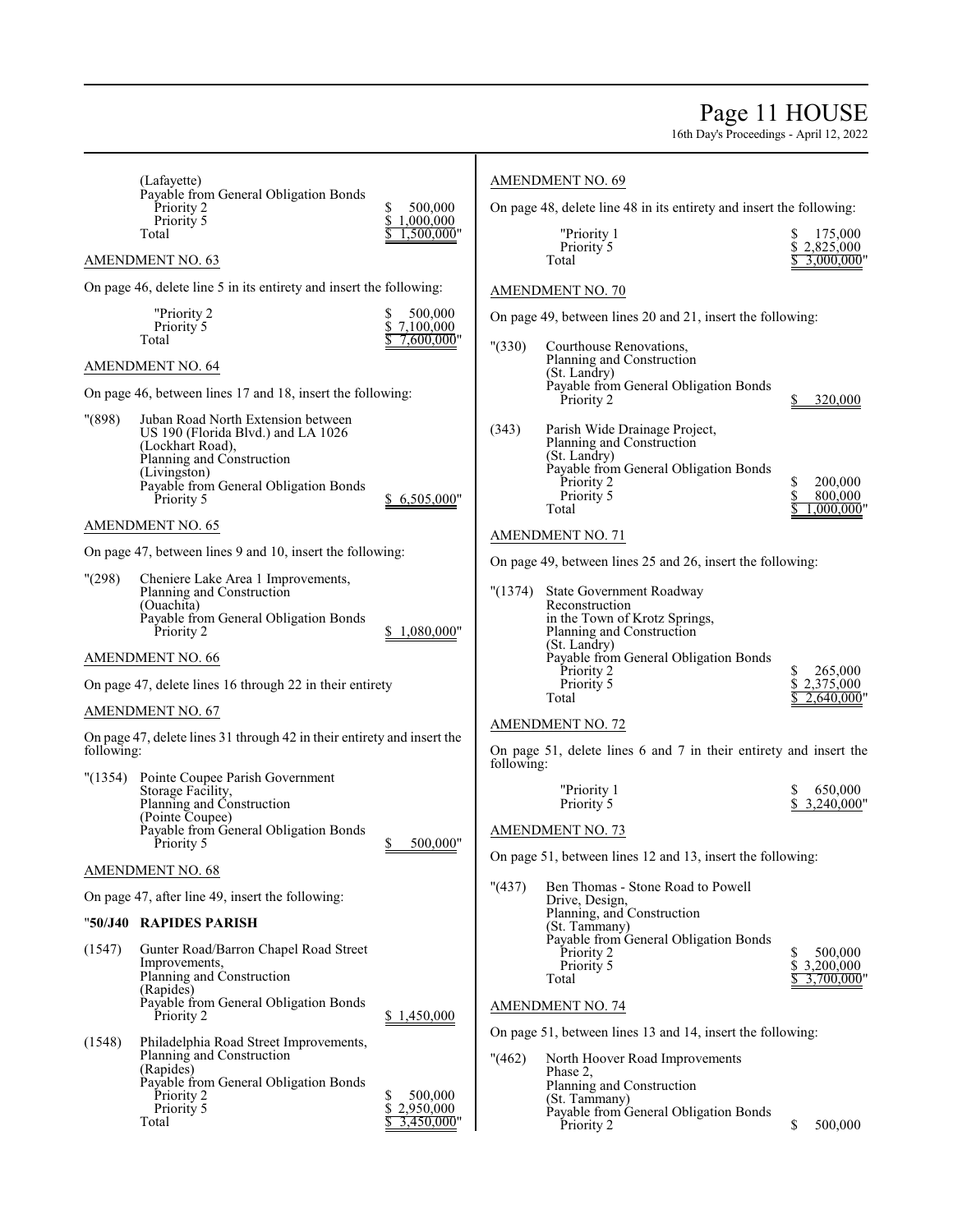# Page 12 HOUSE

|         | Priority 5<br>Total                                                                                                                                     | 2,225,000<br>2.725.000" |         | Planning and Construction<br>(Winn)<br>Payable from General Obligation Bonds                                                                     |                                     |
|---------|---------------------------------------------------------------------------------------------------------------------------------------------------------|-------------------------|---------|--------------------------------------------------------------------------------------------------------------------------------------------------|-------------------------------------|
|         | <b>AMENDMENT NO. 75</b>                                                                                                                                 |                         |         | Priority 5                                                                                                                                       | 515,000"                            |
|         | On page 52, line 40, change "Priority 5" to "Priority 1"                                                                                                |                         |         | <b>AMENDMENT NO. 78</b>                                                                                                                          |                                     |
|         | <b>AMENDMENT NO. 76</b>                                                                                                                                 |                         |         | On page 53, between lines 39 and 40, insert the following:                                                                                       |                                     |
|         | On page 53, between lines 24 and 25, insert the following:                                                                                              |                         | "50/M   | <b>ALGIERS</b>                                                                                                                                   |                                     |
|         | "(1027) Roadway Reconstruction, Mars Hill<br>Church Road.<br>Planning and Construction<br>(Winn)<br>Payable from General Obligation Bonds<br>Priority 5 | 765,000"                | $($ )   | Streetscape at the Newton Street<br>Corridor,<br>Planning and Construction<br>(Jefferson)<br>Payable from General Obligation Bonds<br>Priority 2 | 250,000                             |
|         | <b>AMENDMENT NO. 77</b>                                                                                                                                 |                         |         | Pending submittal and late approval of the capital outlay budget<br>request pursuant to the provisions of R.S. 39:112."                          |                                     |
|         | On page 53, between lines 30 and 31, insert the following:                                                                                              |                         |         | <b>AMENDMENT NO. 79</b>                                                                                                                          |                                     |
| "(1327) | Roadway Reconstruction, Welcome<br>Home Road,                                                                                                           |                         |         | On page 53, delete lines 40 through 47 in their entirety                                                                                         |                                     |
|         | Planning and Construction<br>(Winn)                                                                                                                     |                         |         | <b>AMENDMENT NO. 80</b>                                                                                                                          |                                     |
|         | Payable from General Obligation Bonds<br>Priority 5                                                                                                     | 360,000                 |         | On page 54, between lines 6 and 7, insert the following:                                                                                         |                                     |
| (1344)  | Roadway Reconstruction, Aunt                                                                                                                            |                         | "50/M   | <b>AVONDALE</b>                                                                                                                                  |                                     |
|         | Marie's Road,<br>Planning and Construction<br>(Winn)<br>Payable from General Obligation Bonds<br>Priority 5                                             | 335,000                 | ( )     | Restore Rail Connection and<br>Crossings to<br>Avondale Marine,<br>Planning and Construction<br>(Jefferson)                                      |                                     |
| (1346)  | Roadway Reconstruction,<br>Bethleham Road,<br>Planning and Construction<br>(Winn)<br>Payable from General Obligation Bonds                              |                         |         | Payable from General Obligation Bonds<br>Priority 2<br>Priority 5<br>Total                                                                       | 100,000<br>\$3,700,000<br>3,800,000 |
|         | Priority 5                                                                                                                                              | 570,000                 |         | Pending submittal and late approval of the capital outlay budget<br>request pursuant to the provisions of R.S. 39:112."                          |                                     |
| (1348)  | Roadway Reconstruction, Blewer Road,<br>Planning and Construction                                                                                       |                         |         | <b>AMENDMENT NO. 81</b>                                                                                                                          |                                     |
|         | (Winn)<br>Payable from General Obligation Bonds<br>Priority 5                                                                                           | 562,000                 | " (581) | On page 54, after line 49, insert the following:<br>Davenport Avenue Bridge, Servitude                                                           |                                     |
| (1350)  | Roadway Reconstruction,<br>Brownville Road,<br>Planning and Construction<br>(Winn)<br>Payable from General Obligation Bonds                             |                         |         | Street Emergency Replacement and<br>Repair,<br>Planning and Construction<br>(Washington)<br>Priority 5                                           | 565,000                             |
|         | Priority 2                                                                                                                                              | 335,000                 |         | 50/M28 BONITA                                                                                                                                    |                                     |
| (1352)  | Roadway Reconstruction, Eugene<br>Garrett Road,<br>Planning and Construction<br>(Winn)<br>Payable from General Obligation Bonds<br>Priority 2           | 385,000                 | (1207)  | Municipal Complex,<br>Planning and Construction<br>(Morehouse)<br>Payable from General Obligation Bonds<br>Priority 2<br>Priority 5<br>Total     | 400,000<br>\$1,850,000<br>2,250,000 |
| (1355)  | Roadway Reconstruction, Frank<br>White Road,                                                                                                            |                         |         | <b>AMENDMENT NO. 82</b>                                                                                                                          |                                     |
|         | Planning and Construction<br>(Winn)                                                                                                                     |                         |         | On page 55, after line 48, insert the following:                                                                                                 |                                     |
|         | Payable from General Obligation Bonds<br>Priority 2                                                                                                     | 460,000                 |         | "50/M50 COLFAX                                                                                                                                   |                                     |
| (1356)  | Roadway Reconstruction, L.<br>Sullivan Road,                                                                                                            |                         | (619)   | Street Improvements,<br>Planning and Construction                                                                                                |                                     |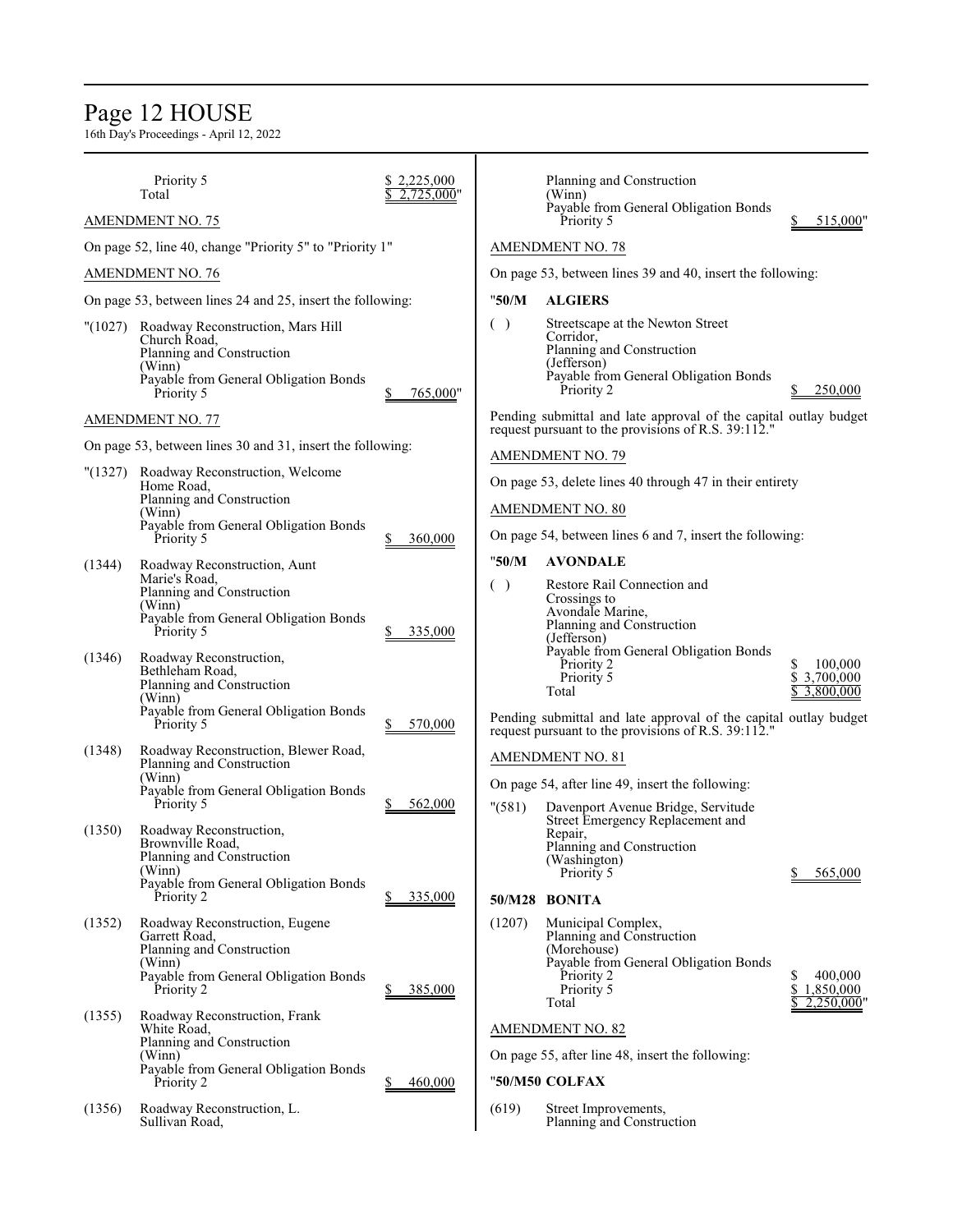# Page 13 HOUSE

16th Day's Proceedings - April 12, 2022

|            | (Grant)<br>Payable from General Obligation Bonds<br>Priority 2<br>Priority 5<br>Total                                   | \$<br>385,000<br>\$<br>377,000<br>762.000" | $"({886})"$ | <b>CARE Center Construction</b><br>(Community Activities,<br>Recreation and Education),<br>Planning and Construction<br>(Ascension) |                                          |
|------------|-------------------------------------------------------------------------------------------------------------------------|--------------------------------------------|-------------|-------------------------------------------------------------------------------------------------------------------------------------|------------------------------------------|
|            | <b>AMENDMENT NO. 83</b>                                                                                                 |                                            |             | Payable from General Obligation Bonds<br>Priority 5                                                                                 | 500,000"                                 |
| following: | On page 56, delete lines 12 through 14 in their entirety and insert the                                                 |                                            |             | <b>AMENDMENT NO. 89</b>                                                                                                             |                                          |
|            | "Priority 5                                                                                                             | \$4,185,000"                               | following:  | On page 62, delete lines 9 through 11 in their entirety and insert the                                                              |                                          |
|            | <b>AMENDMENT NO. 84</b>                                                                                                 |                                            |             | "Priority 5                                                                                                                         | \$ 2,300,000"                            |
|            | On page 56, delete line 20 in its entirety and insert the following:                                                    |                                            |             | <b>AMENDMENT NO. 90</b>                                                                                                             |                                          |
|            | "Priority 1                                                                                                             | 80,000<br>\$                               |             | On page 62, delete line 46 in its entirety and insert the following:                                                                |                                          |
|            | Priority 5<br>Total                                                                                                     | \$<br>640,000<br>720.000"                  |             | "Priority 1<br>Priority 5                                                                                                           | 250,000<br>\$<br>250,000                 |
|            | <b>AMENDMENT NO. 85</b>                                                                                                 |                                            |             | Total                                                                                                                               | 500,000"                                 |
|            | On page 56, between lines 26 and 27, insert the following:                                                              |                                            |             | <b>AMENDMENT NO. 91</b>                                                                                                             |                                          |
| "(973)     | Renovation and Repairs to Rice Festival                                                                                 |                                            |             | On page 63, delete line 32 in its entirety and insert the following:                                                                |                                          |
|            | Building, Including the Repair or<br>Replacement of the Roof,                                                           |                                            |             | "Priority 5                                                                                                                         | 50,000                                   |
|            | Planning and Construction<br>(Acadia)                                                                                   |                                            | 50/MI8      | <b>MAURICE</b>                                                                                                                      |                                          |
|            | Payable from General Obligation Bonds<br>Priority 2                                                                     | 230,000"<br>\$                             | (1076)      | New Village Hall,<br>Planning and Construction                                                                                      |                                          |
|            | <b>AMENDMENT NO. 86</b>                                                                                                 |                                            |             | (Vermilion)                                                                                                                         |                                          |
|            | On page 56, between lines 38 and 39, insert the following:                                                              |                                            |             | Payable from General Obligation Bonds<br>Priority 2                                                                                 | \$<br>165,000<br>\$<br>1,200,000         |
| "50/M      | <b>DELTA</b>                                                                                                            |                                            |             | Priority 5<br>Total                                                                                                                 | .365,000'                                |
| ( )        | Road Repairs: St. Martin, St. Landry,                                                                                   |                                            |             | <b>AMENDMENT NO. 92</b>                                                                                                             |                                          |
|            | St. Bernard, Janie Avenue, 3rd Street,<br>Wall Street, and Part of Old                                                  |                                            |             | On page 64, between lines 30 and 31, insert the following:                                                                          |                                          |
|            | Highway 80,<br>Planning and Construction                                                                                |                                            | "(281)      | Youngs Bayou Enhancement of Channel                                                                                                 |                                          |
|            | (Madison)<br>Payable from General Obligation Bonds                                                                      |                                            |             | Capacity,<br>Planning and Construction                                                                                              |                                          |
|            | Priority 5                                                                                                              | 460,000                                    |             | (Ouachita)<br>Payable from General Obligation Bonds                                                                                 |                                          |
|            | Pending submittal and late approval of the capital outlay budget<br>request pursuant to the provisions of R.S. 39:112." |                                            |             | Priority 2<br>Priority 5<br>Total                                                                                                   | 500,000<br>\$10,900,000<br>\$11,400,000' |
|            | <b>AMENDMENT NO. 87</b>                                                                                                 |                                            |             | AMENDMENT NO. 93                                                                                                                    |                                          |
|            | On page 56, between lines 39 and 40, insert the following:                                                              |                                            |             | On page 65, line 16, change "Priority 2" to "Priority 5"                                                                            |                                          |
| " (381)    | Wastewater Treatment Plant                                                                                              |                                            |             | <b>AMENDMENT NO. 94</b>                                                                                                             |                                          |
|            | Improvements,<br>Planning and Construction                                                                              |                                            |             | On page 65, line 20, change "Priority 2" to "Priority 5"                                                                            |                                          |
|            | (Calcasieu)<br>Payable from General Obligation Bonds                                                                    |                                            |             | <u>AMENDMENT NO. 95</u>                                                                                                             |                                          |
|            | Priority 5                                                                                                              | 810,000                                    |             | On page 66, delete lines 25 and 26 in their entirety and insert the                                                                 |                                          |
| (382)      | Sanitary Sewer Lift Station,<br>Planning and Construction                                                               |                                            | following:  |                                                                                                                                     |                                          |
|            | (Calcasieu)<br>Payable from General Obligation Bonds                                                                    |                                            |             | "Priority 1<br>Priority 5                                                                                                           | 999,913<br>\$<br>\$12,225,400"           |
|            | Priority 5                                                                                                              | 900,000"                                   |             | <b>AMENDMENT NO. 96</b>                                                                                                             |                                          |
|            | <b>AMENDMENT NO. 88</b>                                                                                                 |                                            |             | On page 66, line 28, after "that" and before "of the" delete                                                                        |                                          |
|            | On page 59, between lines 12 and 13, insert the following:                                                              |                                            |             | "\$450,000" and insert "\$550,000"                                                                                                  |                                          |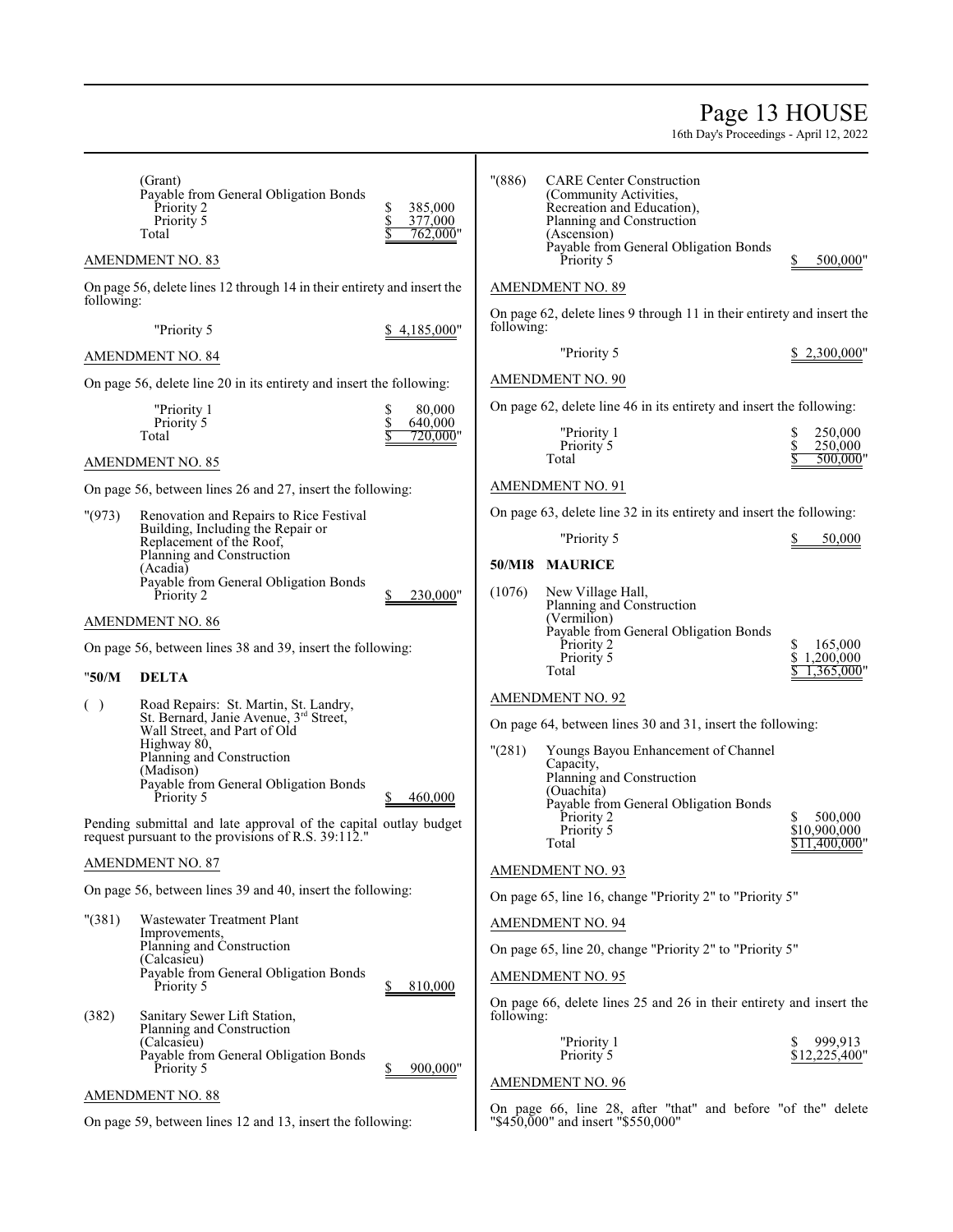# Page 14 HOUSE

16th Day's Proceedings - April 12, 2022

# AMENDMENT NO. 97

On page 68, delete line 14 in its entirety and insert the following:

| "Priority 1 | 80,000       |  |
|-------------|--------------|--|
| Priority 5  | \$3.520.000  |  |
| Total       | \$3,600,000" |  |

# AMENDMENT NO. 98

On page 68, delete lines 26 and 27 in their entirety and insert the following:

| "Priority 1 | \$334,196    |
|-------------|--------------|
| Priority 5  | \$3,400,000" |

# AMENDMENT NO. 99

On page 69, delete line 25 in its entirety and insert the following:

| "Priority 1 | 50,000   |
|-------------|----------|
| Priority 5  | 438,000  |
| Total       | 488,000" |

# AMENDMENT NO. 100

On page 69, after line 43, insert the following:

|          | "(1223) LA 93 Roadway Improvements- I-10<br>Ramp to Renaud Drive,<br>Planning, Construction,<br>and Land Acquisition<br>(Lafayette)<br>Payable from General Obligation Bonds |                                   |
|----------|------------------------------------------------------------------------------------------------------------------------------------------------------------------------------|-----------------------------------|
|          | Priority 2<br>Priority 5<br>Total                                                                                                                                            | 200,000<br>1,770,000<br>1,970,000 |
| (1.40.4) | $P_{\rm eff}$ is the state of $P_{\rm eff}$ in the state of $P_{\rm eff}$                                                                                                    |                                   |

| (1494) | ETASIC LATION ROAD EXICIISION,        |               |
|--------|---------------------------------------|---------------|
|        | Planning and Construction             |               |
|        | (Lafavette)                           |               |
|        | Payable from General Obligation Bonds |               |
|        | Priority 2                            | 415,000       |
|        | Priority 5                            | \$ 3,750,000  |
|        | Total                                 | $4,165,000$ " |
|        |                                       |               |

# AMENDMENT NO. 101

On page 70, between lines 25 and 26, insert the following:

"( ) LA 173 (Ford Street) Overlay, 1.32 Miles, Planning and Construction (Caddo) Payable from General Obligation Bonds Priority 5 \$ 795,000

Pending submittal and late approval of the capital outlay budget request pursuant to the provisions of R.S. 39:112."

# AMENDMENT NO. 102

On page 70, between lines 32 and 33, insert the following:

"(883) Maplewood Pump Station, Planning and Construction (Calcasieu) Payable from General Obligation Bonds \$ 1,075,000

# AMENDMENT NO. 103

On page 70, delete line 36 in its entirety and insert the following:

|        | "Priority 1<br>Priority 2<br>Priority 5<br>Total                                                                                                                               | \$6,425,000<br>500,000<br>\$3,250,000<br>\$10,175,000 |
|--------|--------------------------------------------------------------------------------------------------------------------------------------------------------------------------------|-------------------------------------------------------|
| (1524) | Upgrade Regional Sewerage<br>Pumping Stations<br>(Arizona and Highway 108),<br>Planning and Construction<br>(Calcasieu)<br>Payable from General Obligation Bonds<br>Priority 1 | 14,015"                                               |

# AMENDMENT NO. 104

On page 71, after line 48, insert the following:

# "**50/MV1WELSH**

| (549) | Frontage Road Extension,<br>Planning and Construction |          |
|-------|-------------------------------------------------------|----------|
|       | (Jefferson Davis)                                     |          |
|       | Payable from General Obligation Bonds<br>Priority 2   | 500,000" |

# AMENDMENT NO. 105

On page 72, delete line 47 in its entirety and insert the following:

| "Priority 2 | 605,000      |
|-------------|--------------|
| Priority 5  | 600,000      |
| Total       | \$1,205,000" |

# AMENDMENT NO. 106

On page 73, delete lines 37 through 44 in their entirety

# AMENDMENT NO. 107

On page 74, between lines 29 and 30, insert the following:

# "**50/N18 IBERIA PARISH AIRPORT AUTHORITY**

| (723) | Acadiana Regional Airport Improvements,<br>Planning and Construction<br>(Iberia) |           |
|-------|----------------------------------------------------------------------------------|-----------|
|       | Payable from General Obligation Bonds                                            |           |
|       | Priority 2                                                                       | 500,000   |
|       | Priority 5                                                                       | 2,650,000 |
|       | Total                                                                            |           |

# AMENDMENT NO. 108

On page 75, delete line 33 in its entirety and insert the following:

| "Priority 1 | \$2,661,361  |
|-------------|--------------|
| Priority 5  | \$4.750,000  |
| Total       | \$7,411,361" |

# AMENDMENT NO. 109

On page 75, between lines 39 and 40, insert the following:

# "**50/N53 ORLEANS PARISH COMMUNICATIONS DISTRICT**

(417) Orleans Parish Communications District Expansion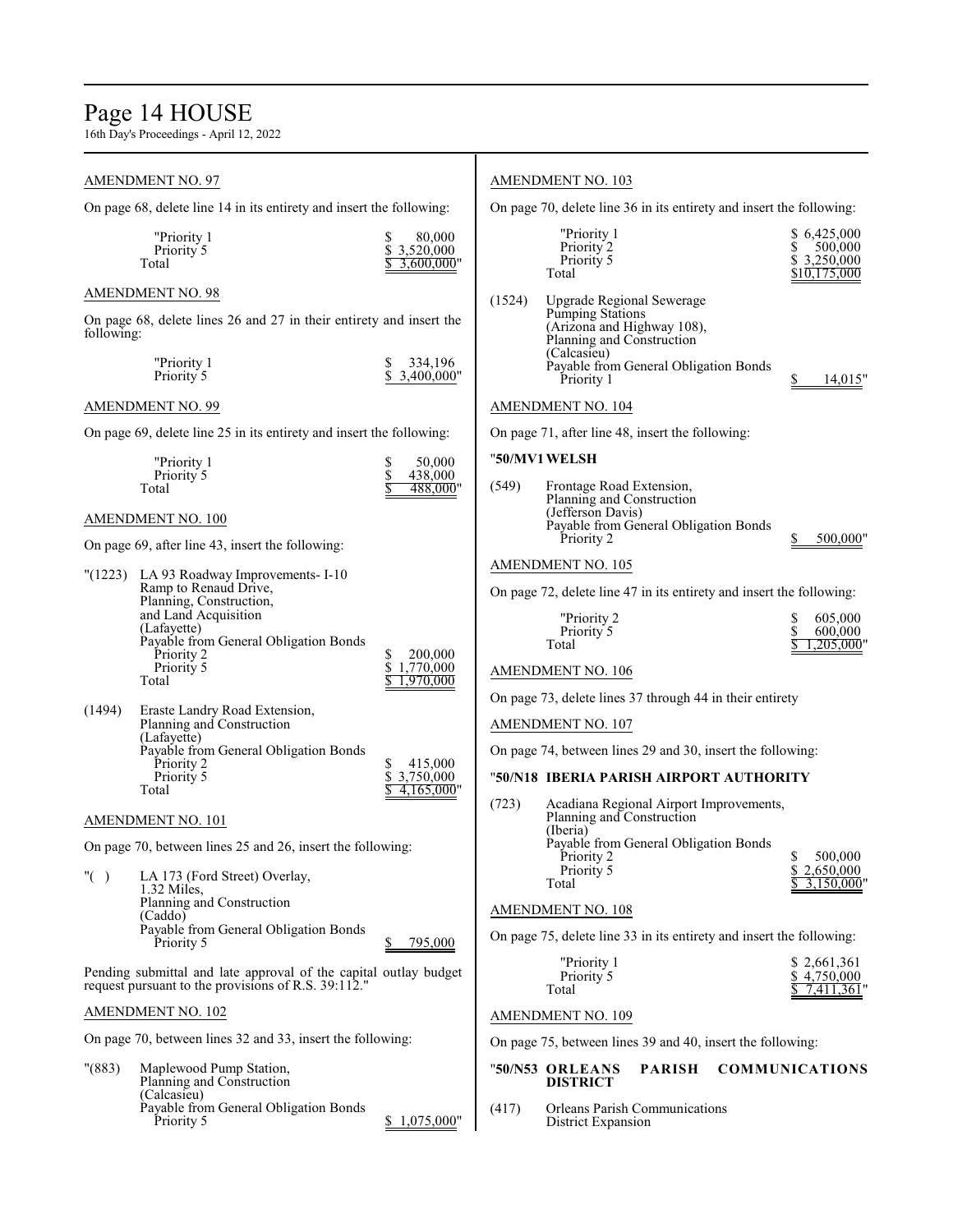# Page 15 HOUSE

16th Day's Proceedings - April 12, 2022

|            | Project,<br>Planning and Construction                                             |                            |            | Payable from General Obligation Bonds<br>Priority 2                               | 1,000,000"                   |
|------------|-----------------------------------------------------------------------------------|----------------------------|------------|-----------------------------------------------------------------------------------|------------------------------|
|            | (Orleans)<br>Payable from General Obligation Bonds<br>Priority 5                  | \$18,485,000"              |            | AMENDMENT NO. 117                                                                 |                              |
|            | AMENDMENT NO. 110                                                                 |                            | following: | On page 80, delete lines 8 through 10 in their entirety and insert the            |                              |
|            | On page 75, after line 45, insert the following:                                  |                            |            | "Priority 5                                                                       | 6,000,000"                   |
|            | "50/N70_REGIONAL TRANSIT AUTHORITY                                                |                            |            | AMENDMENT NO. 118                                                                 |                              |
| (1363)     | Replacement of Two Maintenance                                                    |                            |            |                                                                                   |                              |
|            | Barges Located at the Lower Algiers<br>Maintenance Facility                       |                            |            | On page 80, between lines 32 and 33, insert the following:                        |                              |
|            | (Orleans)<br>Payable from General Obligation Bonds                                |                            |            | "50/NGNLOUISIANA CHAMBER<br>OF<br><b>FOUNDATION, INC.</b>                         | <b>COMMERCE</b>              |
|            | Priority 2<br>Priority 5                                                          | \$1,000,000<br>\$9,620,000 | (1268)     | Louisiana Chamber of Commerce's                                                   |                              |
|            | Total                                                                             | 10,620,000"                |            | <b>Business</b><br>Innovation Center,                                             |                              |
|            | AMENDMENT NO. 111                                                                 |                            |            | Planning and Construction<br>(Calcasieu)                                          |                              |
|            | On page 77, line 23, after "WATER" and before "DISTRICT" insert<br>"CÔNSERVATION" |                            |            | Payable from General Obligation Bonds<br>Priority 5                               | 1,645,000                    |
|            | <b>AMENDMENT NO. 112</b>                                                          |                            |            | <b>AMENDMENT NO. 119</b>                                                          |                              |
|            | On page 78, delete line 16 in its entirety and insert the following:              |                            |            | On page 80, after line 46, insert the following:                                  |                              |
|            | "Priority 1                                                                       | \$<br>25,000               |            | "50/NHGLAFAYETTE CENTRE DEVELOPMENT DISTRICT                                      |                              |
|            | Priority 5<br>Total                                                               | \$<br>200,000<br>225,000"  | (1403)     | Downtown Lafayette Public                                                         |                              |
|            | <b>AMENDMENT NO. 113</b>                                                          |                            |            | Infrastructure Improvements<br>and Upgrades,                                      |                              |
| following: | On page 78, delete lines 31 through 33 in their entirety and insert the           |                            |            | Planning and Construction<br>(Lafayette)<br>Payable from General Obligation Bonds |                              |
|            | "Priority 5                                                                       | 395,000"                   |            | Priority 2                                                                        | 500,000                      |
|            | <b>AMENDMENT NO. 114</b>                                                          |                            |            | <b>50/NHP BATON ROUGE AFRICAN AMERICAN MUSEUM</b>                                 |                              |
|            | On page 79, delete lines 19 through 26 in their entirety                          |                            | (1449)     | Baton Rouge African American Museum,<br>Planning and Construction                 |                              |
|            | <b>AMENDMENT NO. 115</b>                                                          |                            |            | (East Baton Rouge)<br>Payable from General Obligation Bonds                       |                              |
|            |                                                                                   |                            |            | Priority 5                                                                        | 500,000"                     |
| following: | On page 79, delete lines 39 through 41 in their entirety and insert the           |                            |            | <b>AMENDMENT NO. 120</b>                                                          |                              |
|            | "Priority 1                                                                       | 200,000"<br>\$             |            | On page 81, delete lines 31 through 38 in their entirety                          |                              |
|            | <b>AMENDMENT NO. 116</b>                                                          |                            |            | <b>AMENDMENT NO. 121</b>                                                          |                              |
|            | On page 79, after line 43, insert the following:                                  |                            | following: | On page 82, delete lines 6 through 8 in their entirety and insert the             |                              |
|            | "50/NF8 CENTRAL LOUISIANA DETENTION CENTER<br><b>AUTHORITY</b>                    |                            |            | "Priority 1                                                                       | \$3,851,833                  |
|            | Central Louisiana Juvenile                                                        |                            |            | Priority 5<br>Total                                                               | \$10,800,000<br>\$14,651,833 |
| (407)      | Detention Center,<br>Planning and Construction                                    |                            |            | AMENDMENT NO. 122                                                                 |                              |
|            | (Grant)                                                                           |                            |            |                                                                                   |                              |
|            | Payable from General Obligation Bonds<br>Priority 5                               | \$10,700,000               |            | On page 83, delete lines 6 through 13 in their entirety                           |                              |
| 50/NFJ     | <b>HIV/AIDS ALLIANCE FOR REGION TWO</b>                                           |                            |            | <b>AMENDMENT NO. 123</b>                                                          |                              |
| (1549)     | Open Health Care Clinic Purchase of                                               |                            |            | On page 84, delete line 22 in its entirety and insert the following:              |                              |
|            | Farm Bureau Building for New Main<br>Clinic Location                              |                            |            | "Priority 1<br>Priority 5                                                         | 500,000<br>S<br>\$2,000,000  |
|            | (East Baton Rouge)                                                                |                            |            | Total                                                                             | $2,500,000$ "                |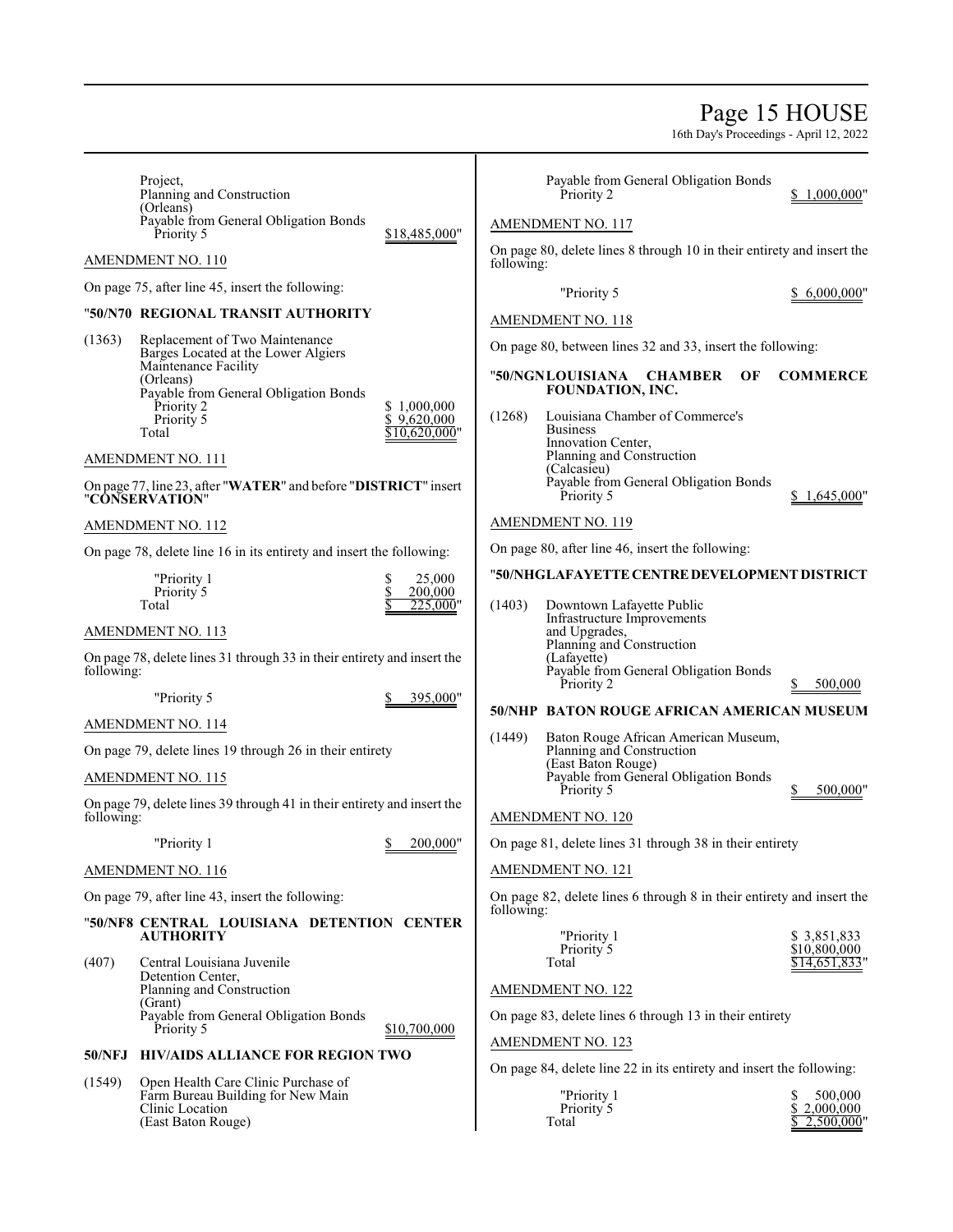# Page 16 HOUSE

16th Day's Proceedings - April 12, 2022

# AMENDMENT NO. 124

On page 84, between lines 30 and 31, insert the following:

# "**50/NXC LIVINGSTON PARISH SHERIFF'S OFFICE**

(1328) Livingston Parish Emergency Response and Evacuation Center, Planning and Construction (Livingston) Payable from General Obligation Bonds Priority 2 \$ 1,000,000<br>Priority 5 \$32,620,000 Priority 5 <br>
Total 333,620,000<br>
S33,620,000  $$33,620,000$ "

AMENDMENT NO. 125

On page 85, between lines 5 and 6, insert the following:

# "**50/NXY CONCORDIA PARISH HOSPITAL SERVICE DISTRICT #1**

(836) Construction of Turn Lane on U.S. 84/425 (Concordia) Payable from General Obligation Bonds  $\frac{1}{2}$  Priority 2  $\frac{1}{2}$   $\frac{1}{225,000}$ 

AMENDMENT NO. 126

On page 86, between lines 23 and 24, insert the following:

# "**50/N YOUNG WOMEN'S CHRISTIAN ASSOCIATION**

( ) Domestic Violence Shelter/Program, Planning and Construction (East Baton Rouge) Payable from General Obligation Bonds<br>Priority 5 500,000

Pending submittal and late approval of the capital outlay budget request pursuant to the provisions of R.S. 39:112."

AMENDMENT NO. 127

On page 87, line 17, delete "Priority 2" and insert "Priority 5"

# AMENDMENT NO. 128

On page 87, at the beginning of line 43, delete "Section 2. The" and insert the following:

"Section 2.(A) Except as provided for in Subsection (B) of this Section, the"

# AMENDMENT NO. 129

On page 88, between lines 5 and 6, insert the following:

"(B). Notwithstanding the provisions of R.S. 39:101, 102, and 112(C), projects included in Section 1 of this Act which did not submit a capital outlay application by November 1, 2021, in compliance with the provisions of R.S. 39:101 and 102 and which have not received late approval as required by R.S. 39:112(C) are hereby deemed to have until May 20, 2022, to submit a capital outlay budget request application pursuant to R.S. 39:101(A), and if the application is submitted by that date, the project is deemed to have complied with the late approval requirements of R.S. 39:112(C). Additionally, the capital outlay budget requests together with supporting information and documents for these projects shall

constitute the feasibility study required by Article VII, Section 11(C) of the Constitution of Louisiana."

# AMENDMENT NO. 130

On page 100, between lines 10 and 11, insert the following:

"(9) Notwithstanding anything contained in this Act, any previous Capital Outlay Act, or other provision of law to the contrary, the scope of the appropriation for Coastal Protection Projects for the Coastal Protection and Restoration Authority, specifically the East Rainey Marsh Creation and the LaBranche Shoreline Protection project, shall be deemed to also include construction."

# AMENDMENT NO. 131

On page 100, between lines 13 and 14, insert the following:

"(S) Notwithstanding anything contained in this Act, any previous Capital Outlay Act, or other provision of law to the contrary, the monies spent by the Pointe Coupee Parish School Board to retrofit an existing building to make it functional in conjunction with the Office Relocation, to be Located at 8777 Morganza Highway, Formerly Labarre Elementary School Site, Due to Flooding Caused by Hurricane Gustav project for the Pointe Coupee Parish School Board project shall be deemed to satisfy the local match requirements of R.S.  $39:112(E)(2)$ ."

On motion of Rep. Bishop, the amendments were adopted.

Under the rules, the above bill, as amended, was ordered engrossed and recommitted to the Committee on Appropriations.

**HOUSE BILL NO. 33—** BY REPRESENTATIVES DEVILLIER AND ROMERO AN ACT

To amend and reenact R.S. 17:236(A) and to enact Chapter 43-C of Title 17 of the Louisiana Revised Statutes of 1950, to be comprised of R.S. 17:4037.1 through 4037.8, relative to elementary and secondary education; to create and provide for the administration of a program to provide state funding for the education of students not enrolled in public school; to provide relative to the eligibility of students, schools, and service providers participating in the program; to provide relative to program funds; to provide relative to the testing of students participating in the program; to require the state Department of Education to submit annual reports to the legislature relative to the program; to provide relative to rules; to provide relative to definitions; to provide for an effective date; and to provide for related matters.

Read by title.

Reported with amendments by the Committee on Appropriations.

The committee amendments were read as follows:

# **HOUSE COMMITTEE AMENDMENTS**

Amendments proposed by House Committee on Appropriations to Engrossed House Bill No. 33 by Representative DeVillier

# AMENDMENT NO. 1

On page 5, delete lines 1 through 3 in their entirety

On motion of Rep. Zeringue, the amendments were adopted.

On motion of Rep. Zeringue, the bill, as amended, was ordered reengrossed and passed to its third reading.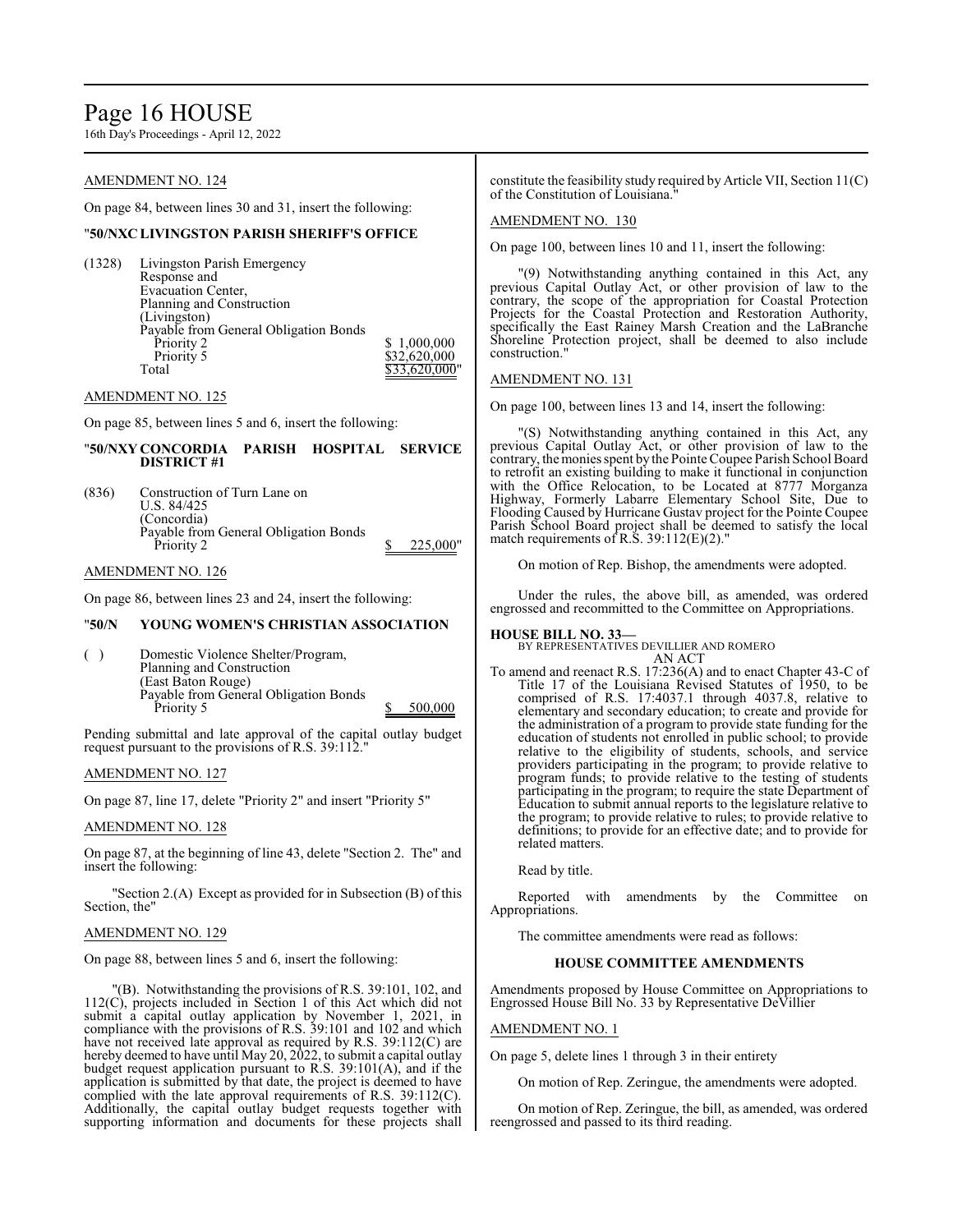# Page 17 HOUSE

16th Day's Proceedings - April 12, 2022

# **HOUSE BILL NO. 97—**

BY REPRESENTATIVE MAGEE AN ACT

To amend and reenact R.S. 38:2212(C)(3), relative to the termination date applicable to provisions governing certain work not publicly bid; to remove the termination date for the restoration or rehabilitation of a levee not maintained with federal funds and not publicly bid; and to provide for related matters.

Read by title.

Reported favorably by the Committee on Transportation, Highways and Public Works.

On motion of Rep. Wright, the bill was ordered engrossed and passed to its third reading.

# **HOUSE BILL NO. 228—**

BY REPRESENTATIVE ZERINGUE AN ACT

To repeal R.S. 39:1538(E) and R.S. 49:257(B), relative to judgments against the state; to repeal requirements relative to tracking and reporting of unpaid judgments against the state; to repeal provisions regarding submission of judgments directly to the legislature; and to provide for related matters.

Read by title.

Reported favorably by the Committee on Appropriations.

On motion ofRep. Zeringue, the bill was ordered engrossed and passed to its third reading.

# **HOUSE BILL NO. 250—**

BY REPRESENTATIVE MAGEE

A JOINT RESOLUTION

Proposing to amend Article VII, Section 10.8(C)(3)(b) of the Constitution of Louisiana, relative to the Education Excellence Fund; to provide for appropriations from the Education Excellence Fund for École Pointe-au-Chien; to provide for submission of the proposed amendment to the electors; to provide for effectiveness; and to provide for related matters.

Read by title.

Reported with amendments by the Committee on Appropriations.

The committee amendments were read as follows:

# **HOUSE COMMITTEE AMENDMENTS**

Amendments proposed by House Committee on Appropriations to Original House Bill No. 250 by Representative Magee

# AMENDMENT NO. 1

On page 2, line 14, delete "House Bill No. \_\_\_" and insert in lieu thereof "House Bill No. 261"

On motion of Rep. Zeringue, the amendments were adopted.

Under the rules, the above bill, as amended, was ordered engrossed and recommitted to the Committee on Civil Law and Procedure.

### **HOUSE BILL NO. 310—** BY REPRESENTATIVE MAGEE

AN ACT

To amend and reenact R.S. 39:128(B)(1), (2), and (4)(a) and (b) and to enact R.S.  $39:128(E)$  and  $1572(B)(7)$ , relative to the Louisiana Universities Marine Consortium for Research and Education; to provide with respect to certain capital outlay projects undertaken by the consortium; to provide with respect to certain public contract procurements made by the consortium; and to provide for related matters.

Read by title.

Reported favorably by the Committee on Appropriations.

On motion ofRep. Zeringue, the bill was ordered engrossed and passed to its third reading.

# **HOUSE BILL NO. 318—**

BY REPRESENTATIVE ZERINGUE AN ACT

To amend R.S. 49:191(1), relative to the Department of the Treasury, including provisions to provide for the re-creation of the Department of the Treasury and the statutory entities made a part of the department by law; to provide for the effective termination date for all statutory authority for the existence of such statutory entities; to provide for an effective date; and to provide for related matters.

Read by title.

Reported favorably by the Committee on Appropriations.

On motion ofRep. Zeringue, the bill was ordered engrossed and passed to its third reading.

# **HOUSE BILL NO. 319—**

BY REPRESENTATIVE CREWS AN ACT

To amend and reenact R.S.  $2:602(A)(1)$  and to enact R.S.  $2:602(A)(3)$  and  $(4)$ , relative to the appointment and qualifications of the Shreveport Airport Authority commissioners; to require the appointment of at least one commissioner with aviation experience after a certain date; to require documentation evidencing the requisite experience; and to provide for related matters.

Read by title.

Reported favorably by the Committee on Transportation, Highways and Public Works.

On motion of Rep. Wright, the bill was ordered engrossed and passed to its third reading.

# **HOUSE BILL NO. 346—**

BY REPRESENTATIVES THOMPSON, AMEDEE, BRASS, DUBUISSON,<br>EDMONDS, FREEMAN, FREIBERG, HARRIS, HILFERTY, HUGHES,<br>JEFFERSON, KERNER, CHARLES OWEN, ROMERO, SCHLEGEL, ST.<br>BLANC, TARVER, VILLIO, AND WHEAT AN ACT

To enact R.S. 17:7.6, relative to education; to establish a program for the purpose of awarding scholarships to students in certain teacher preparation programs; to provide for program administration by the state Department of Education; to create a fund for the purpose of funding the program; to require the State Board of Elementary and Secondary Education to adopt rules relative to the program and the fund; and to provide for related matters.

Read by title.

Reported with amendments by the Committee on Appropriations.

The committee amendments were read as follows:

# **HOUSE COMMITTEE AMENDMENTS**

Amendments proposed by House Committee on Appropriations to Engrossed House Bill No. 346 by Representative Thompson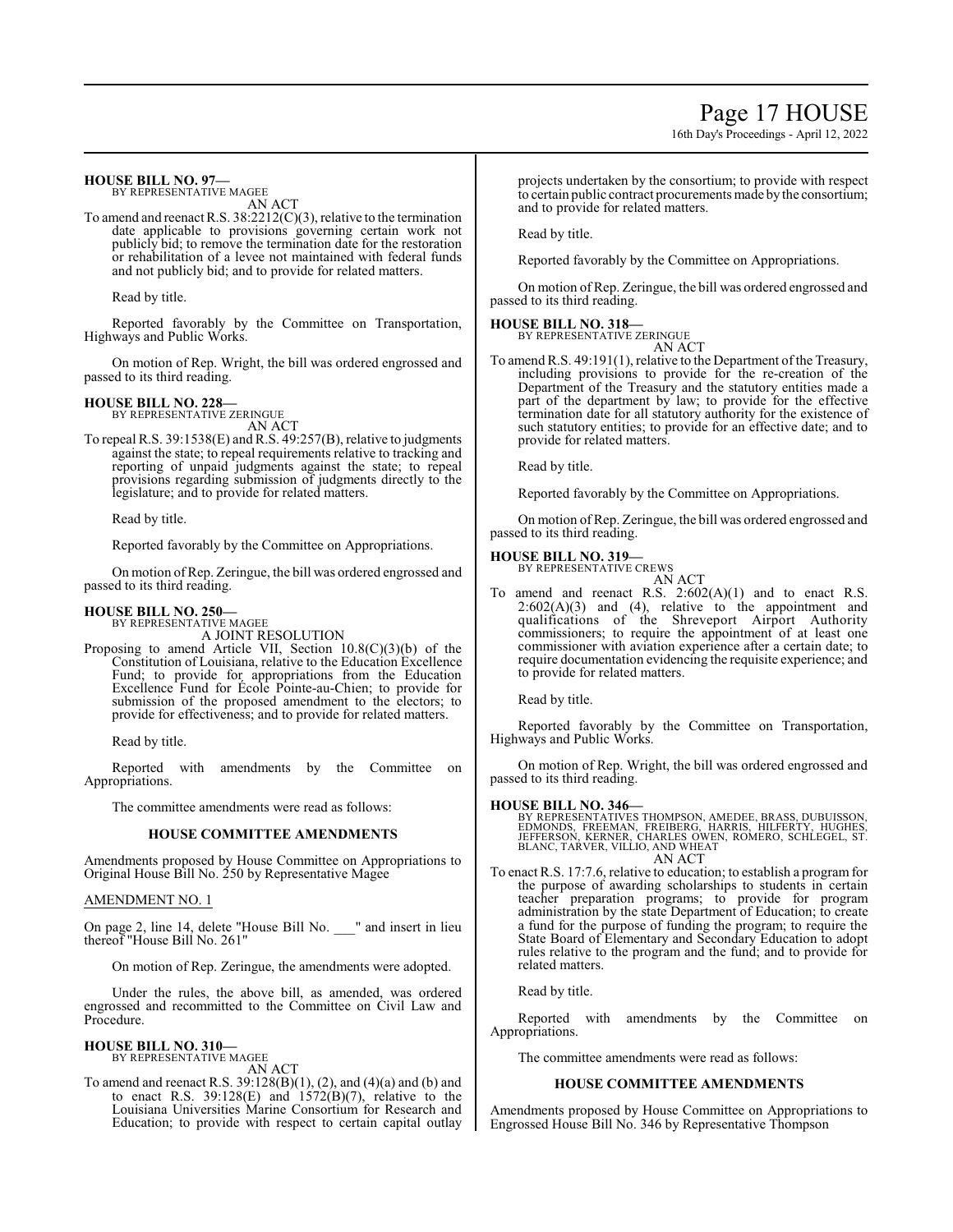# Page 18 HOUSE

16th Day's Proceedings - April 12, 2022

# AMENDMENT NO. 1

On page 2, below line 14, insert the following:

"Section 2. This Act shall become effective upon signature by the governor or, if not signed by the governor, upon expiration of the time for bills to become law without signature by the governor, as provided by Article III, Section 18 of the Constitution of Louisiana. If vetoed by the governor and subsequently approved by the legislature, this Act shall become effective on the day following such approval."

On motion of Rep. Zeringue, the amendments were adopted.

On motion of Rep. Zeringue, the bill, as amended, was ordered reengrossed and passed to its third reading.

# **HOUSE BILL NO. 630—** BY REPRESENTATIVE BRYANT

AN ACT

To designate a portion of Louisiana Highway 31 in Iberia Parish and St. Martin Parish as the "Judge Paul deMahy Highway"; to designate a portion of Louisiana Highway 675 in Iberia Parish as the "Judge Charles L. Porter Highway"; to designate a portion of Louisiana Highway 347 in St. Martin Parish as the "Judge Carl J. Williams Memorial Parkway"; to designate a portion of Louisiana Highway 96 in St. Martin Parish as the "Judge C. Thomas Bienvenu, Jr. Memorial Highway"; and to provide for related matters.

Read by title.

Reported with amendments by the Committee on Transportation, Highways and Public Works.

The committee amendments were read as follows:

# **HOUSE COMMITTEE AMENDMENTS**

Amendments proposed by House Committee on Transportation, Highways and Public Works to Original House Bill No. 630 by Representative Bryant

# AMENDMENT NO. 1

On page 1, delete lines 2 and 3 in their entirety and insert in lieu thereof the following:

"To designate a portion ofLouisiana Highway 31 in Iberia Parish and St. Martin Parish as the "Judge Paul deMahy Highway"; to designate a portion of Louisiana Highway 675 in Iberia Parish as the "Judge Charles L. Porter Highway"; to designate a portion of Louisiana Highway 347 in St. Martin Parish as the "Judge Carl J. Williams Memorial Parkway"; to designate a portion of Louisiana Highway 96 in St. Martin Parish as the "Judge C. Thomas Bienvenu, Jr. Memorial Highway"; and to provide for related matters."

# AMENDMENT NO. 2

On page 1, delete lines 5 through 7 in their entirety and in lieu thereof insert the following:

'Section 1. The portion of Louisiana Highway 31 from the northern city limits of New Iberia in Iberia Parish to the southern city limits of St. Martinville in St. Martin Parish shall be known and is hereby designated as the "Judge Paul deMahy Highway".

Section 2. The portion of Louisiana Highway 675 from the western city limits of New Iberia to United States Highway 90 in Iberia Parish shall be known and is hereby designated as the "Judge Charles L. Porter Highway".

Section 3. The portion of Louisiana Highway 347 from Louisiana Highway 96 in St. Martinville to Louisiana Highway 350 in Parks located in St. Martin Parish shall be known and is hereby designated as the "Judge Carl J. Williams Memorial Parkway".

Section 4. The portion of Louisiana Highway 96 in the city limits of St. Martinville in St. Martin Parish shall be known and is hereby designated as the "Judge C. Thomas Bienvenu, Jr. Memorial Highway".

# AMENDMENT NO. 3

On page 1, at the beginning of line 8, change "Section 2." to "Section 5."

On motion of Rep. Wright, the amendments were adopted.

On motion of Rep. Wright, the bill, as amended, was ordered engrossed and passed to its third reading.

# **HOUSE BILL NO. 636—**

BY REPRESENTATIVE ORGERON A JOINT RESOLUTION

Proposing to amend Article VII, Section 10.2(E)(1) of the Constitution of Louisiana, relative to federal proceeds from alternative energy production on the Outer Continental Shelf; to provide for the disposition of revenues; to provide for submission of the proposed amendment to the electors; and to provide for related matters.

Read by title.

Reported favorably by the Committee on Appropriations.

Under the rules, the above bill was ordered engrossed and recommitted to the Committee on Civil Law and Procedure.

# **HOUSE BILL NO. 645—**

BY REPRESENTATIVES MAGEE AND EDMONSTON AN ACT

To amend and reenact the heading of Subpart O of Part II-A of Chapter 1 of Subtitle I of Title 39 of the Louisiana Revised Statutes of 1950 and to enact R.S. 39:100.62, relative to special funds; to create the Community Options Waiver Fund as a special fund in the state treasury; to provide for dedication of certain revenues and for the deposit and use of monies in the fund; to provide an effective date; and to provide for related matters.

Read by title.

Reported with amendments by the Committee on Appropriations.

The committee amendments were read as follows:

# **HOUSE COMMITTEE AMENDMENTS**

Amendments proposed by House Committee on Appropriations to Original House Bill No. 645 by Representative Magee

### AMENDMENT NO. 1

On page 2, line 11, after "Choices Waiver" and before "the Adult Day" delete the comma "," and insert in lieu thereof "or"

# AMENDMENT NO. 2

On page 2, delete line 12, in is entirety and insert in lieu thereof: "Waiver or any other Medicaid home and community based service for persons with"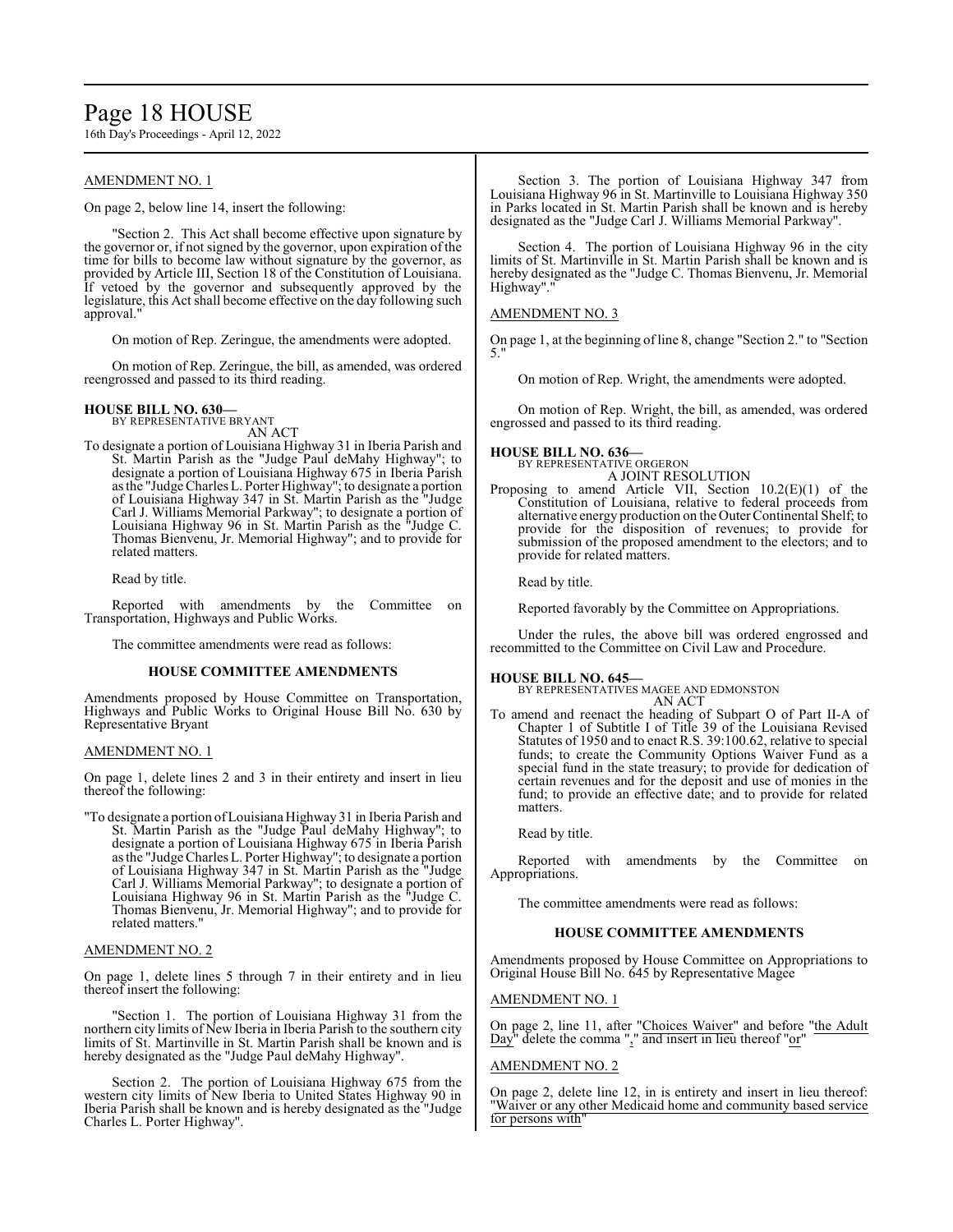# Page 19 HOUSE

16th Day's Proceedings - April 12, 2022

# AMENDMENT NO. 3

On page 2, line 14, after "consult with" delete the remainder of the line in its entirety and at the beginning of line 15 delete "Developmental Disabilities Council" and insert in lieu thereof "stakeholders representing persons with adult-onset disabilities"

On motion of Rep. Zeringue, the amendments were adopted.

On motion of Rep. Zeringue, the bill, as amended, was ordered engrossed and passed to its third reading.

# **HOUSE BILL NO. 687—**

BY REPRESENTATIVE ORGERON AN ACT

To amend and reenact R.S. 49:214.5.4(E)(1), (3), (4)(introductory paragraph) and (b), and (5)(a)(introductory paragraph) and (b), and (F) and to enact R.S. 49:214.5.4(K), relative to federal proceeds from alternative energy production in the coastal area; to provide for disposition of revenues; to provide for restrictions on the use of revenues; and to provide for related matters.

Read by title.

Reported with amendments by the Committee on Appropriations.

The committee amendments were read as follows:

# **HOUSE COMMITTEE AMENDMENTS**

Amendments proposed by House Committee on Appropriations to Original House Bill No. 687 by Representative Orgeron

# AMENDMENT NO. 1

On page 3, line 21, after "hurricane protection," and before "for infrastructure" delete "or" and insert in lieu thereof "and"

# AMENDMENT NO. 2

On page 4, line 3, delete "House Bill No. \_\_\_" and insert in lieu thereof "House Bill No. 636"

On motion of Rep. Zeringue, the amendments were adopted.

On motion of Rep. Zeringue, the bill, as amended, was ordered engrossed and passed to its third reading.

# **HOUSE BILL NO. 834—**

BY REPRESENTATIVE ILLG AN ACT

To amend and reenact R.S. 9:154(A)(16) and (17) and to enact R.S. 9:153(12)(i), 154(A)(18), and 157.1, relative to unclaimed property; to provide relative to definitions; to provide relative to the definition of "property" for a sports wagering account; to provide relative to abandoned property; to provide relative to abandoned funds in a sports wagering account; to prohibit charges by a licensee or sports wagering account operator on abandoned sports wagering accounts; and to provide for related matters.

Read by title.

Reported with amendments by the Committee on Appropriations.

The committee amendments were read as follows:

# **HOUSE COMMITTEE AMENDMENTS**

Amendments proposed by House Committee on Appropriations to Original House Bill No. 834 by Representative Illg

# AMENDMENT NO. 1

On page 2, line 7, after "wagering account" delete the remainder of the line in its entirety and delete lines 8 through 11 in their entirety and insert in lieu thereof "if there has been no activity within three years after the last date the account owner did any of the following: placed a wager, deposited funds, withdrew funds, or provided credentials to log into the account.

On motion of Rep. Zeringue, the amendments were adopted.

On motion of Rep. Zeringue, the bill, as amended, was ordered engrossed and passed to its third reading.

**HOUSE BILL NO. 842—**

BY REPRESENTATIVE MCMAHEN AN ACT

To enact R.S. 9:2800.28, relative to liability; to provide relative to veterinary professionals; to provide relative to animal abuse and reporting; to provide for immunity from civil liability or criminal prosecution; and to provide for related matters.

Read by title.

Reported with amendments by the Committee on Civil Law and Procedure.

The committee amendments were read as follows:

# **HOUSE COMMITTEE AMENDMENTS**

Amendments proposed by House Committee on Civil Law and Procedure to Original House Bill No. 842 by Representative McMahen

# AMENDMENT NO. 1

On page 1, line 9, after "any"and before "who" delete "veterinarian or veterinary technician" and insert "veterinarian licensed by the state or veterinary technician licensed by the state"

# AMENDMENT NO. 2

On page 1, line 10, after "reasonable" delete the remainder of the line and at the beginning of line 11 delete "neglect, or any other act prohibited by law," and insert the following:

"belief that an animal has been the subject of a violation of R.S. 14:102.1, 102.5, 102.8, 102.19, 102.20, 102.23, or 102.26"

# AMENDMENT NO. 3

On page 1, line 13, after "Forestry," and before "animal" delete "an" and insert "a P.O.S.T. certified"

# AMENDMENT NO. 4

On page 1, line 16, after "<u>any</u>" and before "<u>shall</u>" delete "<u>veterinarian</u> or veterinary technician" and insert "veterinarian licensed by the state or veterinary technician licensed by the state"

# AMENDMENT NO. 5

On page 1, line 18, after "pursuant to" delete the remainder of the line and delete lines 19 and 20 in their entirety and insert the following: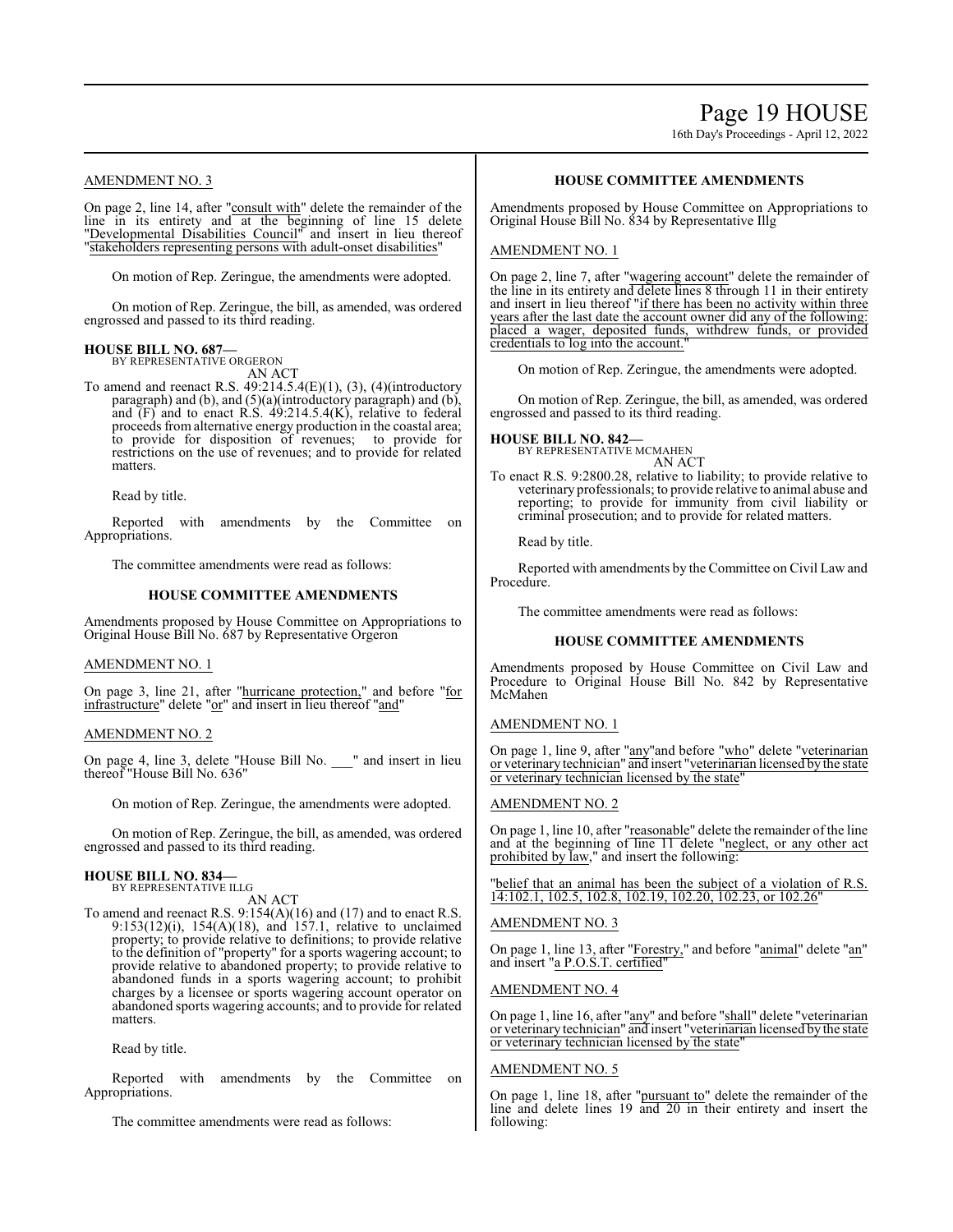# Page 20 HOUSE

16th Day's Proceedings - April 12, 2022

"a subpoena or court-ordered disclosure, or upon written consent from the animal's owner or the animal owner's legal representative."

# AMENDMENT NO. 6

On page 2, line 2, after "gross negligence" and before "or" insert a comma "," and insert "willful misconduct,"

On motion of Rep. Gregory Miller, the amendments were adopted.

On motion of Rep. Gregory Miller, the bill, as amended, was ordered engrossed and passed to its third reading.

# **HOUSE BILL NO. 855—**

BY REPRESENTATIVE THOMAS AN ACT

To amend and reenact R.S. 32:361.2(A)(3)(c), relative to tinting of motor vehicle windows for a medical exemption; to provide for an exemption relative to certain diagnosed medical or physical conditions; to provide for the duration of the medical exemption applicable to window tinting; and to provide for related matters.

Read by title.

Reported favorably by the Committee on Transportation, Highways and Public Works.

On motion of Rep. Wright, the bill was ordered engrossed and passed to its third reading.

# **HOUSE BILL NO. 903—**

BY REPRESENTATIVE GREGORY MILLER AN ACT

To amend and reenact R.S. 35:626(B) and to enact R.S. 35:626(C), relative to notaries; to provide relative to remote online notarization; to provide relative to execution of certain notarial acts; and to provide for related matters.

Read by title.

Reported with amendments by the Committee on Civil Law and Procedure.

The committee amendments were read as follows:

# **HOUSE COMMITTEE AMENDMENTS**

Amendments proposed by House Committee on Civil Law and Procedure to Original House Bill No. 903 by Representative Gregory Miller

# AMENDMENT NO. 1

On page 1, line 2, after "R.S. 35:626(B)" and before the comma "," insert "and to enact R.S. 35:626(C)"

# AMENDMENT NO. 2

On page 1, line 6, after "Section 1." delete the remainder of the line and insert "R.S. 35:626(B) is hereby amended and reenacted and R.S. 35:626(C) is hereby enacted to read as follows:"

# AMENDMENT NO. 3

On page 1, after line 15, add the following:

C. An action on a contract that is a remote online notarial act may be brought in any parish in which a party was physically located at the time of the remote online notarization.

On motion of Rep. Gregory Miller, the amendments were adopted.

On motion of Rep. Gregory Miller, the bill, as amended, was ordered engrossed and passed to its third reading.

**HOUSE BILL NO. 905—** BY REPRESENTATIVE GREGORY MILLER AN ACT

To amend and reenact Code of Civil Procedure Article 4614, relative to partition of co-owned property; to provide relative to purchase by a co-owner; to provide for credit for property interest in property; and to provide for related matters.

Read by title.

Reported favorably by the Committee on Civil Law and Procedure.

On motion of Rep. Gregory Miller, the bill was ordered engrossed and passed to its third reading.

# **House and House Concurrent Resolutions on Third Reading for Final Consideration**

The following House and House Concurrent Resolutions on third reading for final consideration were taken up and acted upon as follows:

# **HOUSE CONCURRENT RESOLUTION NO. 42—** BY REPRESENTATIVE COUSSAN

A CONCURRENT RESOLUTION

To authorize and direct the Louisiana State Law Institute to study and make specific recommendations for revisions to Louisiana laws in order for the legislature to adopt the Uniform Collaborative Law Act.

Read by title.

Rep. Coussan moved the adoption of the resolution.

By a vote of 95 yeas and 0 nays, the resolution was adopted.

Ordered to the Senate.

# **HOUSE CONCURRENT RESOLUTION NO. 18—**

BY REPRESENTATIVE MCFARLAND A CONCURRENT RESOLUTION

To create the Feral Hog Management Advisory Task Force in the Department of Wildlife and Fisheries.

Read by title.

Rep. McFarland moved the adoption of the resolution.

By a vote of 97 yeas and 0 nays, the resolution was adopted.

Ordered to the Senate.

# **HOUSE CONCURRENT RESOLUTION NO. 24—** BY REPRESENTATIVE BISHOP

A CONCURRENT RESOLUTION To urge and request the Department of Environmental Quality to report to the legislature regarding requirements for remediation of Capitol Lake.

Read by title.

Rep. Bishop sent up floor amendments which were read as follows:

# **HOUSE FLOOR AMENDMENTS**

Amendments proposed by Representative Bishop to Engrossed House Concurrent Resolution No. 24 by Representative Bishop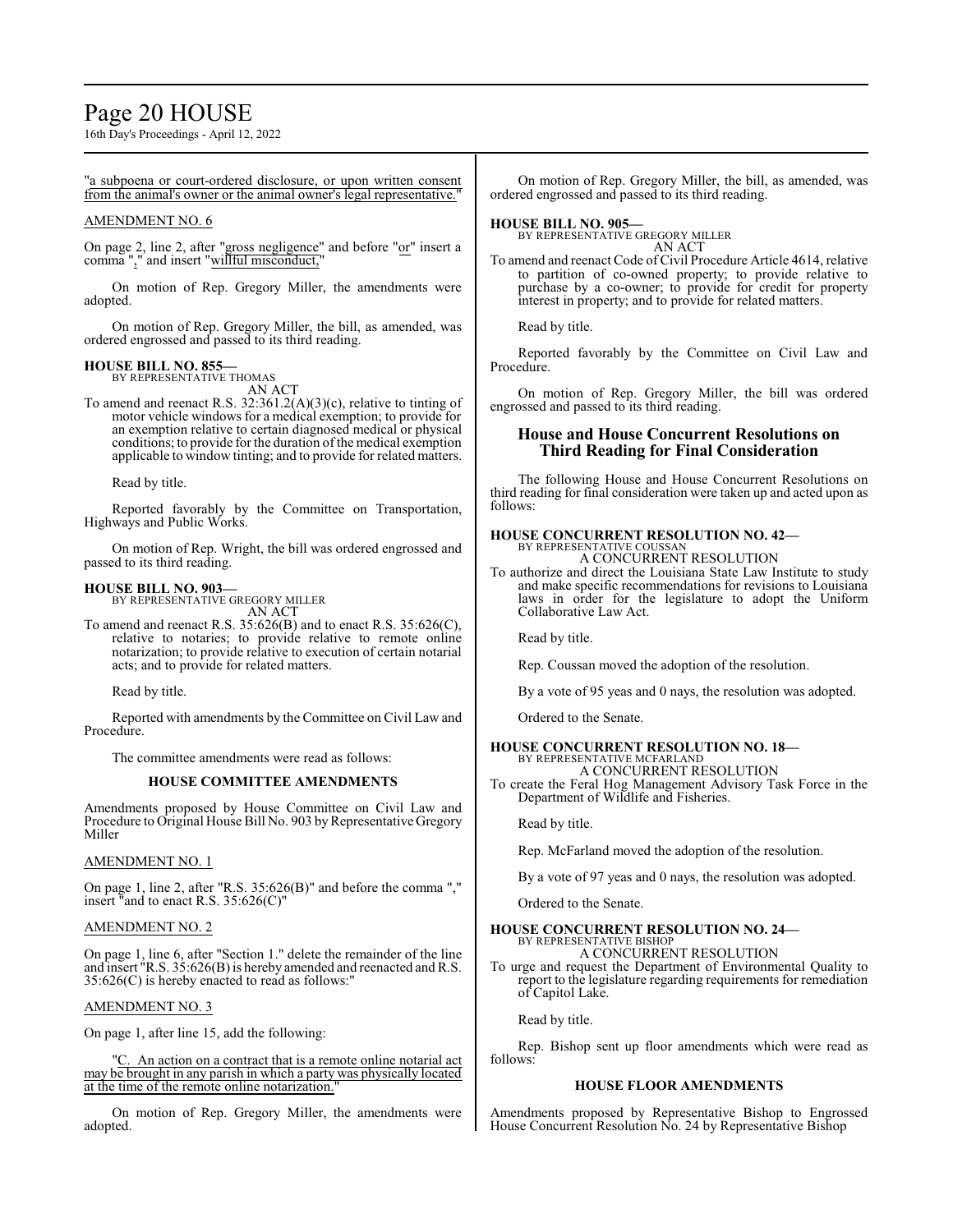16th Day's Proceedings - April 12, 2022

# AMENDMENT NO. 1

On page 2, at the end of line 2, change "further; and" to "further."

# AMENDMENT NO. 2

On page 2, delete lines 3 through 10 in their entirety.

On motion of Rep. Bishop, the amendments were adopted.

Rep. Bishop moved the adoption of the resolution, as amended.

By a vote of 97 yeas and 0 nays, the resolution, as amended, was adopted.

Ordered to the Senate.

**HOUSE CONCURRENT RESOLUTION NO. 26—**<br>BY REPRESENTATIVES COUSSAN, BOURRIAQUE, CARRIER, KERNER,<br>MINCEY, ORGERON, RISER, AND ROMERO A CONCURRENT RESOLUTION

To urge and request the president of the United States to consider the current geopolitical tensions and support policies and take measures to ensure America's long-term energy affordability, security, leadership, and progress, including actions that result in the continued operation of existing oil and natural gas pipelines, the construction of new oil and gas pipelines, and an end to restrictions on developing our nation's onshore and offshore oil and natural gas resources.

Read by title.

# **Speaker Pro Tempore Magee in the Chair**

Rep. Coussan moved the adoption of the resolution.

By a vote of 98 yeas and 0 nays, the resolution was adopted.

Ordered to the Senate.

# **HOUSE CONCURRENT RESOLUTION NO. 38—**

BY REPRESENTATIVE DAVIS A CONCURRENT RESOLUTION

To urge and request the Louisiana Department of Health to facilitate a working group to study the unique needs of individuals with intellectual and developmental disabilities and co-occurring behavioral health conditions and to report findings and recommendations of the working group to the legislative committees on health and welfare.

Read by title.

Rep. Davis sent up floor amendments which were read as follows:

# **HOUSE FLOOR AMENDMENTS**

Amendments proposed by Representative Davis to Engrossed House Concurrent Resolution No. 38 by Representative Davis

# AMENDMENT NO. 1

On page 3, between lines 17 and 18, insert the following:

"(13) The chief executive officer of Easterseals Louisiana or his designee."

# AMENDMENT NO. 2

On page 4, line 21, after "Services," delete the remainder of the line and insert in lieu thereof "the executive director of People First of Louisiana, and the chief executive officer of Easterseals Louisiana." On motion of Rep. Davis, the amendments were adopted.

Rep. Davis moved the adoption of the resolution, as amended.

By a vote of 98 yeas and 0 nays, the resolution, as amended, was adopted.

Ordered to the Senate.

# **HOUSE CONCURRENT RESOLUTION NO. 40—** BY REPRESENTATIVE TURNER

A CONCURRENT RESOLUTION

To urge and request the Louisiana Department of Health to study the actual costs of providing nursing services in the Medicaidfunded New Opportunities Waiver and Residential Options Waiver programs and to residents of intermediate care facilities for persons with intellectual and developmental disabilities; to identify potential means for fully funding nursing services for persons served by these programs and facilities; and to report its findings to certain legislative committees.

Read by title.

Rep. Turner moved the adoption of the resolution.

By a vote of 96 yeas and 0 nays, the resolution was adopted.

Ordered to the Senate.

- **HOUSE CONCURRENT RESOLUTION NO. 43—**<br>BY REPRESENTATIVES ORGERON, BOURRIAQUE, CARRIER,<br>CORMIER, FISHER, GEYMANN, KERNER, MINCEY, RISER, ROMERO,<br>SCHAMERHORN, AND WHEAT A CONCURRENT RESOLUTION
- To urge and request the president of the United States (U.S.), the governor of Louisiana and the Louisiana congressional
	- delegation to do everything in their power to halt federal actions resulting in the delay or cancellation of offshore oil and natural gas lease sales and strongly urge the U.S. Department of the Interior and the Biden Administration to expedite actions necessary to comply with the order by the U.S. District Court for the District of Columbia to resolve Lease Sale 257 and finalize a new five-year plan for oil and gas leasing on the outer continental shelf.

Read by title.

Rep. Orgeron moved the adoption of the resolution.

By a vote of 95 yeas and 0 nays, the resolution was adopted.

Ordered to the Senate.

# **Speaker Schexnayder in the Chair**

# **House Bills and Joint Resolutions on Third Reading and Final Passage**

The following House Bills and Joint Resolutions on third reading and final passage were taken up and acted upon as follows:

**HOUSE BILL NO. 681—** BY REPRESENTATIVE SCHEXNAYDER A JOINT RESOLUTION

Proposing to add Article VII, Section 3.1 of the Constitution of Louisiana, relative to sales and use tax collection; to create the State and Local Streamlined Sales and Use Tax Commission; to authorize the legislature to provide by law for the streamlined electronic collection of sales and use taxes; to provide for commission membership; to provide for commission duties and responsibilities; to provide for commission officers; to provide for the administration of sales and use taxes; to provide for the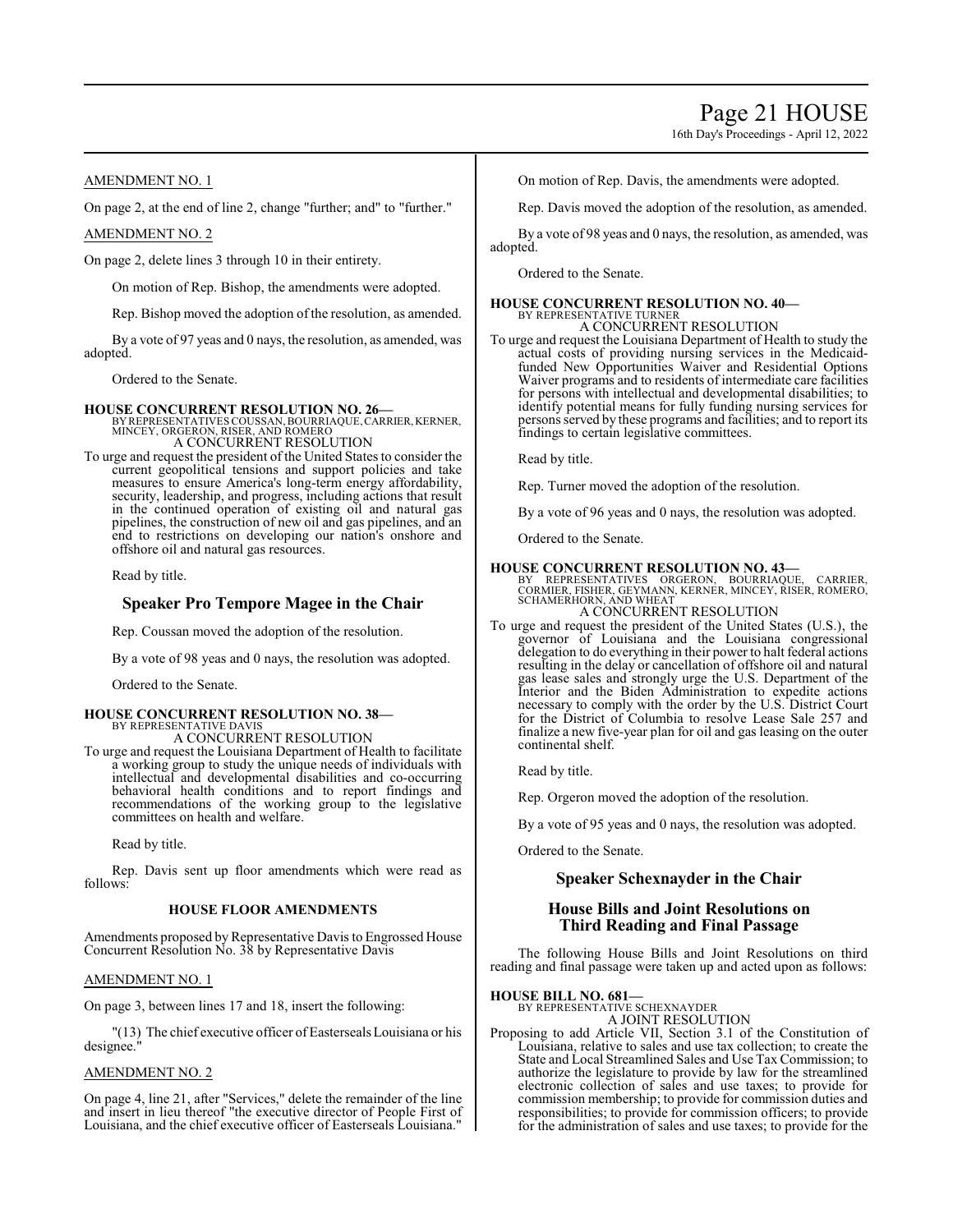# Page 22 HOUSE

16th Day's Proceedings - April 12, 2022

transfer of powers, duties, functions, and responsibilities of the Louisiana Sales and Use Tax Commission for Remote Sellers and the Louisiana Uniform Local Sales Tax Board; to provide for funding; to provide for submission of the proposed amendment to the electors; to provide for effectiveness; and to provide for related matters.

Read by title.

# **Motion**

On motion of Rep. Magee, the bill was returned to the calendar.

**HOUSE BILL NO. 703—** BY REPRESENTATIVE GREGORY MILLER AN ACT

To enact R.S. 9:2784.1, relative to repair contracts following a natural disaster; to provide for venue for disputes arising from the contract; to provide for nullification of certain terms; to provide for rescission of the contract; to provide for notice; to provide for exceptions; and to provide for related matters.

Read by title.

# **Motion**

On motion of Rep. Gregory Miller, the bill was returned to the calendar.

# **Notice of Intention to Call**

Pursuant to House Rule No. 8.20(A), Rep. Gregory Miller gave notice of his intention to call House Bill No. 703 from the calendar on Thursday, April 14, 2022.

# **HOUSE BILL NO. 790—**

BY REPRESENTATIVE HOLLIS AN ACT

To amend and reenact R.S.  $32:707(I)(1)(b)(iv)$ , relative to the application for certificates of ownership and salvage title for total loss motor vehicles; to provide requirements for lien satisfaction; and to provide for related matters.

Read by title.

Rep. Hollis moved the final passage of the bill.

### **ROLL CALL**

The roll was called with the following result:

### YEAS

| Mr. Speaker  | Frieman           | McKnight    |
|--------------|-------------------|-------------|
| Adams        | Gadberry          | McMahen     |
| Amedee       | Garofalo          | Miguez      |
| Bacala       | Geymann           | Miller, D.  |
| Bagley       | Glover            | Miller, G.  |
| Beaullieu    | Goudeau           | Mincey      |
| Bishop       | Green             | Muscarello  |
| Bourriaque   | Harris            | Nelson      |
| Boyd         | Hodges            | Newell      |
| <b>Brass</b> | Hollis            | Orgeron     |
| Brown        | Horton            | Owen, C.    |
| Butler       | Hughes            | Owen, R.    |
| Carrier      | Huval             | Phelps      |
| Carter, R.   | $\prod_{i=1}^{n}$ | Pierre      |
| Carter, W.   | Ivey              | Pressly     |
| Cormier      | Jefferson         | Romero      |
| Coussan      | Jenkins           | Schamerhorn |
| Cox          | Johnson, M.       | Seabaugh    |
| Davis        | Johnson, T.       | Selders     |

| DeVillier<br>DuBuisson<br>Duplessis<br>Echols<br>Edmonds<br>Edmonston<br>Emerson<br>Firment<br>Fisher<br>Fontenot<br>Freeman<br>Freiberg | Jordan<br>Kerner<br>LaCombe<br>LaFleur<br>Landry<br>Larvadain<br>Lyons<br>Mack<br>Magee<br>Marcelle<br>Marino<br>McCormick | St. Bla<br>Stagni<br><b>Stefans</b><br>Tarver<br>Thoma<br>Thomp<br>Turner<br>Villio<br>Wheat<br>Willard<br>Wright<br>Zering |
|------------------------------------------------------------------------------------------------------------------------------------------|----------------------------------------------------------------------------------------------------------------------------|-----------------------------------------------------------------------------------------------------------------------------|
| Total $-93$                                                                                                                              | <b>NAYS</b>                                                                                                                |                                                                                                                             |
| Total - 0                                                                                                                                |                                                                                                                            |                                                                                                                             |

ABSENT Bryant Farnum Moore Carpenter Gaines<br>Crews Hilferty Crews Hilferty Schlegel<br>
Deshotel McFarland White McFarland Total - 12

The Chair declared the above bill was finally passed.

St. Blanc Stagni Stefanski<br>Tarver

Thomas Thompson

Villio Wheat Willard Wright Zeringue

The title of the above bill was read and adopted.

Rep. Hollis moved to reconsider the vote by which the above bill was finally passed, and, on his own motion, the motion to reconsider was laid on the table.

# **HOUSE BILL NO. 803—**

BY REPRESENTATIVE GADBERRY AN ACT

To amend and reenact R.S. 40:1730.28(A)(3)(e) and (f) and (7), 1730.41 through 1730.48, and 1730.49(D) and (E)(1)(a) and (2) and to enact R.S. 40:1730.28(A)(8), relative to building codes; to provide for a short title; to provide for definitions; to provide for energy conservation standards; to provide for applicable alterations and repairs; to provide for training and technical assistance; to create the energy code commission; and to provide for related matters.

Read by title.

Rep. Horton, on behalf of the Legislative Bureau, sent up floor amendments which were read as follows:

# **HOUSE FLOOR AMENDMENTS**

Amendments proposed by Representative Horton on behalf of the Legislative Bureau to Engrossed House Bill No. 803 by Representative Gadberry

# AMENDMENT NO. 1

On page 2, line 9, following " $(f)$ " and before "homes" change "Factory built" to "Factory-built"

### AMENDMENT NO. 2

On page 3, line 17, change "Commercial" to "State"

# AMENDMENT NO. 3

On page 7, line 5, change "Subparagraphs" to "Subsections"

On motion of Rep. Horton, the amendments were adopted.

Rep. Gadberry sent up floor amendments which were read as follows: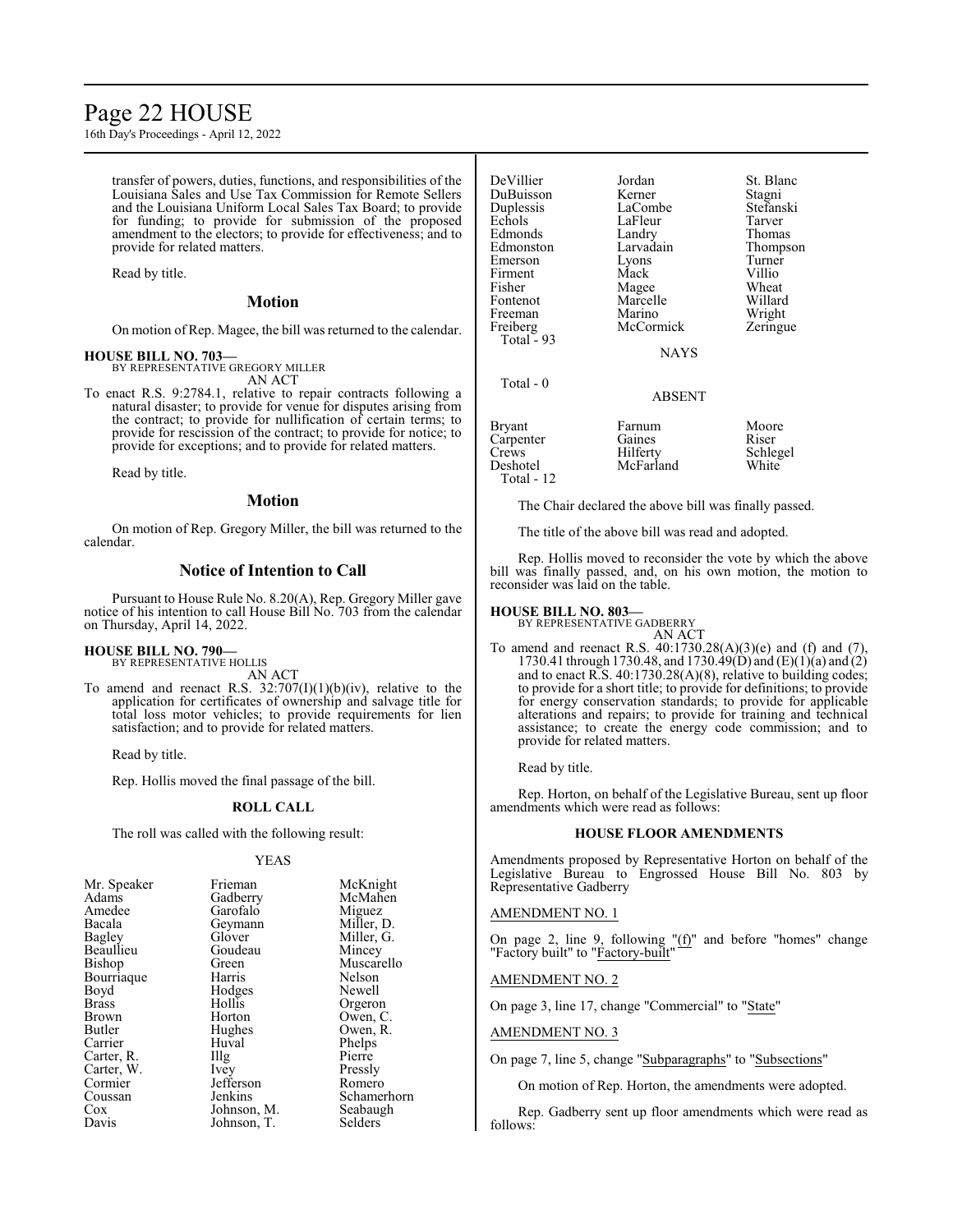# Page 23 HOUSE

16th Day's Proceedings - April 12, 2022

# **HOUSE FLOOR AMENDMENTS**

Amendments proposed by Representative Gadberry to Engrossed House Bill No. 803 by Representative Gadberry

# AMENDMENT NO. 1

On page 1, delete lines 2 and 3 in their entirety and insert in lieu thereof the following:

"To amend and reenact R.S. 40:1730.28(A)(3)(e) and (f) and (7), the heading of Part IV-B of Chapter 8 of Title 40 of the Louisiana Revised Statutes of 1950, 1730.41 through 1730.45, and  $1730.49(D)$  and  $(E)(1)$ (introductory paragraph), (a), and (2), to enact R.S. 40:1730.22(F), 1730.28(A)(8), 1730.28.4, and 1730.28.5, and to repeal R.S. 40:1730.46 through 1730.48, relative"

# AMENDMENT NO. 2

On page 1, line 4, after "definitions;" and before "to" insert the following:

"to provide for the heading of Part IV-B of Chapter 8, of Title 40 of the Louisiana Revised Statutes of 1950;"

# AMENDMENT NO. 3

On page 1, delete lines 9 through 11 in their entirety and insert in lieu thereof the following:

"Section 1. R.S. 40:1730.28(A)(3)(e) and (f) and (7), the heading of Part IV-B of Chapter 8 of Title 40 of the Louisiana Revised Statutes of 1950, 1730.41 through 1730.45, and 1730.49(D) and (E)(1)(introductory paragraph), (a), and (2) are hereby amended and reenacted and R.S. 40:1730.22(F), 1730.28(A)(8), 1730.28.4, and 1730.28.5 are hereby enacted to read as follows:"

# AMENDMENT NO. 4

On page 1, between lines 11 and 12, insert the following:

"§1730.22. Louisiana State Uniform Construction Code Council; membership; function of council; meeting requirements; immunity

\* \* \*

F.(1) Training and technical assistance in the implementation of the Louisiana State Uniform Construction Code residential and commercial building energy code provisions shall be the responsibility of the technology assessment division of the Department of Natural Resources in collaboration with the council, as provided for in Subsection C of this Section.

The technology assessment division of the Department of Natural Resources shall continue training and technical assistance as funding allows.

\* \* \*

# AMENDMENT NO. 5

On page 2, between lines 16 and 17, insert the following:

"§1730.28.4. Energy Code Commission: members; purpose; procedure; termination

A. The EnergyCode Commission, hereinafter referred to as the "commission", is hereby created and shall be composed of the following voting members:

(1) A designee of the Louisiana Home Builders Association.

(2) A designee of the Building Officials Association of Louisiana, Inc.

(3) A designee of the AIA Louisiana, the Louisiana Architects Association.

(4) A designee of the New Orleans ASHRAE Chapter.

(5) A designee of the Apartment Association of Louisiana.

(6) A designee of the Greater New Orleans Housing Alliance.

(7) A designee of the Associated Builders and Contractors, Inc., Louisiana Chapter.

(8) A designee of the Laborers' International Union of North America.

(9) A designee who is a Louisiana registered RESNET HERS rater.

(10) A designee of the HVACR Association of Louisiana.

(11) A designee of the Louisiana Associated General Contractors, Inc.

In addition to the voting members of the commission, the commission shall be composed of the following nonvoting members:

(1) A designee of the Louisiana Department of Natural Resources.

(2) A designee of the division of administration.

(3) The Department of Public Safety and Corrections, Louisiana State Uniform Construction Code Council Technical Committee chairperson.

Each of the entities named in Subsections A and B of this Section shall submit the name of the entity's designee to the chairman of the council on or before August 1, 2022.

D. The term of each member of the commission shall end upon the adoption of the 2021 International Energy Conservation Code as provided byR.S. 40:1730.28(7) pursuant to the council's authority to promulgate rules in accordance with the Administrative Procedure Act, R.S. 49:950 et seq.

E.(1) The primary function of the commission shall be to provide amendments to the code delineated in R.S. 40:1730.28.5 in order to address energy efficiency requirements to reduce the longterm energy cost burden for building occupants in this state.

(2) A vote on proposed amendments shall take place only when a quorum of the commission members is present. A simple majority of the commission shall constitute a quorum.

(3) The commission shall provide amendments to the council that have been approved by a majority vote of the total members of the commission present and voting and those amendments shall be included in the provisions of the code adopted by the council pursuant to R.S. 40:1730.28.5.

§1730.28.5. Mandatory adoption of the energy code provisions of certain nationally recognized codes and standards; amendments; effective date

A. NotwithstandingR.S. 40:1730.28, the council shall evaluate, adopt, and amend the latest editions of the following as part of the State Uniform Construction Code: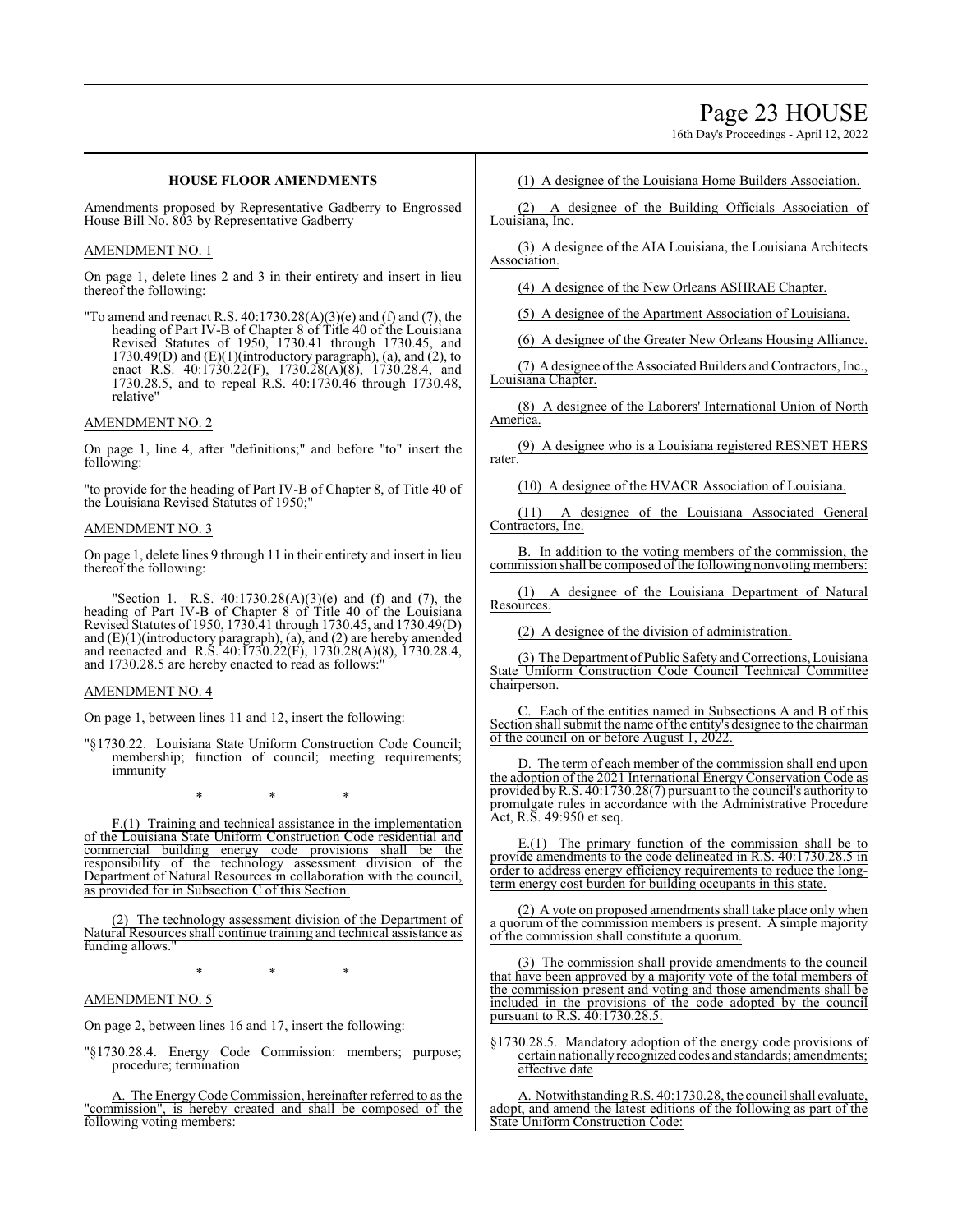16th Day's Proceedings - April 12, 2022

# (1) The International Energy Conservation Code.

The International Residential Code, Part IV Energy Efficiency.

B. The codes listed in Subsection A of this Section as adopted by the council shall become effective July 1, 2023.

 $C(1)$  The commission shall provide the council with amendments to include in the energy code provisions adopted pursuant to this Section.

(2) The council shall adopt only amendments to the energy code provisions adopted pursuant to this Subsection that are provided by the commission pursuant to R.S. 40:1730.28.4(E)(3).

(3) The council shall include amendments which are provided pursuant to Paragraph (2) of this Subsection in the energy efficiency provisions adopted pursuant to this Section.

(4) The council shall be in receipt of all amendments from the commission to be included in the energy efficiency provisions to be adopted pursuant to this Section by December 31, 2022, and the commission shall not provide any further amendments to the council after this date.

\* \* \*

PART IV-C. COMMERCIAL STATE BUILDING ENERGY CONSERVATION CODE"

# AMENDMENT NO. 6

On page 4, delete lines 3 and 4 in their entirety and insert the following:

"§1730.45. Adoption of Commercial Building Energy Conservation Code State Building Energy Conservation Code; enforcement; rules"

# AMENDMENT NO. 7

On page 4, delete lines 9 and 10 in their entirety and insert in lieu there of the following:

'Louisiana State Uniform Construction Code Council, as defined by R.S. 1730.28(A), with state amendments, is hereby adopted as the State Building Energy Conservation Code."

# AMENDMENT NO. 8

On page 5, delete lines 13 through 28 in their entirety

# AMENDMENT NO. 9

Delete pages 6 and 7 in its entirety

# AMENDMENT NO. 10

On page 8, delete lines 1 through 20 in their entirety

# AMENDMENT NO. 11

On page 9, after line 18, add the following:

'Section 2. R.S. 40:1730.46 through 1730.48 are hereby repealed in their entirety."

On motion of Rep. Gadberry, the amendments were adopted.

Rep. Gadberry moved the final passage of the bill, as amended.

# **ROLL CALL**

The roll was called with the following result:

Hughes

# YEAS

Mr. Speaker Frieman McKnight<br>
Adams Gadberry McMahen Amedee Gaines<br>Bacala Garofalo Bacala Garofalo Miller, D. Beaullieu Glover Mincey Bourriaque Green<br>Boyd Harris Boyd Harris Newell<br>Brass Hilferty Orgero Brass Hilferty Orgeron<br>Brown Hodges Owen, C Brown Hodges Owen, C. Bryant Hollis Owen, R.<br>Butler Horton Phelps Butler Horton Phelps Carter, R. Huval Pressly<br>Carter, W. Illg Riser Carter, W. Illg Riser Cormier New York Romero Cormier Ivey<br>Coussan Jefferson Cox Jenkins Schlegel<br>Crews Johnson, M. Seabaugh Crews Johnson, M. Seabaugh<br>
Davis Johnson, T. Selders Davis Johnson, T.<br>Deshotel Jordan DeVillier Kerner Stagni<br>DuBuisson LaCombe Stefanski DuBuisson LaCombe Stefans<br>
Duplessis LaFleur Tarver Duplessis LaFleur<br>Echols Landry Echols Landry Thomas<br>
Edmonds Larvadain Thomas Edmonston Lyons Turner<br>Emerson Mack Villio Emerson Mack Villio<br>Firment Magee Wheat Firment Magee Wheat<br>
Fisher Marcelle Willard Fisher Marcelle<br>Fontenot Marino Fontenot Marino Wright<br>Freeman McCormick Zeringue Freeman McCormick<br>
Freiberg McFarland

Gadberry McMahen<br>Gaines Miguez Geymann Miller, G.<br>Glover Mincev Goudeau Muscarello<br>Green Nelson Coussan Jefferson Schamerhorn<br>
Cox Jenkins Schlegel Jordan St. Blanc<br>Kerner Stagni Larvadain Thompson<br>Lyons Turner

# **NAYS**

McFarland

Total - 0

ABSENT

Carpenter Moore<br>Farnum White Farnum Total - 4

Total - 101

The Chair declared the above bill was finally passed.

The title of the above bill was read and adopted.

Rep. Gadberrymoved to reconsider the vote by which the above bill was finally passed, and, on his own motion, the motion to reconsider was laid on the table.

# **HOUSE BILL NO. 825—**

BY REPRESENTATIVE GREGORY MILLER AN ACT

To repeal R.S. 32:664(D) and 666(D), relative to chemical tests for intoxication; to provide relative to the authority of certain persons to withdraw blood and administer such tests; and to provide for related matters.

Read by title.

Rep. Gregory Miller moved the final passage of the bill.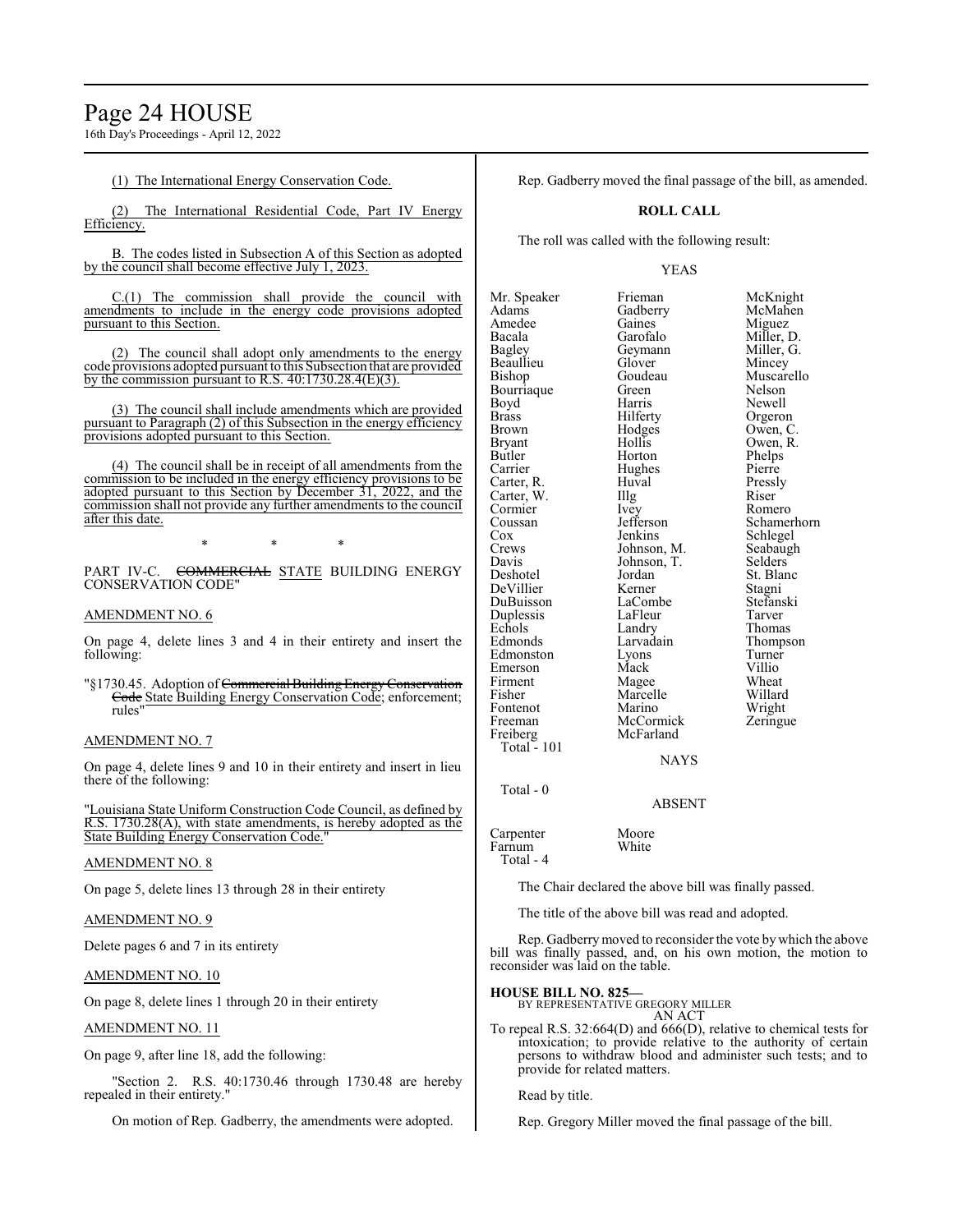# Page 25 HOUSE

16th Day's Proceedings - April 12, 2022

# **ROLL CALL**

The roll was called with the following result:

# YEAS

| Mr. Speaker  | Frieman       | McMahen     |
|--------------|---------------|-------------|
| Adams        | Gadberry      | Miguez      |
| Amedee       | Garofalo      | Miller, D.  |
| Bacala       | Geymann       | Miller, G.  |
| Bagley       | Glover        | Mincey      |
| Beaullieu    | Goudeau       | Nelson      |
| Bishop       | Green         | Newell      |
| Bourriaque   | Harris        | Orgeron     |
| Boyd         | Hodges        | Owen, C.    |
| <b>Brass</b> | Hollis        | Owen, R.    |
| Brown        | Horton        | Phelps      |
| Bryant       | Hughes        | Pierre      |
| Butler       | Huval         | Pressly     |
| Carrier      | Illg          | Riser       |
| Carter, W.   | Ivey          | Romero      |
| Cormier      | Jefferson     | Schamerhorn |
| Coussan      | Jenkins       | Schlegel    |
| Cox          | Johnson, M.   | Seabaugh    |
| Crews        | Johnson, T.   | Selders     |
| Davis        | Jordan        | St. Blanc   |
| Deshotel     | Kerner        | Stagni      |
| DeVillier    | LaCombe       | Stefanski   |
| DuBuisson    | LaFleur       | Tarver      |
| Duplessis    | Landry        | Thomas      |
| Echols       | Larvadain     | Thompson    |
| Edmonds      | Lyons         | Turner      |
| Edmonston    | Mack          | Villio      |
| Emerson      | Magee         | Wheat       |
| Firment      | Marcelle      | Willard     |
| Fisher       | Marino        | Wright      |
| Fontenot     | McCormick     | Zeringue    |
| Freeman      | McFarland     |             |
| Freiberg     | McKnight      |             |
| Total - 97   |               |             |
|              | <b>NAYS</b>   |             |
| Total - 0    |               |             |
|              | <b>ABSENT</b> |             |

| Carpenter<br>Carter, R.<br>Farnum | Gaines<br>Hilferty<br>Moore | Muscarello<br>White |
|-----------------------------------|-----------------------------|---------------------|
| Total - 8                         |                             |                     |

The Chair declared the above bill was finally passed.

The title of the above bill was read and adopted.

Rep. Gregory Miller moved to reconsider the vote by which the above bill was finally passed, and, on his own motion, the motion to reconsider was laid on the table.

### **HOUSE BILL NO. 52—** BY REPRESENTATIVE HOLLIS

AN ACT

To enact R.S. 14:283.4, relative to video surveillance; to create the crime of unwarranted video surveillance ofresidential property; to provide for criminal penalties; to provide for a presumption of reasonable expectation of privacy; and to provide for related matters.

Read by title.

# **Motion**

On motion of Rep. Hollis, the bill was returned to the calendar.

### **HOUSE BILL NO. 54—**

BY REPRESENTATIVES BAGLEY AND FRIEMAN AN ACT

To enact R.S. 14:101.3, relative to discrimination; to create the crime of discrimination based on vaccination status; to provide for a fine; to provide for applicability; and to provide for related matters.

Read by title.

Rep. Bagley sent up floor amendments which were read as follows:

# **HOUSE FLOOR AMENDMENTS**

Amendments proposed by Representative Bagley to Engrossed House Bill No. 54 by Representative Bagley

# AMENDMENT NO. 1

On page 1, after line 19, add the following:

"D. No employer of a governmental entity or educational institution shall discharge any employee or otherwise discriminate against any employee with respect to his compensation, terms, conditions, or privileges of employment because of his refusal to adhere to a vaccine requirement.

On motion of Rep. Bagley, the amendments were adopted.

# **Speaker Pro Tempore Magee in the Chair**

# **Motion**

On motion of Rep. Bagley, the bill, as amended, was returned to the calendar.

# **Notice of Intention to Call**

Pursuant to House Rule No. 8.20(A), Rep. Bagley gave notice of his intention to call House Bill No. 54 from the calendar on Wednesday, April 13, 2022.

# **Point of Order**

Rep. Robert Carter asked for a ruling from the Chair as to what was the required vote to call the bill from the calendar.

# **Ruling of the Chair**

The Chair ruled the vote required to call the bill from the calendar was a majority of the members present and voting.

## **HOUSE BILL NO. 69—**

BY REPRESENTATIVE DEVILLIER AN ACT

To amend and reenact R.S. 30:2531(D)(1) and 2531.1(B)(1), relative to photographic evidence of littering from a vehicle; to provide for an inference of guilt for the registered owner of the vehicle from which the littering occurred; and to provide for related matters.

Read by title.

# **Motion**

On motion of Rep. DeVillier, the bill was returned to the calendar.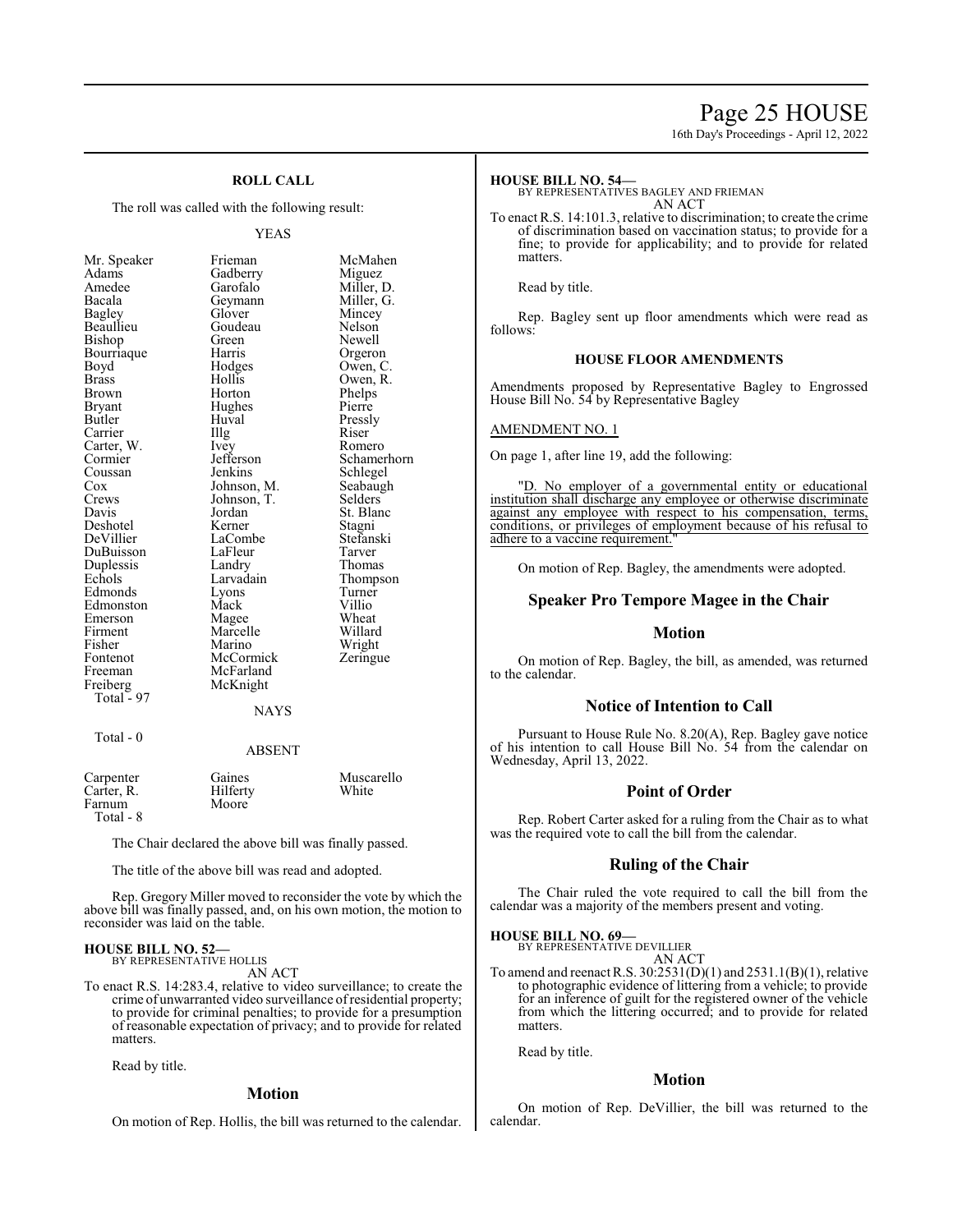# Page 26 HOUSE

16th Day's Proceedings - April 12, 2022

# **HOUSE BILL NO. 144—**

BY REPRESENTATIVE DESHOTEL AN ACT

To amend and reenact R.S. 18:463(A)(1)(a), relative to notice of candidacy, to provide for required information on a notice of candidacy; to provide for an effective date; and to provide for related matters.

Read by title.

Rep. Deshotel moved the final passage of the bill.

# **ROLL CALL**

The roll was called with the following result:

### YEAS

| Mr. Speaker  | Frieman       | McMahen     |
|--------------|---------------|-------------|
| Adams        | Gadberry      | Miguez      |
| Amedee       | Gaines        | Miller, D.  |
| Bacala       | Garofalo      | Miller, G.  |
| Bagley       | Geymann       | Mincey      |
| Beaullieu    | Glover        | Muscarello  |
| Bourriaque   | Green         | Nelson      |
| Boyd         | Harris        | Newell      |
| <b>Brass</b> | Hilferty      | Orgeron     |
| Brown        | Hodges        | Owen, C.    |
| Bryant       | Hollis        | Owen, R.    |
| Butler       | Horton        | Phelps      |
| Carrier      | Hughes        | Pierre      |
| Carter, R.   | Huval         | Pressly     |
| Carter, W.   | Illg          | Romero      |
| Cormier      | Ivey          | Schamerhorn |
| Coussan      | Jefferson     | Schlegel    |
| Cox          | Jenkins       | Seabaugh    |
| Crews        | Johnson, M.   | Selders     |
| Davis        | Johnson, T.   | St. Blanc   |
| Deshotel     | Jordan        | Stagni      |
| DeVillier    | Kerner        | Stefanski   |
| DuBuisson    | LaCombe       | Tarver      |
| Duplessis    | LaFleur       | Thomas      |
| Echols       | Landry        | Thompson    |
| Edmonds      | Larvadain     | Turner      |
| Edmonston    | Lyons         | Villio      |
| Emerson      | Mack          | Wheat       |
| Firment      | Magee         | Willard     |
| Fisher       | Marcelle      | Wright      |
| Fontenot     | McCormick     | Zeringue    |
| Freeman      | McFarland     |             |
| Freiberg     | McKnight      |             |
| Total - 97   |               |             |
|              | NAYS          |             |
| Total - 0    |               |             |
|              | <b>ABSENT</b> |             |

| Bishop    | Goudeau | Riser |
|-----------|---------|-------|
| Carpenter | Marino  | White |
| Farnum    | Moore   |       |
| Total - 8 |         |       |

The Chair declared the above bill was finally passed.

The title of the above bill was read and adopted.

Rep. Deshotel moved to reconsider the vote by which the above bill was finally passed, and, on his own motion, the motion to reconsider was laid on the table.

# **HOUSE BILL NO. 188—**

BY REPRESENTATIVE VILLIO AN ACT

To amend and reenact R.S.  $18:1463(C)(1)$ , (E), and (F) and to enact R.S. 18:1463(G) and (H), relative to political material; to provide for prohibitions relative to political materials, to provide for requirements and prohibitions relative to digital materials; to provide for penalties; to provide for an effective date; and to provide for related matters.

Read by title.

Rep. Horton, on behalf of the Legislative Bureau, sent up floor amendments which were read as follows:

# **HOUSE FLOOR AMENDMENTS**

Amendments proposed by Representative Horton on behalf of the Legislative Bureau to Engrossed House Bill No. 188 by Representative Villio

# AMENDMENT NO. 1

On page 3, delete line 6

On motion of Rep. Horton, the amendments were adopted.

Rep. Stefanski sent up floor amendments which were read as follows:

# **HOUSE FLOOR AMENDMENTS**

Amendments proposed by Representative Stefanski to Engrossed House Bill No. 188 by Representative Villio

# AMENDMENT NO. 1

On page 1, line 2, after "enact" delete "R.S. 18:1463(G) and" and insert "R.S. 18:1463(G)," and at the beginning of line 2, delete "(H),"

# AMENDMENT NO. 2

On page 1, line 9, after "R.S. 18:1463(G)" delete "and (H) are" and insert "is"

# AMENDMENT NO. 3

On page 2, delete line 20, insert the following:

"(5)(a) A media entity, who broadcasts a paid political announcement or advertisement, the content ofwhich the broadcaster has no input in or control over, is not subject to the provisions of this Subsection.

(b) For purposes of this Subsection, a media entity includes a radio"

# AMENDMENT NO. 4

On page 2, at the beginning of line 27, change " $G$ ." to "F."

# AMENDMENT NO. 5

On page 3, at the beginning of line 3, change "H." to "G."

On motion of Rep. Stefanski, the amendments were adopted.

Rep. Villio moved the final passage of the bill, as amended.

# **ROLL CALL**

The roll was called with the following result: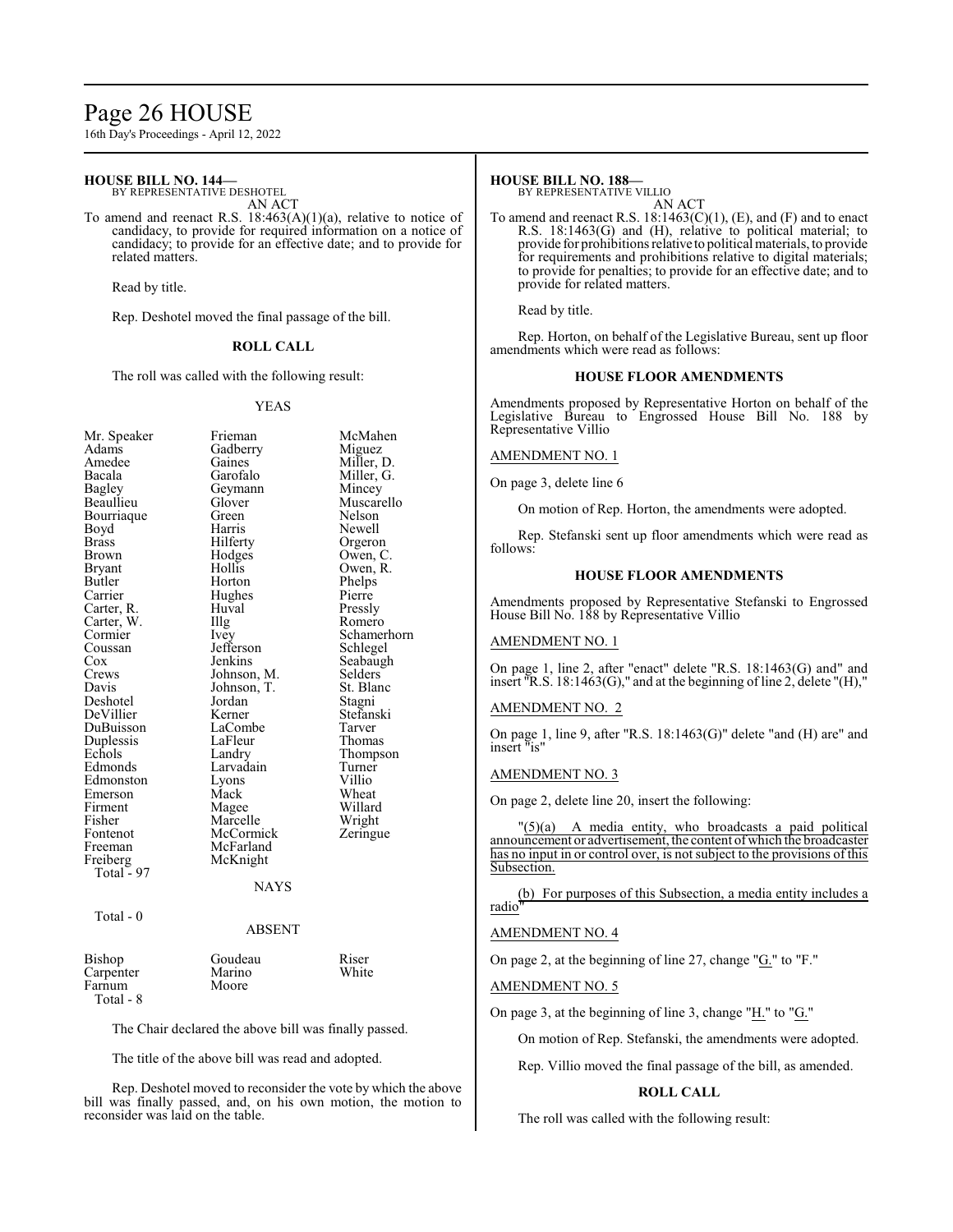# Page 27 HOUSE

16th Day's Proceedings - April 12, 2022

# Mr. Speaker Gadberry McKnight<br>
Adams Gaines McMahen Adams Gaines McMahen<br>Amedee Garofalo Miguez Amedee Garofalo Miguez<br>Bacala Geymann Miller, D. Bacala Geymann<br>Beaullieu Glover Bourriaque Goudeau Mincey<br>Boyd Green Muscar Boyd Green Muscarello<br>Brass Harris Nelson Brass Harris Nelson Brown Hilferty<br>Bryant Hodges Bryant Hodges Orgeron<br>Butler Hollis Owen, C Butler Hollis Owen, C. Carter, R. Hughes Phelps Carter, W. Huval Pierre<br>
Cormier Illg Pressly Cormier Illg Pressl<br>Coussan Ivey Riser Coussan Ivey Riser Cox<br>
Cox Jefferson Romero Cox Jefferson<br>Crews Jenkins Crews Jenkins Schamerhorn<br>
Davis Johnson, M. Schlegel Davis Johnson, M. Schlegel<br>Deshotel Johnson, T. Seabaugh DeVillier Jordan Selders<br>
DuBuisson Kerner St. Blanc DuBuisson Kerner St. Bla<br>
Duplessis LaCombe Stagni Duplessis LaCombe<br>
Echols LaFleur Edmonds Landry Tarver<br>
Edmonston Larvadain Thomas Edmonston Larvada<br>Emerson Lyons Firment Mack Turner Fisher Magee Villio<br>Fontenot Marcelle Wheat Freeman Marino Willard<br>
Freiberg McCormick Wright Freiberg McCormick Wright<br>
Frieman McFarland Zeringue Total - 99

Total - 0

Glover Miller, G.<br>Goudeau Mincey Horton Owen, R.<br>Hughes Phelps Johnson, T. Seabaug<br>Jordan Selders LaFleur Stefanski<br>Landry Tarver Eyons Thompson<br>Mack Turner Marcelle Wheat<br>
Marino Willard McFarland

YEAS

**NAYS** 

# ABSENT

|                  | Carpenter | Moore |
|------------------|-----------|-------|
| Bagley<br>Bishop | Farnum    | White |
| Total $-6$       |           |       |

The Chair declared the above bill was finally passed.

The title of the above bill was read and adopted.

Rep. Villio moved to reconsider the vote by which the above bill was finally passed, and, on her own motion, the motion to reconsider was laid on the table.

### **HOUSE BILL NO. 189—**

BY REPRESENTATIVES BAGLEY, TRAVIS JOHNSON, AND MCMAHEN AN ACT

To amend and reenact the heading of Part I-A of Chapter 11-A of Title 37 of the Louisiana Revised Statutes of 1950 and R.S. 37:1026.1, 1026.2, 1026.3(4), 1026.4, 1026.6(A) and (B)(6), 1026.7(8), and 1026.8, relative to medication attendant services; to provide for applicable facilities; to provide for definitions; to provide for authorizations and prohibitions of medication attendants; to provide for the promulgation of rules and regulations; to provide for applicant qualifications for the Medication administration course; to provide for registration information; and to provide for related matters.

# Read by title.

Rep. Horton, on behalf of the Legislative Bureau, sent up floor amendments which were read as follows:

# **HOUSE FLOOR AMENDMENTS**

Amendments proposed by Representative Horton on behalf of the Legislative Bureau to Engrossed House Bill No. 189 by Representative Bagley

# AMENDMENT NO. 1

On page 1, line 15, before "LONG-TERM" insert "LICENSED"

AMENDMENT NO. 2

On page 2, line 2, before "long-term" insert "licensed"

AMENDMENT NO. 3

On page 2, line 10, change "homes" to "home"

AMENDMENT NO. 4

On page 2, line 11, change "providers" to "provider"

AMENDMENT NO. 5

On page 2, line 18, before "long-term" insert "licensed"

# AMENDMENT NO. 6

On page 2, line 24, change "Nurses'" to "Nurses"

On motion of Rep. Horton, the amendments were adopted.

Rep. Bagley moved the final passage of the bill, as amended.

# **ROLL CALL**

The roll was called with the following result:

# YEAS

Bagley Glover<br>Beaullieu Goudeau Bourriaque Green<br>Boyd Harris Cormier Ivey<br>Coussan Jefferson Davis Johnson, T.<br>Deshotel Jordan Duplessis LaFleur<br>Echols Landry Fontenot

Mr. Speaker Gadberry McMahen<br>Adams Gaines Miguez Adams Gaines Miguez Amedee Garofalo Miller, D.<br>Bacala Geymann Miller, G. Bacala Geymann Miller, G. Goudeau Muscarello<br>Green Nelson Boyd Harris Newell<br>Brass Hilferty Orgeror Brass Hilferty Orgeron<br>Brown Hodges Owen, C Brown Hodges Owen, C.<br>Brvant Hollis Owen, R. Bryant Hollis Owen, R. Butler Horton Phelps Hughes Pierre<br>Huval Pressly Carter, R. Huval Press.<br>Carter, W. Illg Riser Carter, W. Illg Riser<br>Cormier Ivey Romero Cox Jenkins Schlegel<br>Crews Johnson, M. Seabaugh Crews Johnson, M. Seabaughter Seabaughter Seabaughter Seabaughter Seabaughter Seabaughter Seabaughter Seabaughter Seabaughter Seabaughter Seabaughter Seabaughter Seabaughter Seabaughter Seabaughter Seabaughter Seabaughter Jordan St. Blanc<br>
Kerner Stagni DeVillier Kerner Stagni<br>DuBuisson LaCombe Stefanski DuBuisson LaCombe Stefans<br>
Duplessis LaFleur Tarver Echols Landry Thomas<br>
Edmonds Larvadain Thomps Larvadain Thompson<br>Lyons Turner Edmonston Lyons Turner<br>
Emerson Mack Villio Mack Villio<br>
Magee Wheat Firment Magee Wheat<br>
Fisher Marcelle Willard Marcelle Willard<br>
Marino Wright Freeman McCormick Zeringue

Coussan Jefferson Schamerhorn<br>
Cox Jenkins Schlegel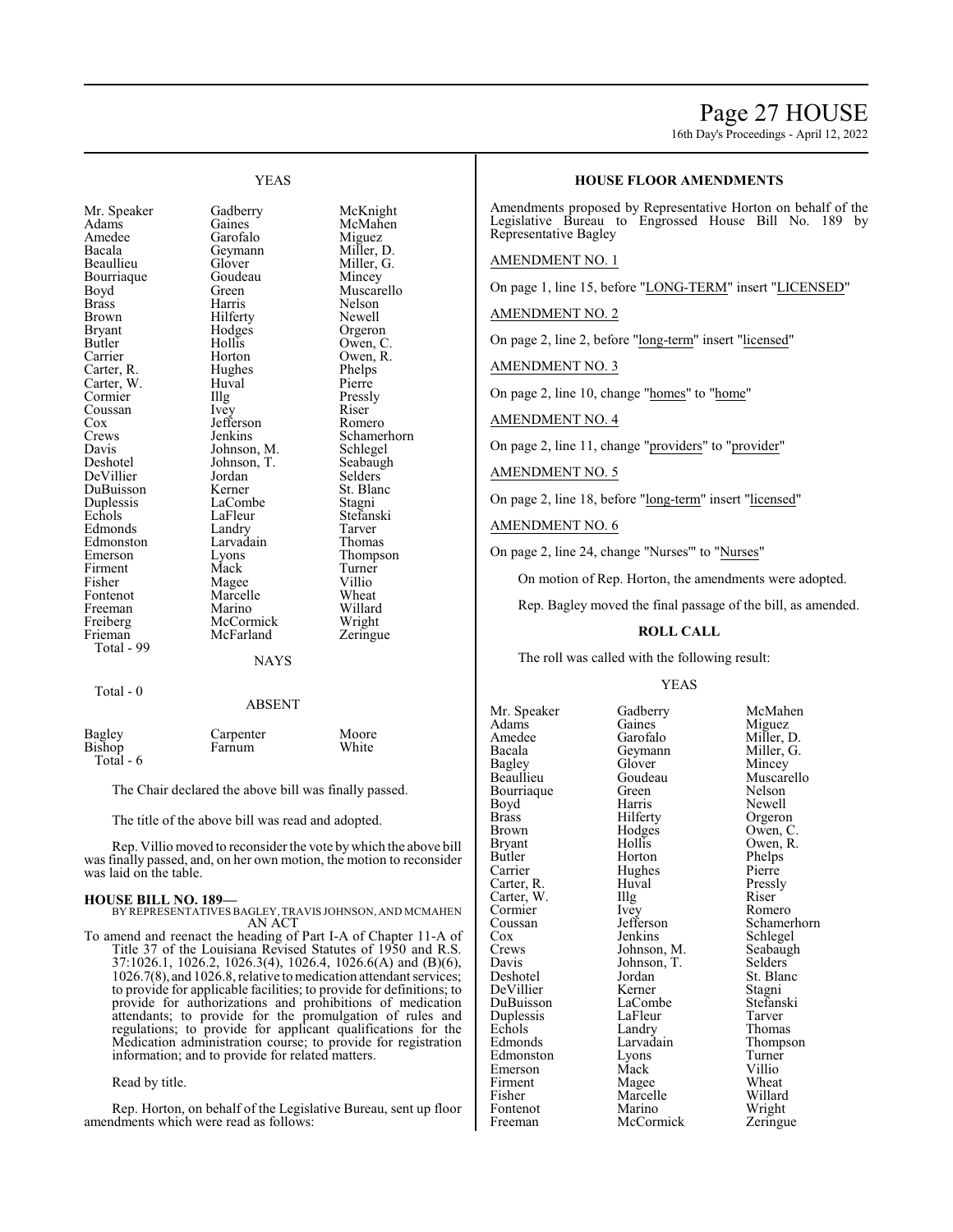# Page 28 HOUSE

16th Day's Proceedings - April 12, 2022

| Freiberg                                                                                                                                     | McFarland                                             |                                                                  |                        | <b>YEAS</b>      |                     |
|----------------------------------------------------------------------------------------------------------------------------------------------|-------------------------------------------------------|------------------------------------------------------------------|------------------------|------------------|---------------------|
| Frieman                                                                                                                                      | McKnight                                              |                                                                  |                        |                  |                     |
| <b>Total - 100</b>                                                                                                                           |                                                       |                                                                  | Mr. Speaker            | Frieman          | McKnight            |
|                                                                                                                                              | <b>NAYS</b>                                           |                                                                  | Adams                  | Gadberry         | McMahen             |
|                                                                                                                                              |                                                       |                                                                  | Amedee                 | Gaines           | Miguez              |
| Total - 0                                                                                                                                    |                                                       |                                                                  | Bacala                 | Garofalo         | Miller, D.          |
|                                                                                                                                              | <b>ABSENT</b>                                         |                                                                  | Bagley                 | Geymann          | Miller, G.          |
|                                                                                                                                              |                                                       |                                                                  | Beaullieu              | Glover           | Mincey              |
| Bishop                                                                                                                                       | Farnum                                                | White                                                            | Bourriaque             | Goudeau          | Muscarello          |
| Carpenter                                                                                                                                    | Moore                                                 |                                                                  | Boyd                   | Green            | Nelson              |
| Total - 5                                                                                                                                    |                                                       |                                                                  | <b>Brass</b>           | Harris           | Newell              |
|                                                                                                                                              |                                                       |                                                                  | <b>Brown</b>           | Hilferty         | Orgeron             |
|                                                                                                                                              | The Chair declared the above bill was finally passed. |                                                                  | <b>Bryant</b>          | Hodges           | Owen, C.            |
|                                                                                                                                              |                                                       |                                                                  | Butler                 | <b>Hollis</b>    | Owen, R.            |
|                                                                                                                                              | The title of the above bill was read and adopted.     |                                                                  | Carrier                | Horton           | Phelps              |
|                                                                                                                                              |                                                       |                                                                  | Carter, R.             | Hughes           | Pierre              |
|                                                                                                                                              |                                                       | Rep. Bagley moved to reconsider the vote by which the above      | Carter, W.             | Huval            | Pressly             |
| bill was finally passed, and, on his own motion, the motion to                                                                               |                                                       |                                                                  | Cormier                | Illg             | Riser               |
| reconsider was laid on the table.                                                                                                            |                                                       |                                                                  | Coussan                | Ivey             | Romero              |
| <b>HOUSE BILL NO. 206-</b>                                                                                                                   |                                                       |                                                                  | $\cos$                 | Jefferson        | Schamerhorn         |
|                                                                                                                                              | BY REPRESENTATIVE GREEN                               |                                                                  | Crews                  | Jenkins          | Schlegel            |
|                                                                                                                                              | AN ACT                                                |                                                                  | Davis                  | Johnson, M.      | Seabaugh            |
| To amend and reenact R.S. $18:551(D)$ , relative to election ballots; to<br>provide relative to designating a candidate's political party on |                                                       |                                                                  | Deshotel               | Johnson, T.      | <b>Selders</b>      |
|                                                                                                                                              |                                                       |                                                                  | DeVillier<br>DuBuisson | Jordan<br>Kerner | St. Blanc           |
|                                                                                                                                              |                                                       | ballots; to prohibit such designation on ballots for certain     |                        | LaCombe          | Stagni<br>Stefanski |
|                                                                                                                                              |                                                       | candidates; to provide for an effective date; and to provide for | Duplessis<br>Echols    | LaFleur          | Tarver              |
| related matters.                                                                                                                             |                                                       |                                                                  | Edmonds                | Landry           | Thomas              |
|                                                                                                                                              |                                                       |                                                                  | Edmonston              | Larvadain        | Thompson            |
| Read by title.                                                                                                                               |                                                       |                                                                  | Emerson                | Lyons            | Turner              |
|                                                                                                                                              | $\blacksquare$                                        |                                                                  | Firment                | Mack             | Villio              |

# **Motion**

On motion of Rep. Green, the bill was returned to the calendar.

# **HOUSE BILL NO. 231—**

BY REPRESENTATIVE BRASS AN ACT

To amend and reenact R.S. 17:3161.1(A) and to enact R.S. 17:3161.1(C), relative to the transfer of academic credit between postsecondary education institutions; to require certain institutions to enter transfer agreements; to provide relative to the facilitation of credit transfers; and to provide for related matters.

Read by title.

Rep. Brass sent up floor amendments which were read as follows:

# **HOUSE FLOOR AMENDMENTS**

Amendments proposed by Representative Brass to Engrossed House Bill No. 231 by Representative Brass

# AMENDMENT NO. 1

On page 1, after line 19, insert the following:

'Section 2. The Board of Regents shall implement the processes for the reverse transfer of academic credits provided for in this Act not later than the beginning of the fall semester of 2023."

On motion of Rep. Brass, the amendments were adopted.

# **Speaker Schexnayder in the Chair**

Rep. Brass moved the final passage of the bill, as amended.

# **ROLL CALL**

The roll was called with the following result:

The title of the above bill was read and adopted.

The Chair declared the above bill was finally passed.

Marcelle Wheat<br>
Marino Willard

NAYS

ABSENT

Firment Mack Villio<br>Fisher Marcelle Wheat

Fontenot Marino Willard<br>Freeman McCormick Wright Freeman McCormick Wright<br>
Freiberg McFarland Zeringue McFarland

Bishop Farnum Moore<br>
Carpenter Magee White

Rep. Brass moved to reconsider the vote by which the above bill was finally passed, and, on his own motion, the motion to reconsider was laid on the table.

# **HOUSE BILL NO. 286—**

Total - 99

Total - 0

Carpenter Total - 6

> BY REPRESENTATIVE TURNER AN ACT

To enact R.S. 46:460.61(F) through (H), relative to the Medicaid managed care program of this state; to provide with respect to healthcare provider credentialing requirements in Medicaid managed care; to establish requirements relative to credentialing of certain providers who are affiliated with certain healthcare facilities; to provide for indemnification of the Louisiana Department of Health in certain instances; and to provide for related matters.

Read by title.

# **Motion**

On motion of Rep. Turner, the bill was returned to the calendar.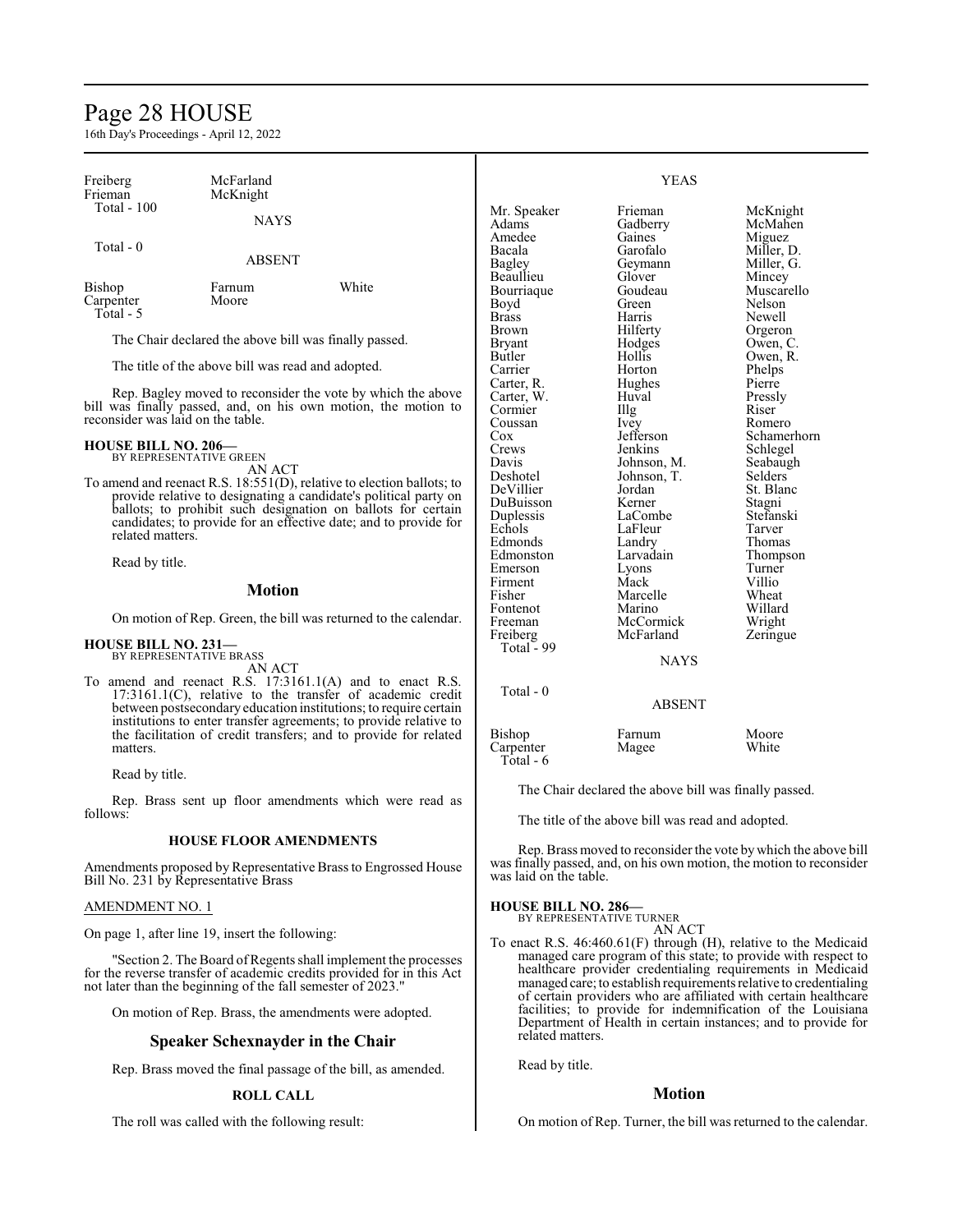16th Day's Proceedings - April 12, 2022

# **Notice of Intention to Call**

Pursuant to House Rule No. 8.20(A), Rep. Turner gave notice of his intention to call House Bill No. 286 from the calendar on Wednesday, April 13, 2022.

# **HOUSE BILL NO. 334—**

BY REPRESENTATIVES DUPLESSIS, ADAMS, HUGHES, TRAVIS JOHNSON, LARVADAIN, MCMAHEN, AND SELDERS AN ACT

To amend and reenact R.S. 40:1203.3(A)(introductory paragraph) and to enact R.S. 40:1203.3(E), relative to employment of nonlicensed persons with certain healthcare providers; to define and provide with respect to the role of peer support specialists in behavioral health settings; to authorize the employment by licensed behavioral health services providers of peer support specialists who have been convicted of certain offenses; to provide conditions for the employment of such persons; to provide for administrative rulemaking by the Louisiana Department of Health; and to provide for related matters.

Read by title.

Rep. Duplessis moved the final passage of the bill.

# **ROLL CALL**

The roll was called with the following result:

# YEAS

| Mr. Speaker<br>Adams | Frieman<br>Gadberry | McFarland<br>McKnight |
|----------------------|---------------------|-----------------------|
| Amedee               | Gaines              | McMahen               |
| Bacala               | Garofalo            | Miguez                |
| <b>Bagley</b>        | Geymann             | Miller, D.            |
| Beaullieu            | Glover              | Miller, G.            |
| Bourriaque           | Goudeau             | Mincey                |
| Boyd                 | Green               | Muscarello            |
| <b>Brass</b>         | Harris              | Nelson                |
| Brown                | Hilferty            | Newell                |
| Bryant               | Hodges              | Orgeron               |
| Butler               | Hollis              | Owen, C.              |
| Carrier              | Horton              | Owen, R.              |
| Carter, R.           | Hughes              | Phelps                |
| Carter, W.           | Huval               | Pierre                |
| Cormier              | Illg                | Pressly               |
| Coussan              | Ivey                | Riser                 |
| Cox                  | Jefferson           | Romero                |
| Crews                | Jenkins             | Schamerhorn           |
| Davis                | Johnson, M.         | Schlegel              |
| Deshotel             | Johnson, T.         | Seabaugh              |
| DeVillier            | Jordan              | Selders               |
| DuBuisson            | Kerner              | St. Blanc             |
| Duplessis            | LaCombe             | Stagni                |
| Echols               | LaFleur             | Stefanski             |
| Edmonds              | Landry              | Tarver                |
| Edmonston            | Larvadain           | Thompson              |
| Emerson              | Lyons               | Turner                |
| Firment              | Mack                | Villio                |
| Fisher               | Magee               | Wheat                 |
| Fontenot             | Marcelle            | Willard               |
| Freeman              | Marino              | Wright                |
| Freiberg             | McCormick           | Zeringue              |
| Total - 99           |                     |                       |
|                      | <b>NAYS</b>         |                       |
| Total - 0            |                     |                       |
|                      | <b>ABSENT</b>       |                       |
| Bishop               | Farnum              | Thomas                |
| Carpenter            | Moore               | White                 |

Total - 6

The Chair declared the above bill was finally passed.

The title of the above bill was read and adopted.

Rep. Duplessis moved to reconsider the vote bywhich the above bill was finally passed, and, on his own motion, the motion to reconsider was laid on the table.

# **HOUSE BILL NO. 335—**

BY REPRESENTATIVE DUPLESSIS AN ACT

To amend and reenact R.S.  $28:2(13)$  and  $69(B)(2)$ , to enact R.S.  $28:2(40)$ , and to repeal R.S.  $28:68(C)$ , relative to behavioral health; to provide for a definition of the term "psychiatric deterioration"; to amend the definition of "gravely disabled"; to provide for certain regulations regarding a Physician's Report to Court or an affidavit from certain mental health professionals; and to provide for related matters.

Read by title.

Rep. Duplessis sent up floor amendments which were read as follows:

# **HOUSE FLOOR AMENDMENTS**

Amendments proposed by Representative Duplessis to Engrossed House Bill No. 335 by Representative Duplessis

### AMENDMENT NO. 1

On page 2, line 5, after "<u>functioning</u>" and before "which" delete the comma",

On motion of Rep. Duplessis, the amendments were adopted.

Rep. Duplessis sent up floor amendments which were read as follows:

# **HOUSE FLOOR AMENDMENTS**

Amendments proposed by Representative Duplessis to Engrossed House Bill No. 335 by Representative Duplessis

# AMENDMENT NO. 1

On page 2, line 6, after "reason" delete the comma "," and delete the remainder of the line in its entirety and delete line 7 in its entirety and insert "or exercise judgment."

On motion of Rep. Duplessis, the amendments were adopted.

Rep. Duplessis moved the final passage of the bill, as amended.

# **ROLL CALL**

The roll was called with the following result:

Huval

# YEAS

Mr. Speaker Freeman McKnight<br>
Adams Freiberg McMahen Adams Freiberg McMahen<br>
Amedee Frieman Miguez Amedee Frieman<br>Bacala Gaines Bacala Gaines Miller, D.<br>Bagley Geymann Miller, G. Beaullieu Glover<br>Bishop Goudeau Bourriaque Green Nelson<br>Boyd Harris Newell Boyd Harris<br>Brass Hollis Brass Hollis Owen, C. Brown Hughes Owen, R.<br>Bryant Huval Phelps

Geymann Miller, I<br>Glover Mincey Goudeau Muscarello<br>Green Nelson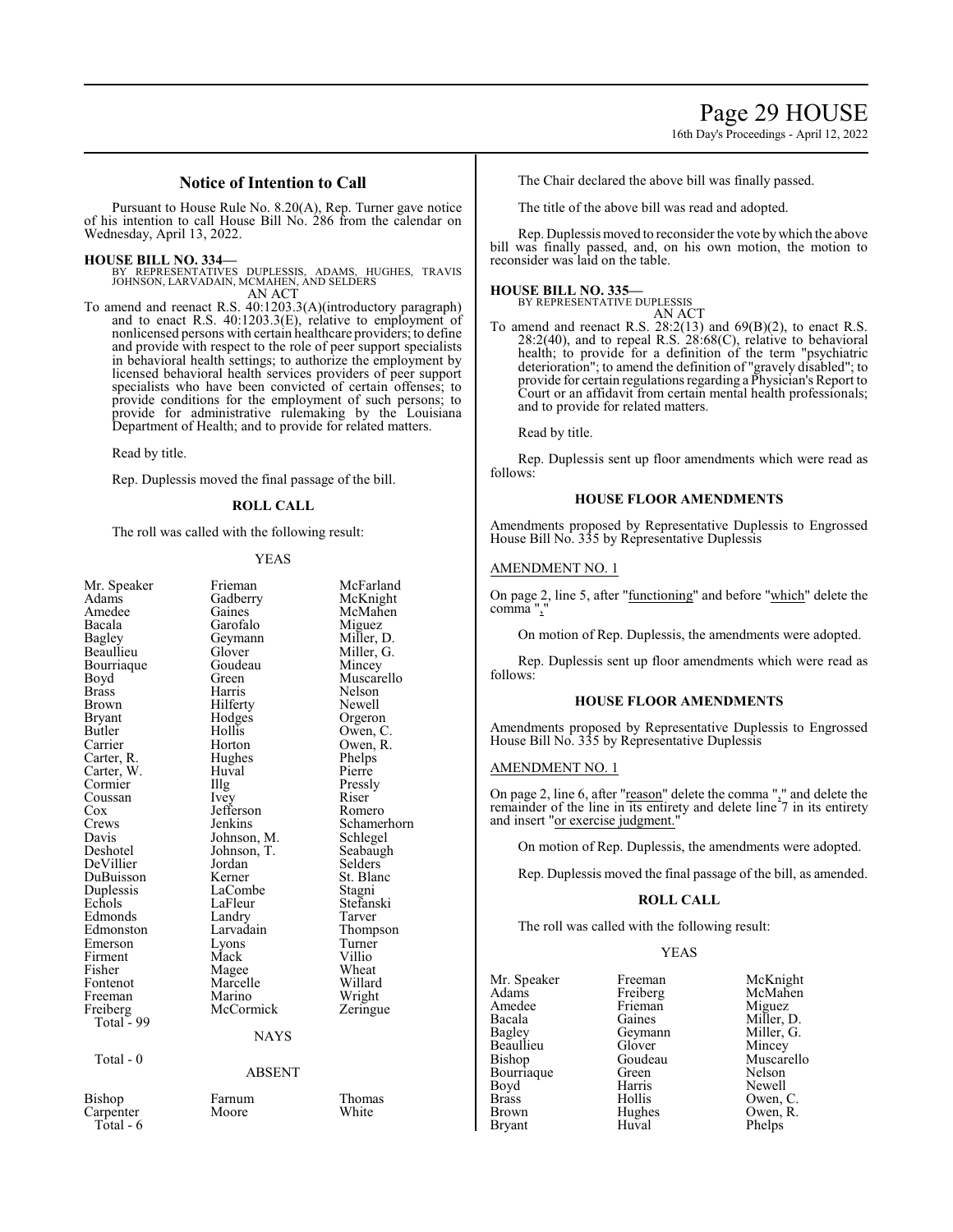# Page 30 HOUSE

16th Day's Proceedings - April 12, 2022

| <b>Butler</b><br>Carrier<br>Carter, R.<br>Carter, W.<br>Cormier<br>Coussan<br>Cox<br>Crews<br>Deshotel<br>DeVillier<br>DuBuisson<br>Duplessis<br>Echols<br>Edmonds<br>Emerson<br>Fisher<br>Fontenot<br>Total - 87<br>Edmonston<br>Firment<br>Garofalo<br>Total - 8 | Illg<br>Ivey<br>Jefferson<br>Jenkins<br>Johnson, M.<br>Johnson, T.<br>Jordan<br>Kerner<br>LaCombe<br>LaFleur<br>Landry<br>Larvadain<br>Lyons<br>Magee<br>Marcelle<br>McCormick<br>McFarland<br><b>NAYS</b><br>Horton<br>Mack<br>Seabaugh | Pierre<br>Pressly<br>Riser<br>Romero<br>Schamerhorn<br>Schlegel<br>Selders<br>St. Blanc<br>Stagni<br>Stefanski<br>Tarver<br>Turner<br>Villio<br>Wheat<br>Willard<br>Wright<br>Zeringue<br>Thomas<br>Thompson | <b>Butler</b><br>Carrier<br>Carter, R.<br>Carter, W.<br>Cormier<br>Coussan<br>Cox<br>Crews<br>Deshotel<br>DeVillier<br>DuBuisson<br>Echols<br>Edmonds<br>Edmonston<br>Emerson<br>Firment<br>Fisher<br>Fontenot<br>Freeman<br>Freiberg<br>Frieman<br>Total - 98 |
|--------------------------------------------------------------------------------------------------------------------------------------------------------------------------------------------------------------------------------------------------------------------|------------------------------------------------------------------------------------------------------------------------------------------------------------------------------------------------------------------------------------------|--------------------------------------------------------------------------------------------------------------------------------------------------------------------------------------------------------------|----------------------------------------------------------------------------------------------------------------------------------------------------------------------------------------------------------------------------------------------------------------|
|                                                                                                                                                                                                                                                                    | <b>ABSENT</b>                                                                                                                                                                                                                            |                                                                                                                                                                                                              | Total $-0$                                                                                                                                                                                                                                                     |
| Carpenter<br>Davis<br>Farnum<br>Gadberry<br>Total - 10                                                                                                                                                                                                             | Hilferty<br>Hodges<br>Marino<br>Moore                                                                                                                                                                                                    | Orgeron<br>White                                                                                                                                                                                             | Carpenter<br>Davis<br>Duplessis<br>Total - 7                                                                                                                                                                                                                   |

The Chair declared the above bill was finally passed.

The title of the above bill was read and adopted.

Rep. Duplessis moved to reconsider the vote bywhich the above bill was finally passed, and, on his own motion, the motion to reconsider was laid on the table.

# **HOUSE BILL NO. 347—** BY REPRESENTATIVE TURNER

AN ACT

To amend and reenact R.S. 40:1241(A), relative to the Louisiana Medical Assistance Program; to provide for recognition of hospitals with affiliation agreements with the Commission on Osteopathic College Accreditation; to provide for recognition of certain facilities as major teaching hospitals; and to provide for related matters.

Read by title.

Rep. Turner moved the final passage of the bill.

# **ROLL CALL**

The roll was called with the following result:

# YEAS

McMahen Miguez Miller, D. Miller, G. Mincey Muscarello Nelson Newell Orgeron Owen, C. Owen, R. Phelps

| Mr. Speaker   | Gadberry |
|---------------|----------|
| Adams         | Gaines   |
| Amedee        | Garofalo |
| Bacala        | Geymann  |
| Bagley        | Glover   |
| Beaullieu     | Goudeau  |
| Bishop        | Green    |
| Bourriaque    | Harris   |
| Boyd          | Hodges   |
| <b>Brass</b>  | Hollis   |
| <b>Brown</b>  | Horton   |
| <b>Bryant</b> | Hughes   |
|               |          |

Huval Pierre<br>Illg Pressl The Pressly<br>
Ivey Riser Carter, R. Ivey Riser Jefferson Romero<br>Jenkins Schame Johnson, M. Johnson, T. Seabaugh<br>Jordan Selders Jordan Selders<br>Kerner St. Blan LaCombe<br>LaFleur Landry Tarver<br>
Larvadain Thomas Larvadain<br>Lyons Eyons Thompson<br>
Mack Turner Emerson Mack Turner Magee Villio<br>
Marcelle Wheat Marcelle Wheat<br>
Marino Willard Marino Willard<br>
McCormick Wright McCormick Wright<br>
McFarland Zeringue McFarland McKnight NAYS ABSENT Farnum White

# Schamerhorn<br>Schlegel St. Blanc<br>Stagni Stefanski<br>Tarver

Hilferty Moore

The Chair declared the above bill was finally passed.

The title of the above bill was read and adopted.

Rep. Turner moved to reconsider the vote by which the above bill was finally passed, and, on his own motion, the motion to reconsider was laid on the table.

# **HOUSE BILL NO. 349—**

BY REPRESENTATIVE BRYANT AN ACT

To amend and reenact R.S. 17:493(D), relative to the removal of school bus operators; to provide for appeals of disciplinary actions under certain circumstances; to provide for effectiveness; and to provide for related matters.

Read by title.

Rep. Bryant moved the final passage of the bill.

# **ROLL CALL**

The roll was called with the following result:

Hughes

# YEAS

Mr. Speaker Freiberg McKnight<br>
Adams Frieman McMahen Adams Frieman McMahen<br>Amedee Gadberry Miguez Amedee Gadberry<br>Bacala Gaines Bacala Gaines Miller, D.<br>Bagley Garofalo Miller, G. Bagley Garofalo Miller, G.<br>Beaullieu Geymann Mincey Beaullieu Geymann<br>Bishop Glover Bourriaque Goude<br>Boyd Green Boyd Green Newell<br>Brass Harris Orgerol Brass Harris Orgeron<br>Brown Hodges Owen, C Brown Hodges Owen, C. Bryant Hollis Owen, R.<br>Butler Horton Phelps

Glover Muscarello<br>Goudeau Nelson Butler Horton Phelps<br>
Carrier Hughes Pierre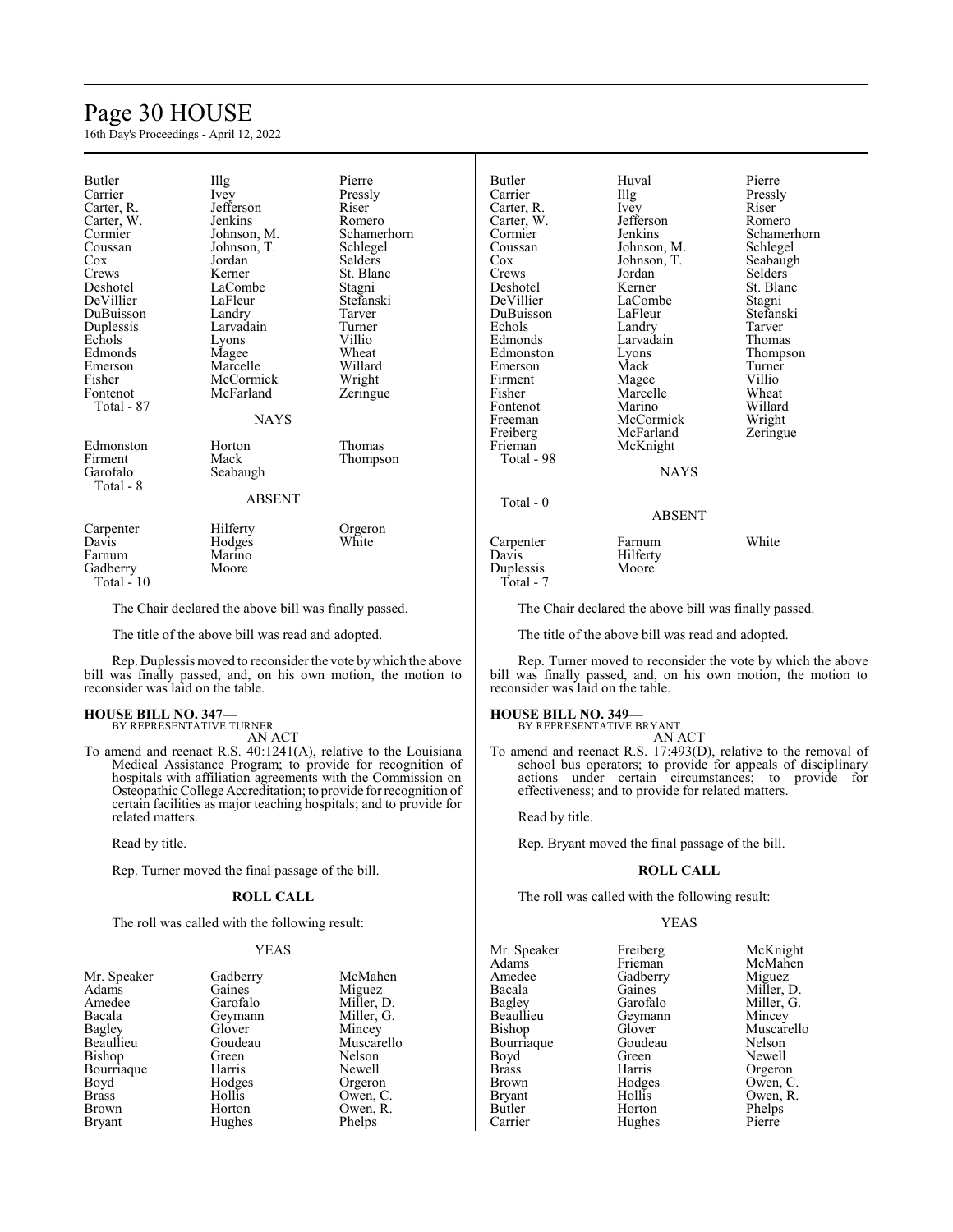# Page 31 HOUSE

16th Day's Proceedings - April 12, 2022

| Carter, R.<br>Carter, W.<br>Cormier<br>Coussan<br>Cox<br>Crews<br>Davis<br>Deshotel<br>DeVillier<br>DuBuisson<br>Duplessis<br>Echols<br>Edmonds<br>Edmonston<br>Emerson<br>Firment<br>Fisher<br>Fontenot<br>Freeman<br>Total - 99<br>Total $-0$ | Huval<br>$\prod$ llg<br>Ivey<br>Jefferson<br>Jenkins<br>Johnson, M.<br>Johnson, T.<br>Jordan<br>Kerner<br>LaCombe<br>LaFleur<br>Landry<br>Larvadain<br>Lyons<br>Mack<br>Marcelle<br>Marino<br>McCormick<br>McFarland<br>NAYS | Pressly<br>Riser<br>Romero<br>Schamerhorn<br>Schlegel<br>Seabaugh<br>Selders<br>St. Blanc<br>Stagni<br>Stefanski<br>Tarver<br>Thomas<br>Thompson<br>Turner<br>Villio<br>Wheat<br>Willard<br>Wright<br>Zeringue |
|-------------------------------------------------------------------------------------------------------------------------------------------------------------------------------------------------------------------------------------------------|------------------------------------------------------------------------------------------------------------------------------------------------------------------------------------------------------------------------------|----------------------------------------------------------------------------------------------------------------------------------------------------------------------------------------------------------------|
|                                                                                                                                                                                                                                                 | ABSENT                                                                                                                                                                                                                       |                                                                                                                                                                                                                |
| Carpenter<br>Farnum<br>Total - 6                                                                                                                                                                                                                | Hilferty<br>Magee                                                                                                                                                                                                            | Moore<br>White                                                                                                                                                                                                 |

The Chair declared the above bill was finally passed.

The title of the above bill was read and adopted.

Rep. Bryant moved to reconsider the vote by which the above bill was finally passed, and, on his own motion, the motion to reconsider was laid on the table.

# **HOUSE BILL NO. 374—**

BY REPRESENTATIVE BEAULLIEU AN ACT

To amend and reenact R.S. 30:2418.1(C) and (E) and 2531.1(D)(1), (2), and (3), relative to tires; to increase penalties for failure to obtain a generator identification number; to provide for exceptions; to provide for increased penalties for the offense of gross littering involving tires; and to provide for related matters.

Read by title.

Rep. Beaullieu moved the final passage of the bill.

# **ROLL CALL**

The roll was called with the following result:

# YEAS

| Mr. Speaker<br>Adams | Freiberg<br>Frieman | McFarland<br>McKnight |
|----------------------|---------------------|-----------------------|
| Amedee               | Gadberry            | McMahen               |
| Bacala               | Gaines              | Miguez                |
| Bagley               | Garofalo            | Miller, D.            |
| Beaullieu            | Geymann             | Miller, G.            |
| Bishop               | Glover              | Mincey                |
| Bourriaque           | Goudeau             | Muscarello            |
| Boyd                 | Green               | Newell                |
| <b>Brass</b>         | Harris              | Orgeron               |
| Brown                | Hodges              | Owen, C.              |
| <b>Bryant</b>        | Hollis              | Owen, R.              |
| Butler               | Horton              | Phelps                |
| Carrier              | Hughes              | Pierre                |
| Carter, R.           | Huval               | Pressly               |
| Carter, W.           | Illg                | Riser                 |

| Cormier    | Ivey        | Romero      |
|------------|-------------|-------------|
| Coussan    | Jefferson   | Schamerhorn |
| Cox        | Jenkins     | Schlegel    |
| Crews      | Johnson, M. | Seabaugh    |
| Davis      | Johnson, T. | Selders     |
| Deshotel   | Jordan      | St. Blanc   |
| DeVillier  | Kerner      | Stagni      |
| DuBuisson  | LaCombe     | Stefanski   |
| Duplessis  | LaFleur     | Tarver      |
| Echols     | Landry      | Thomas      |
| Edmonds    | Larvadain   | Thompson    |
| Edmonston  | Lyons       | Turner      |
| Emerson    | Mack        | Villio      |
| Firment    | Magee       | Wheat       |
| Fisher     | Marcelle    | Willard     |
| Fontenot   | Marino      | Wright      |
| Freeman    | McCormick   | Zeringue    |
| Total - 99 |             |             |
|            | NAYS        |             |
| Total - 0  |             |             |
|            | ABSENT      |             |
| Carpenter  | Hilferty    | Nelson      |
| Farnum     | Moore       | White       |

The Chair declared the above bill was finally passed.

The title of the above bill was read and adopted.

Rep. Beaullieu moved to reconsider the vote bywhich the above bill was finally passed, and, on his own motion, the motion to reconsider was laid on the table.

# **HOUSE BILL NO. 397—**

Total - 6

- BY REPRESENTATIVE BISHOP AN ACT
- To amend and reenact R.S. 30:2531(C)(4) and 2532(Section heading) and (A)(5), R.S. 32:412(A)(1), (2), (5), and (6), and (B)(1), (2), and  $(7)(e)(i)(ce)$  and  $(ee)$  and  $(ii)(ce)$  and  $(ee)$ , R.S. 47:463.43(Section heading), (A), and (D), and R.S. 56:10(B)(15), to enact R.S. 56:10(B)(17), and to repeal R.S. 30:2532(B), relative to funding for environmental education and litter abatement; to separate the litter abatement and education account into an account for litter abatement and an account for environmental education; to redirect existing fines, fees, and donations dedicated for these purposes into the separate accounts; and to provide for related matters.

Read by title.

Rep. Bishop moved the final passage of the bill.

# **ROLL CALL**

The roll was called with the following result:

# YEAS

| Mr. Speaker   | Freiberg | McKnight   |
|---------------|----------|------------|
| Adams         | Frieman  | McMahen    |
| Amedee        | Gadberry | Miguez     |
| Bacala        | Gaines   | Miller, D. |
| Bagley        | Garofalo | Miller, G. |
| Beaullieu     | Glover   | Mincey     |
| Bishop        | Goudeau  | Muscarello |
| Bourriaque    | Green    | Newell     |
| Boyd          | Harris   | Orgeron    |
| <b>Brass</b>  | Hodges   | Owen, C.   |
| <b>Brown</b>  | Hollis   | Owen, R.   |
| <b>Brvant</b> | Horton   | Phelps     |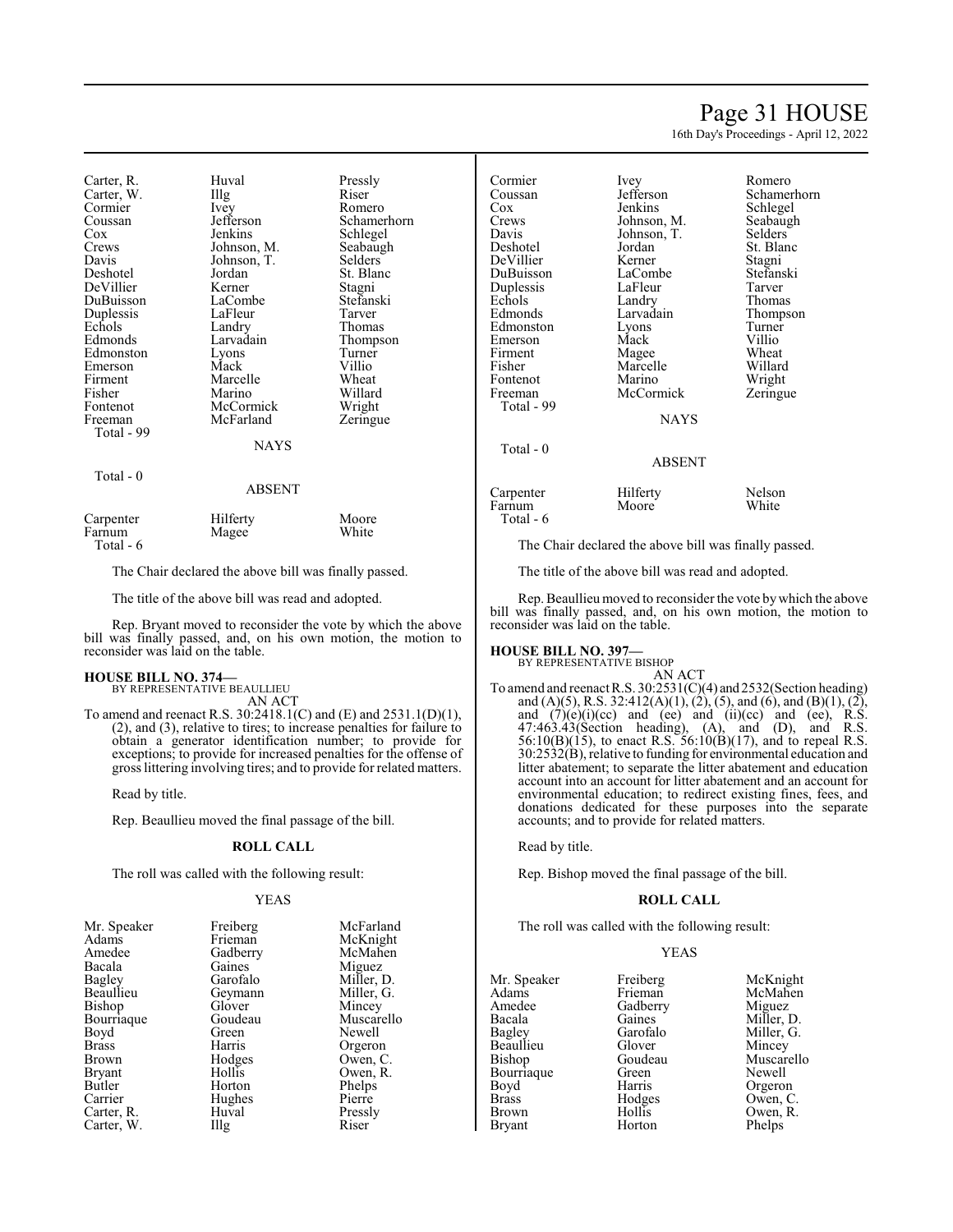# Page 32 HOUSE

16th Day's Proceedings - April 12, 2022

| <b>Butler</b><br>Carrier<br>Carter, R.<br>Carter, W.<br>Cormier<br>Coussan<br>Cox<br>Crews<br>Davis<br>Deshotel<br>DeVillier<br>DuBuisson<br>Duplessis<br>Echols<br>Edmonds<br>Edmonston<br>Emerson<br>Firment<br>Fisher<br>Fontenot<br>Freeman<br>Total - 98<br>Total - 0 | Hughes<br>Huval<br>Illg<br>Ivey<br>Jefferson<br>Jenkins<br>Johnson, M.<br>Johnson, T.<br>Jordan<br>Kerner<br>LaCombe<br>LaFleur<br>Landry<br>Larvadain<br>Lyons<br>Mack<br>Magee<br>Marcelle<br>Marino<br>McCormick<br>McFarland<br><b>NAYS</b> | Pierre<br>Pressly<br>Riser<br>Romero<br>Schamerhorn<br>Schlegel<br>Seabaugh<br>Selders<br>St. Blanc<br>Stagni<br>Stefanski<br>Tarver<br>Thomas<br>Thompson<br>Turner<br>Villio<br>Wheat<br>Willard<br>Wright<br>Zeringue |
|----------------------------------------------------------------------------------------------------------------------------------------------------------------------------------------------------------------------------------------------------------------------------|-------------------------------------------------------------------------------------------------------------------------------------------------------------------------------------------------------------------------------------------------|--------------------------------------------------------------------------------------------------------------------------------------------------------------------------------------------------------------------------|
|                                                                                                                                                                                                                                                                            | ABSENT                                                                                                                                                                                                                                          |                                                                                                                                                                                                                          |
| Carpenter<br>Farnum<br>Geymann                                                                                                                                                                                                                                             | Hilferty<br>Moore<br>Nelson                                                                                                                                                                                                                     | White                                                                                                                                                                                                                    |

Total - 7

The Chair declared the above bill was finally passed.

The title of the above bill was read and adopted.

Rep. Bishop moved to reconsider the vote by which the above bill was finally passed, and, on his own motion, the motion to reconsider was laid on the table.

# **HOUSE BILL NO. 409—**

BY REPRESENTATIVE MARINO AN ACT

To enact Code of Criminal Procedure Article 211(E), relative to summons by an officer instead of arrest and booking; to provide an exception to the issuance of a summons by an officer instead of arrest and booking when certain domestic violence crimes have occurred; and to provide for related matters.

Read by title.

# **Motion**

On motion ofRep. Marino, the bill was returned to the calendar.

# **Notice of Intention to Call**

Pursuant to House Rule No. 8.20(A), Rep. Marino gave notice of his intention to call House Bill No. 409 from the calendar on Wednesday, April 13, 2022.

# **HOUSE BILL NO. 419—**

BY REPRESENTATIVE MCFARLAND AN ACT

To amend and reenact R.S.  $56:320(A)(3)$  and  $(C)(1)$ , relative to methods for taking fish; to provide for taking of bream with minnow traps; to allow hand-grabbing of catfish; and to provide for related matters.

Read by title.

Rep. McFarland moved the final passage of the bill.

# **ROLL CALL**

The roll was called with the following result:

# YEAS

Adams Frieman McMahen<br>Amedee Gadberry Miguez Amedee Gadberry<br>Bacala Gaines Bacala Gaines Miller, D. Bagley Garofalo Miller, G. Bagley Garofalo Miller, G.<br>Beaullieu Geymann Mincey Beaullieu Geymann<br>Bishop Glover Bourriaque Goude<br>Bovd Green Brass Harris Owen, C.<br>Brown Hodges Owen, R. Bryant Hollis Phelps<br>Butler Horton Pierre Butler Horton Pierre<br>Carrier Hughes Pressly Carter, R. Huval Riser Carter, W. Illg<br>Cormier Ivey Cormier Ivey Schamerhorn<br>
Coussan Jefferson Schlegel Coussan Jefferson<br>Cox Jenkins Cox Jenkins Seabaugh<br>Crews Johnson, M. Selders Crews Johnson, M. Selders<br>Davis Johnson, T. St. Blanc Deshotel Jordan Stagni DeVillier Kerner Stefans<br>DuBuisson LaCombe Tarver DuBuisson LaCombe Tarver<br>
Duplessis LaFleur Thomas Duplessis LaFleur<br>Echols Landry Echols Landry Thompson<br>Edmonds Larvadain Turner Edmonston Lyons Villio<br>Emerson Mack Wheat Emerson Mack Wheat<br>Firment Marcelle Willard Firment Marcelle<br>Fisher Marino Fontenot McCormick Zeringue<br>Freeman McFarland Zeringue Total - 98

Total - 0

Mr. Speaker Freiberg McKnight Glover Muscarello<br>Goudeau Newell Hodges Owen, R.<br>Hollis Phelps Hughes Pressl<br>Huval Riser Johnson, T. St. Blanch<br>Jordan Stagni Larvadain Turner<br>Lyons Villio McFarland NAYS

# Orgeron Wright

# ABSENT

| Carpenter | Magee  | White |
|-----------|--------|-------|
| Farnum    | Moore  |       |
| Hilferty  | Nelson |       |
| Total - 7 |        |       |

The Chair declared the above bill was finally passed.

The title of the above bill was read and adopted.

Rep. McFarland moved to reconsider the vote by which the above bill was finally passed, and, on his own motion, the motion to reconsider was laid on the table.

### **HOUSE BILL NO. 69—**

BY REPRESENTATIVE DEVILLIER

AN ACT To amend and reenact R.S. 30:2531(D)(1) and 2531.1(B)(1), relative to photographic evidence of littering from a vehicle; to provide for an inference of guilt for the registered owner of the vehicle from which the littering occurred; and to provide for related matters.

Called from the calendar.

Read by title.

Rep. DeVillier moved the final passage of the bill.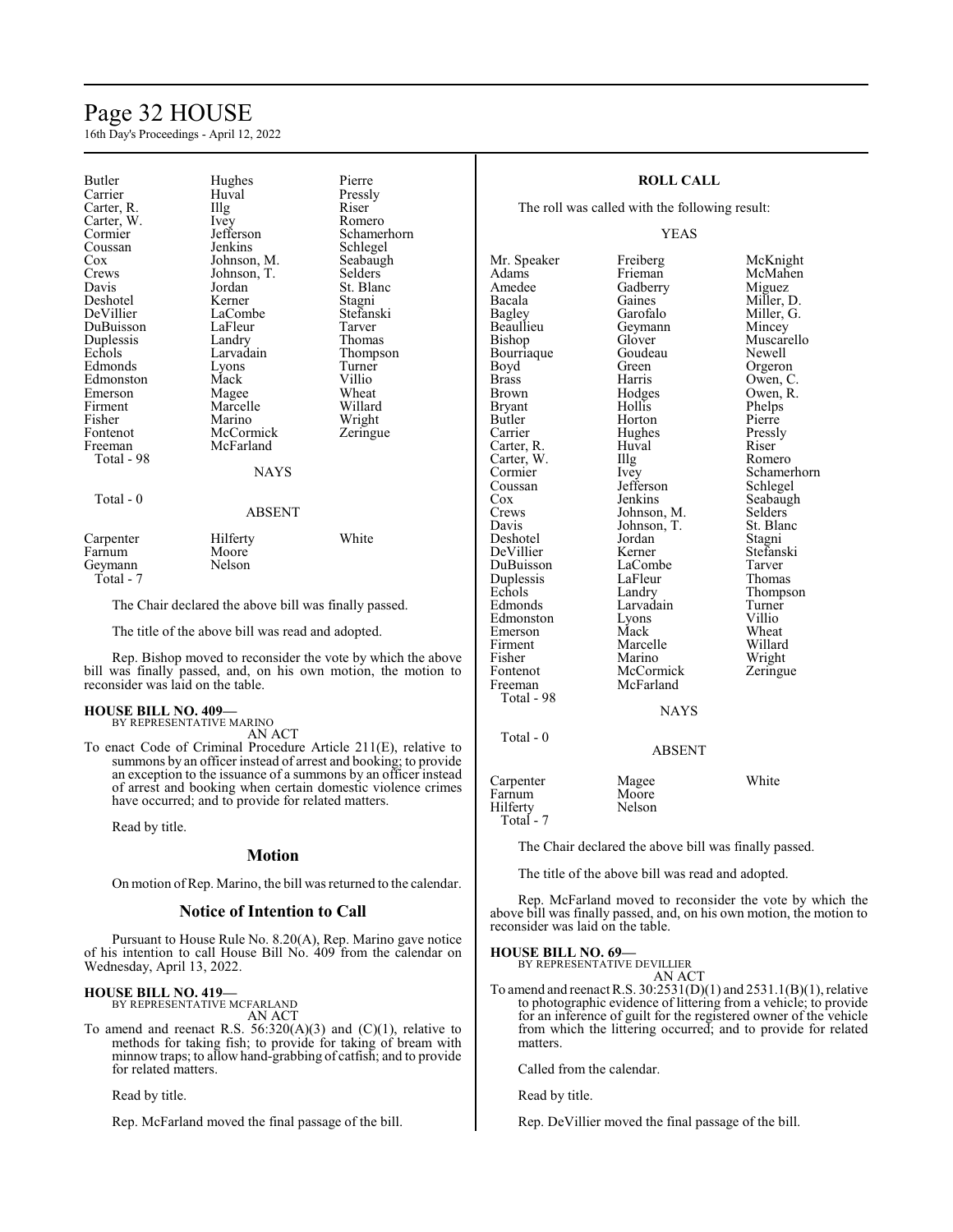# Page 33 HOUSE

16th Day's Proceedings - April 12, 2022

# **ROLL CALL**

The roll was called with the following result:

# YEAS

| Mr. Speaker  | Freiberg      | McMahen     |
|--------------|---------------|-------------|
| Adams        | Frieman       | Miguez      |
| Amedee       | Gadberry      | Miller, D.  |
| Bacala       | Gaines        | Miller, G.  |
| Bagley       | Garofalo      | Mincey      |
| Beaullieu    | Geymann       | Muscarello  |
| Bishop       | Glover        | Nelson      |
| Bourriaque   | Goudeau       | Newell      |
| Boyd         | Green         | Orgeron     |
| <b>Brass</b> | Harris        | Owen, C.    |
| Brown        | Hodges        | Owen, R.    |
| Bryant       | Hollis        | Phelps      |
| Butler       | Horton        | Pierre      |
| Carrier      | Hughes        | Pressly     |
| Carter, R.   | Huval         | Riser       |
| Carter, W.   | Illg          | Romero      |
| Cormier      | Ivey          | Schamerhorn |
| Coussan      | Johnson, M.   | Schlegel    |
| Cox          | Johnson, T.   | Seabaugh    |
| Crews        | Jordan        | Selders     |
| Davis        | Kerner        | St. Blanc   |
| Deshotel     | LaCombe       | Stagni      |
| DeVillier    | LaFleur       | Stefanski   |
| DuBuisson    | Landry        | Tarver      |
| Duplessis    | Larvadain     | Thomas      |
| Echols       | Lyons         | Thompson    |
| Edmonds      | Mack          | Turner      |
| Edmonston    | Magee         | Villio      |
| Emerson      | Marcelle      | Wheat       |
| Firment      | Marino        | Willard     |
| Fisher       | McCormick     | Wright      |
| Fontenot     | McFarland     | Zeringue    |
| Freeman      | McKnight      |             |
| Total - 98   |               |             |
|              | <b>NAYS</b>   |             |
| Total - 0    |               |             |
|              | <b>ABSENT</b> |             |
|              |               |             |

| Carpenter | Jefferson      | White |
|-----------|----------------|-------|
| Farnum    | <b>Jenkins</b> |       |
| Hilferty  | Moore          |       |
| Total - 7 |                |       |

The Chair declared the above bill was finally passed.

The title of the above bill was read and adopted.

Rep. DeVillier moved to reconsider the vote by which the above bill was finally passed, and, on his own motion, the motion to reconsider was laid on the table.

### **HOUSE BILL NO. 98—** BY REPRESENTATIVE MAGEE

AN ACT

To enact R.S. 17:4023.1, relative to the Student Scholarships for Educational Excellence Program; to provide relative to the accountability system for the program; to provide relative to the assignment of a performance score based on the state assessment results of students participating in the program; and to provide for related matters.

Called from the calendar.

Read by title.

# **Motion**

On motion of Rep. Magee, the bill was returned to the calendar.

# **Notice of Intention to Call**

Pursuant to House Rule No. 8.20(A), Rep. Magee gave notice of his intention to call House Bill No. 98 from the calendar on Wednesday, April 13, 2022.

# **HOUSE BILL NO. 272—** BY REPRESENTATIVE JEFFERSON

AN ACT

To amend and reenact R.S. 9:327(B), 331, 355.15, and 365, relative to mental health evaluations in divorce and child custody proceedings; to provide for the qualifications of certain mental health professionals; to prohibit ex parte communication; to provide for definitions; and to provide for related matters.

Called from the calendar.

Read by title.

Rep. Seabaugh sent up floor amendments which were read as follows:

# **HOUSE FLOOR AMENDMENTS**

Amendments proposed by Representative Seabaugh to Engrossed House Bill No. 272 by Representative Jefferson

AMENDMENT NO. 1

On page 2, line 15, delete "or"

AMENDMENT NO. 2

On page 2, at the end of line 15, delete "counseling." and insert and "counseling, or exempt from licensing requirements pursuant to R.S. 37:1113 and R.S. 37:1121."

# **Suspension of the Rules**

On motion of Rep. Marcelle, the rules were suspended to limit the author or proponent handling the legislative instrument to five minutes for opening remarks and all subsequent speakers on the instrument to five minutes.

Rep. Seabaugh moved the adoption of the amendments.

Rep. Jenkins objected.

A record vote was asked for and ordered by the House.

### **ROLL CALL**

The roll was called with the following result:

# YEAS

| Firment     | Owen, C.           |
|-------------|--------------------|
| Frieman     | Owen, R.           |
|             | Pressly            |
| Garofalo    | Riser              |
| Goudeau     | Romero             |
|             | Schamerhorn        |
| Hollis      | Seabaugh           |
| Horton      | St. Blanc          |
| Johnson, M. | Stefanski          |
| Mack        | Thomas             |
| McCormick   | Thompson           |
|             | Gadberry<br>Hodges |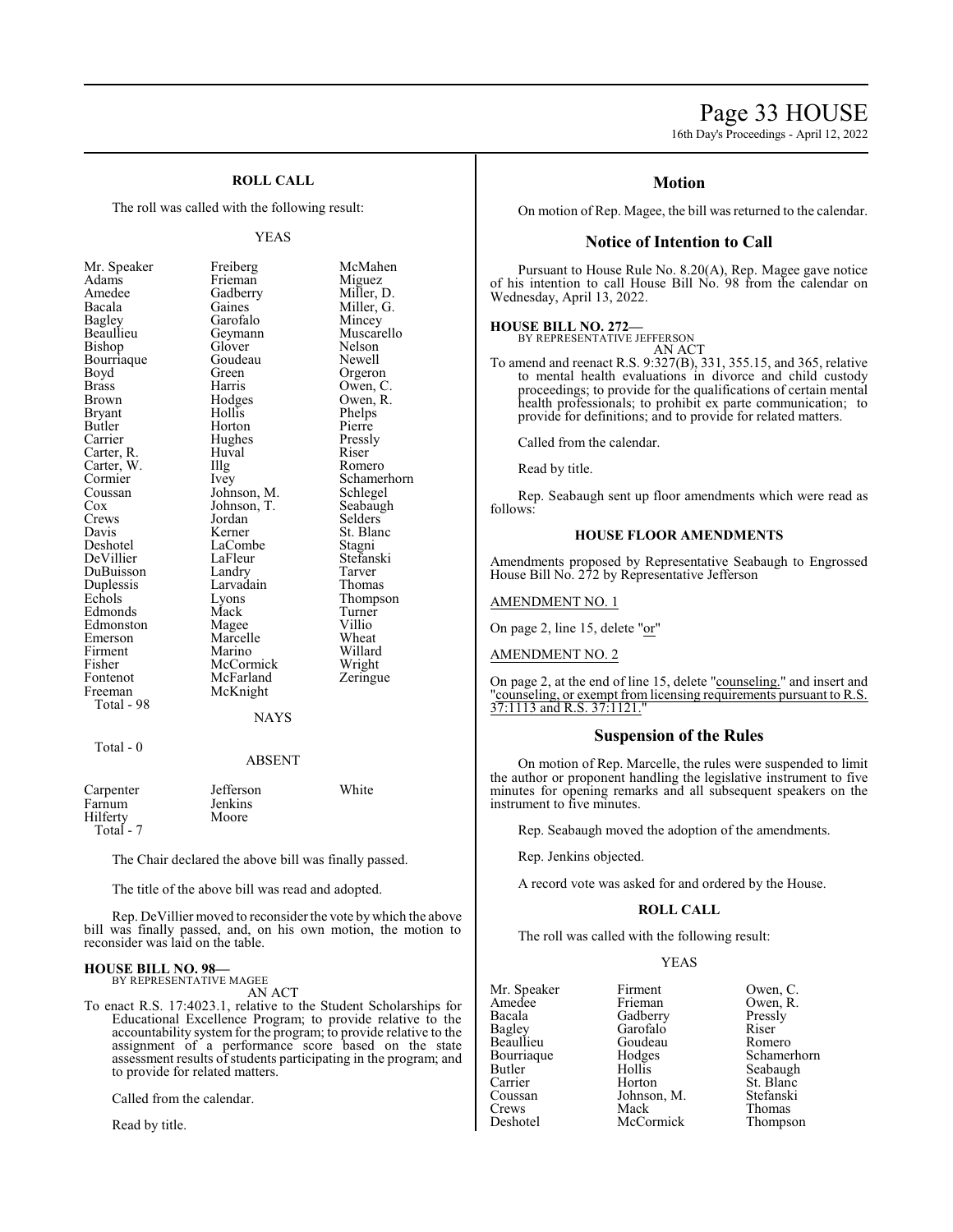# Page 34 HOUSE

16th Day's Proceedings - April 12, 2022

| DeVillier<br>DuBuisson<br>Echols<br>Edmonds<br>Edmonston<br>Emerson<br>Total - 49                                                                            | McFarland<br>McMahen<br>Miguez<br>Mincey<br>Muscarello<br>Orgeron<br><b>NAYS</b>                                                                                     | Turner<br>Wheat<br>Wright<br>Zeringue                                                                                            |
|--------------------------------------------------------------------------------------------------------------------------------------------------------------|----------------------------------------------------------------------------------------------------------------------------------------------------------------------|----------------------------------------------------------------------------------------------------------------------------------|
|                                                                                                                                                              |                                                                                                                                                                      |                                                                                                                                  |
| Adams<br>Boyd<br>Brass<br>Brown<br>Bryant<br>Carter, R.<br>Carter, W.<br>Cox<br>Duplessis<br>Fisher<br>Freeman<br>Freiberg<br>Gaines<br>Glover<br>Total - 40 | Green<br>Hughes<br>Ivey<br>Jefferson<br>Jenkins<br>Johnson, T.<br>Jordan<br>LaCombe<br>LaFleur<br>Landry<br>Larvadain<br>Lyons<br>Magee<br>Marcelle<br><b>ABSENT</b> | Marino<br>McKnight<br>Miller, D.<br>Miller, G.<br>Nelson<br>Newell<br>Phelps<br>Pierre<br>Selders<br>Stagni<br>Tarver<br>Willard |
|                                                                                                                                                              |                                                                                                                                                                      |                                                                                                                                  |
| Bishop<br>Carpenter<br>Cormier<br>Davis<br>Farnum<br>Fontenot<br>Total - 16                                                                                  | Geymann<br>Harris<br>Hilferty<br>Huval<br>Illg<br>Kerner                                                                                                             | Moore<br>Schlegel<br>Villio<br>White                                                                                             |

The amendments were adopted.

Rep. Jefferson moved the final passage of the bill, as amended.

# **ROLL CALL**

The roll was called with the following result:

# YEAS

| Mr. Speaker   | Frieman     | Miguez      |
|---------------|-------------|-------------|
| Adams         | Gadberry    | Miller, D.  |
| Amedee        | Gaines      | Miller, G.  |
| Bacala        | Garofalo    | Mincey      |
| <b>Bagley</b> | Glover      | Muscarello  |
| Beaullieu     | Goudeau     | Nelson      |
| Bourriaque    | Green       | Newell      |
| Boyd          | Hodges      | Orgeron     |
| Brass         | Hollis      | Owen, C.    |
| Brown         | Horton      | Owen, R.    |
| Bryant        | Hughes      | Pierre      |
| Butler        | Huval       | Pressly     |
| Carrier       | Illg        | Riser       |
| Carter, R.    | Ivey        | Romero      |
| Carter, W.    | Jefferson   | Schamerhorn |
| Coussan       | Jenkins     | Schlegel    |
| Cox           | Johnson, M. | Seabaugh    |
| Crews         | Johnson, T. | Selders     |
| Deshotel      | Jordan      | St. Blanc   |
| DeVillier     | LaCombe     | Stagni      |
| DuBuisson     | LaFleur     | Stefanski   |
| Duplessis     | Larvadain   | Tarver      |
| Echols        | Lyons       | Thomas      |
| Edmonds       | Mack        | Thompson    |
| Edmonston     | Magee       | Turner      |
| Emerson       | Marcelle    | Villio      |
| Firment       | Marino      | Wheat       |
|               |             |             |

| Fisher<br>Fontenot<br>Freeman<br>Freiberg<br>Total - 92 | McCormick<br>McFarland<br>McKnight<br>McMahen<br><b>NAYS</b> | Willard<br>Wright<br>Zeringue |
|---------------------------------------------------------|--------------------------------------------------------------|-------------------------------|
| Total - 0                                               | <b>ABSENT</b>                                                |                               |
| Bishop<br>Carpenter<br>Cormier<br>Davis<br>Farnum       | Geymann<br>Harris<br>Hilferty<br>Kerner<br>Landry            | Moore<br>Phelps<br>White      |

The Chair declared the above bill was finally passed.

The title of the above bill was read and adopted.

Rep. Jefferson moved to reconsider the vote by which the above bill was finally passed, and, on his own motion, the motion to reconsider was laid on the table.

# **Consent to Correct a Vote Record**

Rep. Horton requested the House consent to record her vote on final passage of House Bill No. 272 as yea, which consent was unanimously granted.

Farnum Total - 13

**HOUSE BILL NO. 376—** BY REPRESENTATIVES HUVAL, GREEN, AND WRIGHT AND SENATORS TALBOT AND MCMATH AN ACT

To amend and reenact R.S. 32:300.5 and to repeal R.S. 32:300.6, 300.7, and 300.8, relative to the prohibition of the use of certain wireless telecommunications devices while operating a motor vehicle; to provide for definitions; to provide for exceptions and penalties; to provide for enforcement and reporting; and to provide for related matters.

Called from the calendar.

Read by title.

# **Motion**

On motion of Rep. Huval, the bill was returned to the calendar.

### **Notice of Intention to Call**

Pursuant to House Rule No. 8.20(A), Rep. Huval gave notice of his intention to call House Bill No. 376 from the calendar on Wednesday, April 13, 2022.

# **HOUSE BILL NO. 599—** BY REPRESENTATIVE BEAULLIEU

A JOINT RESOLUTION

Proposing to amend Article VII, Section  $21(K)$  of the Constitution of Louisiana, relative to ad valorem tax exemptions; to provide for an ad valorem tax exemption for certain veterans with disabilities; to provide for exemption amounts; to prohibit the loss of revenue associated with certain ad valorem tax exemptions impacting the calculation of millage rates by taxing authorities; to require taxing authorities to absorb the loss of revenue as a result of the exemptions; to prohibit the reappraisal and valuation of property for purposes of millage adjustment under certain circumstances; to provide for submission of the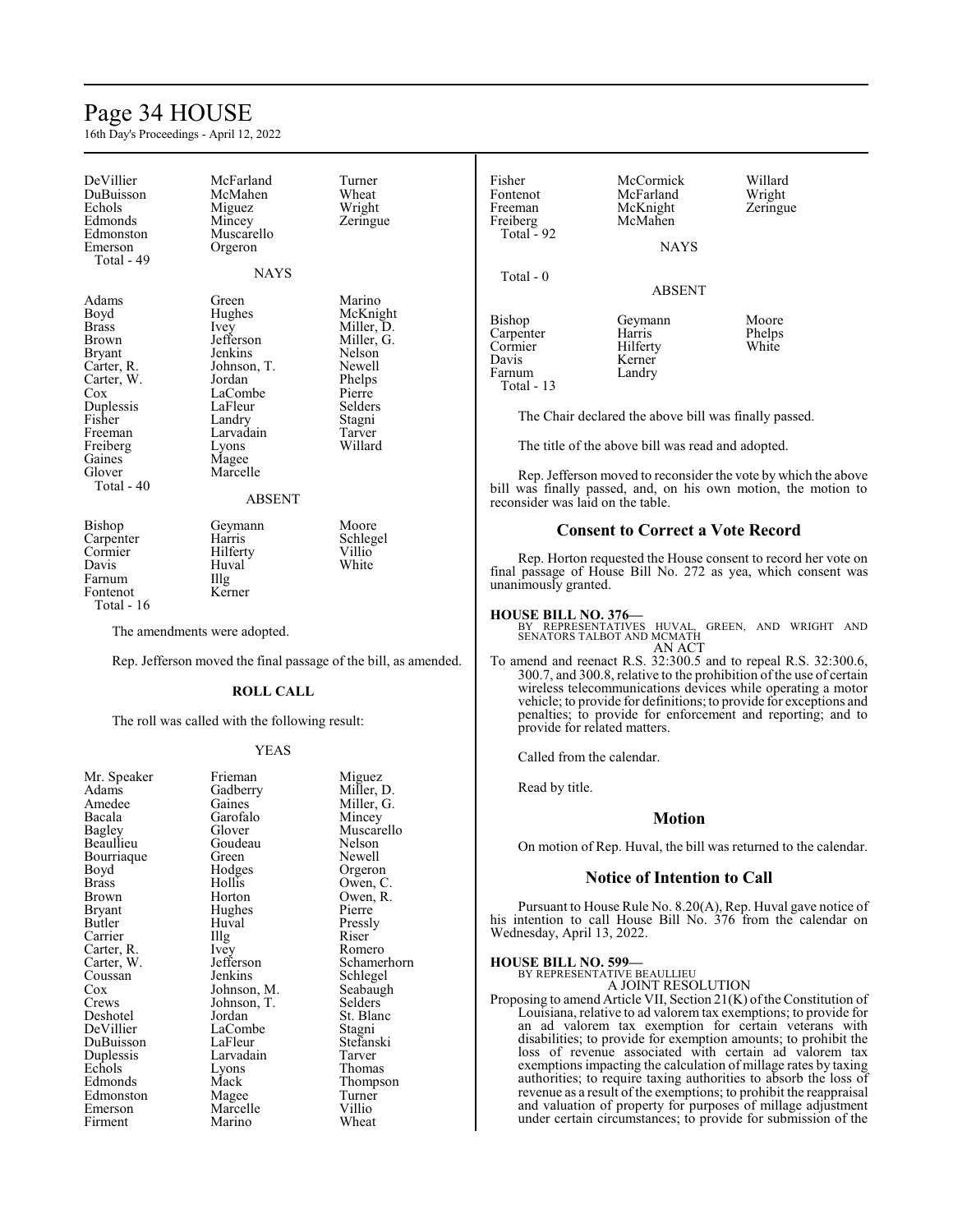16th Day's Proceedings - April 12, 2022

proposed amendment to the electors; and to provide for related matters.

Called from the calendar.

Read by title.

Rep. Beaullieu moved the final passage of the bill.

# **ROLL CALL**

The roll was called with the following result:

YEAS

| Mr. Speaker   | Frieman       | McMahen     |
|---------------|---------------|-------------|
| Adams         | Gadberry      | Miguez      |
| Amedee        | Gaines        | Miller, D.  |
| Bacala        | Garofalo      | Miller, G.  |
| <b>Bagley</b> | Glover        | Mincey      |
| Beaullieu     | Goudeau       | Muscarello  |
| Bourriaque    | Green         | Nelson      |
| Boyd          | Hodges        | Newell      |
| Brass         | Hollis        | Orgeron     |
| Brown         | Horton        | Owen, C.    |
| Bryant        | Hughes        | Owen, R.    |
| Butler        | Huval         | Pierre      |
| Carrier       | Illg          | Pressly     |
| Carter, R.    | Ivey          | Riser       |
| Carter, W.    | Jefferson     | Romero      |
| Cormier       | Jenkins       | Schamerhorn |
| Coussan       | Johnson, M.   | Schlegel    |
| Cox           | Johnson, T.   | Seabaugh    |
| Crews         | Jordan        | Selders     |
| Deshotel      | Kerner        | St. Blanc   |
| DeVillier     | LaCombe       | Stagni      |
| DuBuisson     | LaFleur       | Stefanski   |
| Duplessis     | Landry        | Tarver      |
| Echols        | Larvadain     | Thomas      |
| Edmonds       | Lyons         | Thompson    |
| Edmonston     | Mack          | Turner      |
| Emerson       | Magee         | Villio      |
| Firment       | Marcelle      | Wheat       |
| Fisher        | Marino        | Willard     |
| Fontenot      | McCormick     | Wright      |
| Freeman       | McFarland     | Zeringue    |
| Freiberg      | McKnight      |             |
| Total - 95    |               |             |
|               | <b>NAYS</b>   |             |
|               |               |             |
| Total - 0     |               |             |
|               | <b>ABSENT</b> |             |
| Bishop        | Geymann       | Phelps      |
| Carpenter     | Harris        | White       |
| Davis         | Hilferty      |             |
| Farnum        | Moore         |             |
| Total - 10    |               |             |
|               |               |             |

The Chair declared the above bill, having received a two-thirds vote of the elected members, was finally passed.

The title of the above bill was read and adopted.

Rep. Beaullieu moved to reconsider the vote by which the above bill was finally passed, and, on his own motion, the motion to reconsider was laid on the table.

# **Suspension of the Rules**

On motion of Rep. Magee, the rules were suspended in order to take up and consider Petitions, Memorials, and Communications at this time.

# **Petitions, Memorials, and Communications**

The following petitions, memorials, and communications were received and read:

# **Message from the Senate**

# **HOUSE CONCURRENT RESOLUTIONS**

April 12, 2022

To the Honorable Speaker and Members of the House of Representatives:

I am directed to inform your honorable body that the Senate has concurred in the following House Concurrent Resolutions:

House Concurrent Resolution No. 61 Returned without amendments

House Concurrent Resolution No. 62 Returned without amendments

Respectfully submitted,

YOLANDA J. DIXON Secretary of the Senate

# **Message from the Senate**

# **ASKING CONCURRENCE IN SENATE CONCURRENT RESOLUTIONS**

April 12, 2022

To the Honorable Speaker and Members of the House of Representatives:

I am directed to inform your honorable body that the Senate has adopted and asks your concurrence in the following Senate Concurrent Resolutions:

Senate Concurrent Resolution Nos. 12, 27 and 29

Respectfully submitted,

YOLANDA J. DIXON Secretary of the Senate

# **Senate Concurrent Resolutions Lying Over**

The following Senate Concurrent Resolutions contained in the message were taken up and acted upon as follows:

# **SENATE CONCURRENT RESOLUTION NO. 12—**

- BY SENATORS HEWITT, ALLAIN, FESI AND HENSGENS AND REPRESENTATIVES COUSSAN AND DEVILLIER A CONCURRENT RESOLUTION
- To urge and request the President of the United States and the Congress of the United States to take any action necessary to halt federal actions resulting in the delay or cancellation of offshore oil and natural gas lease sales and the United States Department of Interior to expedite actions necessary to comply with a court order to resolve lease sales, finalize a new five-year plan for oil and gas leasing on the Outer Continental Shelf, and focus efforts on lease sales in the Gulf of Mexico.

Read by title.

Lies over under the rules.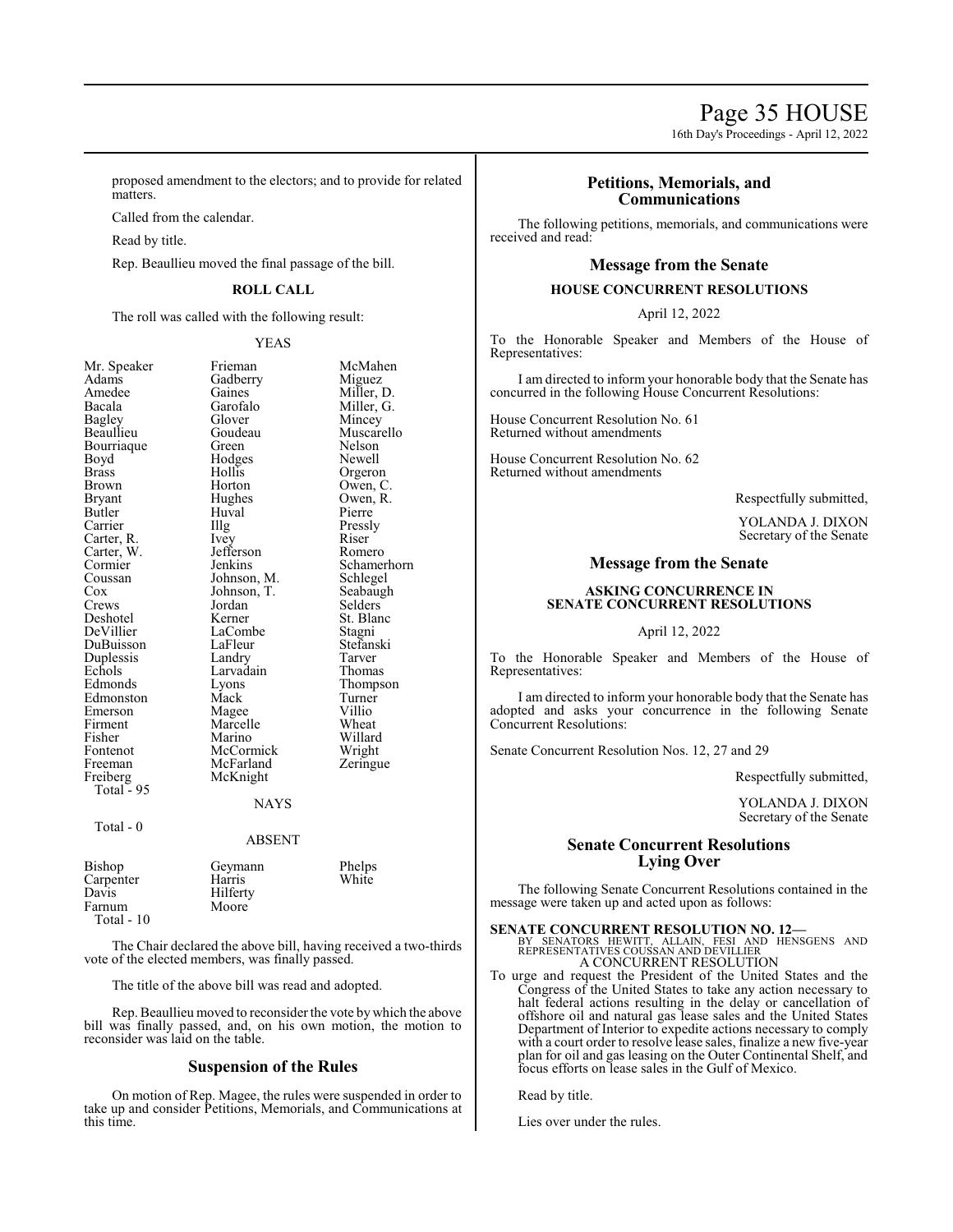# Page 36 HOUSE

16th Day's Proceedings - April 12, 2022

# **SENATE CONCURRENT RESOLUTION NO. 27—** BY SENATOR BOUDREAUX AND REPRESENTATIVE PIERRE

A CONCURRENT RESOLUTION

To commend Trinity Christian Methodist Episcopal Church on its 150<sup>th</sup> anniversary and to celebrate the faith and sacrifices of its founders.

Read by title.

Lies over under the rules.

# **SENATE CONCURRENT RESOLUTION NO. 29—** BY SENATOR BOUIE

A CONCURRENT RESOLUTION

To commend Jonathan "Jon" Batiste on his many accomplishments, most notably winning five Grammy Awards at the 64<sup>th</sup> Annual Grammy Awards Show.

Read by title.

Lies over under the rules.

# **Suspension of the Rules**

On motion of Rep. Freeman, the rules were suspended in order to take up and consider Introduction of Resolutions, House and House Concurrent at this time.

# **Introduction of Resolutions, House and House Concurrent**

The following members introduced the following entitled House and House Concurrent Resolutions, which were read the first time by their titles and placed upon the calendar for their second reading:

# **HOUSE RESOLUTION NO. 60—**

BY REPRESENTATIVE FREEMAN A RESOLUTION

To commend Tulane University for its history of academic excellence.

Read by title.

On motion of Rep. Freeman, and under a suspension of the rules, the resolution was adopted.

### **HOUSE CONCURRENT RESOLUTION NO. 70—** BY REPRESENTATIVE FREEMAN

A CONCURRENT RESOLUTION

To urge and request the Louisiana Supreme Court to adopt minimum continuing legal education requirements of certain judges, district attorneys, and assistant district attorneys on the topic of domestic violence.

Read by title.

Lies over under the rules.

# **Reports of Committees**

The following reports of committees were received and read:

Report of the Committee on Administration of Criminal Justice

April 12, 2022

To the Speaker and Members of the House of Representatives:

I amdirected by your Committee on Administration ofCriminal Justice to submit the following report:

House Bill No. 37, by McCormick Reported with amendments. (10-3)

House Bill No. 42, by Frieman Reported favorably. (8-0)

House Bill No. 43, by Frieman Reported favorably. (10-1)

House Bill No. 585, by Freeman Reported with amendments. (8-0)

House Bill No. 868, by Miguez Reported favorably. (12-0)

> TONY BACALA Vice Chairman

Report of the Committee on Education

April 12, 2022

To the Speaker and Members of the House of Representatives:

I am directed by your Committee on Education to submit the following report:

House Concurrent Resolution No. 15, by Cormier Reported favorably. (9-0)

House Concurrent Resolution No. 37, by Amedee Reported favorably. (9-0)

House Concurrent Resolution No. 47, by Freeman Reported favorably. (10-0)

House Bill No. 4, by Tarver, Phillip (Joint Resolution) Reported favorably. (7-3)

House Bill No. 84, by Tarver, Phillip Reported favorably. (7-3)

House Bill No. 245, by Mincey Reported favorably. (9-0)

House Bill No. 263, by Mincey Reported favorably.  $(9-0)$ 

House Bill No. 363, by Bryant Reported with amendments. (11-0)

House Bill No. 919, by Turner Reported favorably. (9-0)

House Bill No. 979, by Freeman Reported favorably. (10-0)

House Bill No. 986, by Edmonds Reported favorably. (10-1)

> LANCE HARRIS Chairman

Report of the Committee on Health and Welfare

April 12, 2022

To the Speaker and Members of the House of Representatives: